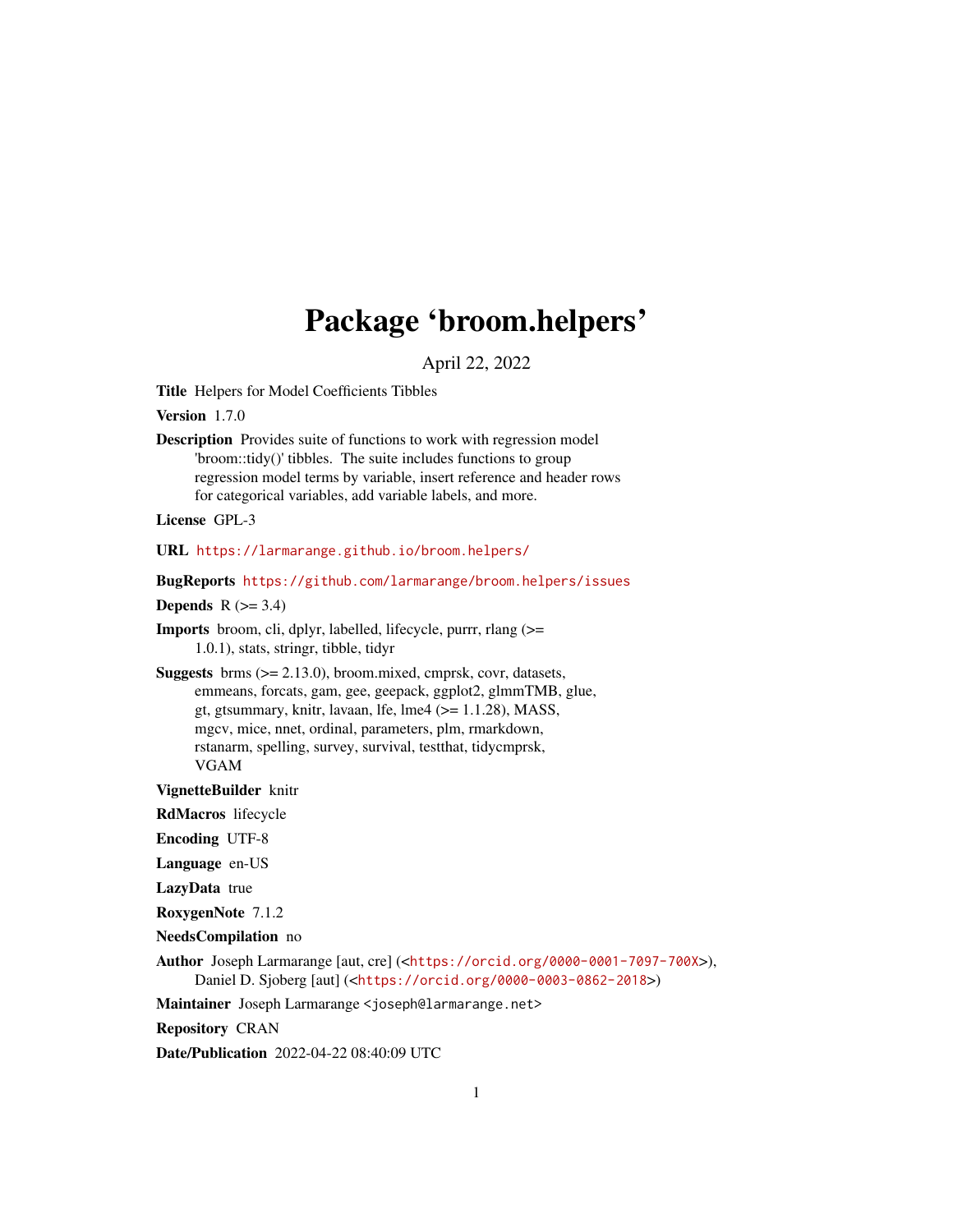# R topics documented:

| 3              |
|----------------|
| $\overline{3}$ |
| $\overline{4}$ |
| 5              |
| 5              |
| 6              |
| $\overline{7}$ |
| 8              |
| 9              |
| 10             |
| 11             |
| 12             |
| 13             |
| 14             |
| 16             |
| 17             |
| 18             |
| 19             |
| 20             |
| 21             |
| 22             |
| 24             |
| 25             |
| 27             |
|                |
|                |
|                |
|                |
|                |
|                |
| 36             |
| 38             |
| 40             |
| 41             |
|                |
|                |
| 45             |
| 47             |
| 47             |
| 51             |
| 51             |
| 52             |
|                |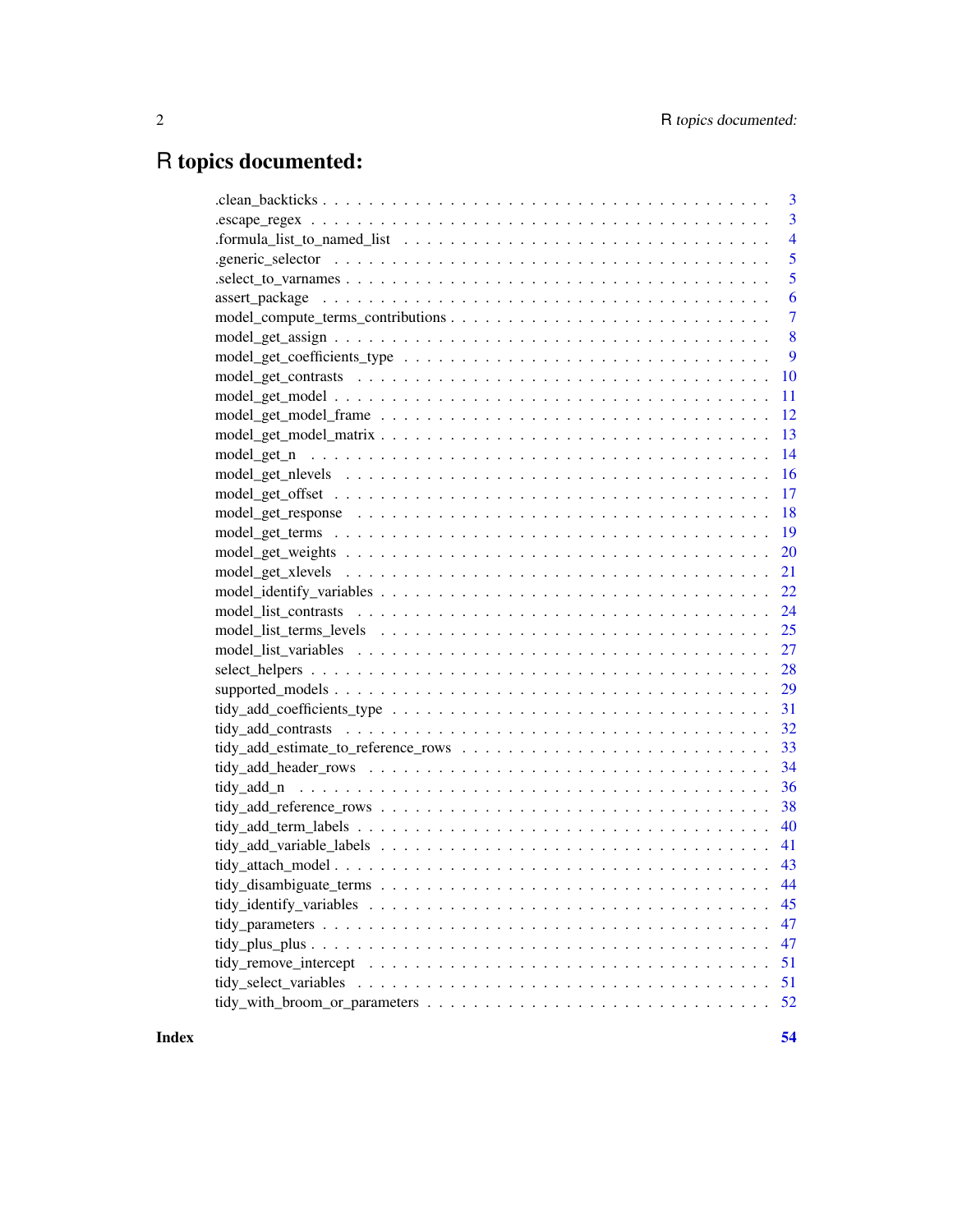<span id="page-2-2"></span><span id="page-2-0"></span>.clean\_backticks *Remove backticks around variable names*

# Description

Remove backticks around variable names

# Usage

```
.clean_backticks(x, variable_names = x)
```
# Arguments

| $\mathsf{x}$ | a character vector to be cleaned                                                                 |
|--------------|--------------------------------------------------------------------------------------------------|
|              | variable_names list of variable names, could be obtained with model_list_variables(only_variable |
|              | $=$ TRUE) to properly take into account interaction only terms/variables                         |

# See Also

Other other\_helpers: [.escape\\_regex\(](#page-2-1))

<span id="page-2-1"></span>

| .escape_regex | Escapes any characters that would have special meaning in a regular |
|---------------|---------------------------------------------------------------------|
|               | expression                                                          |

# Description

This functions has been adapted from  $Hmisc::escapeRegex()$ 

## Usage

.escape\_regex(string)

## Arguments

string a character vector

## See Also

Other other\_helpers: [.clean\\_backticks\(](#page-2-2))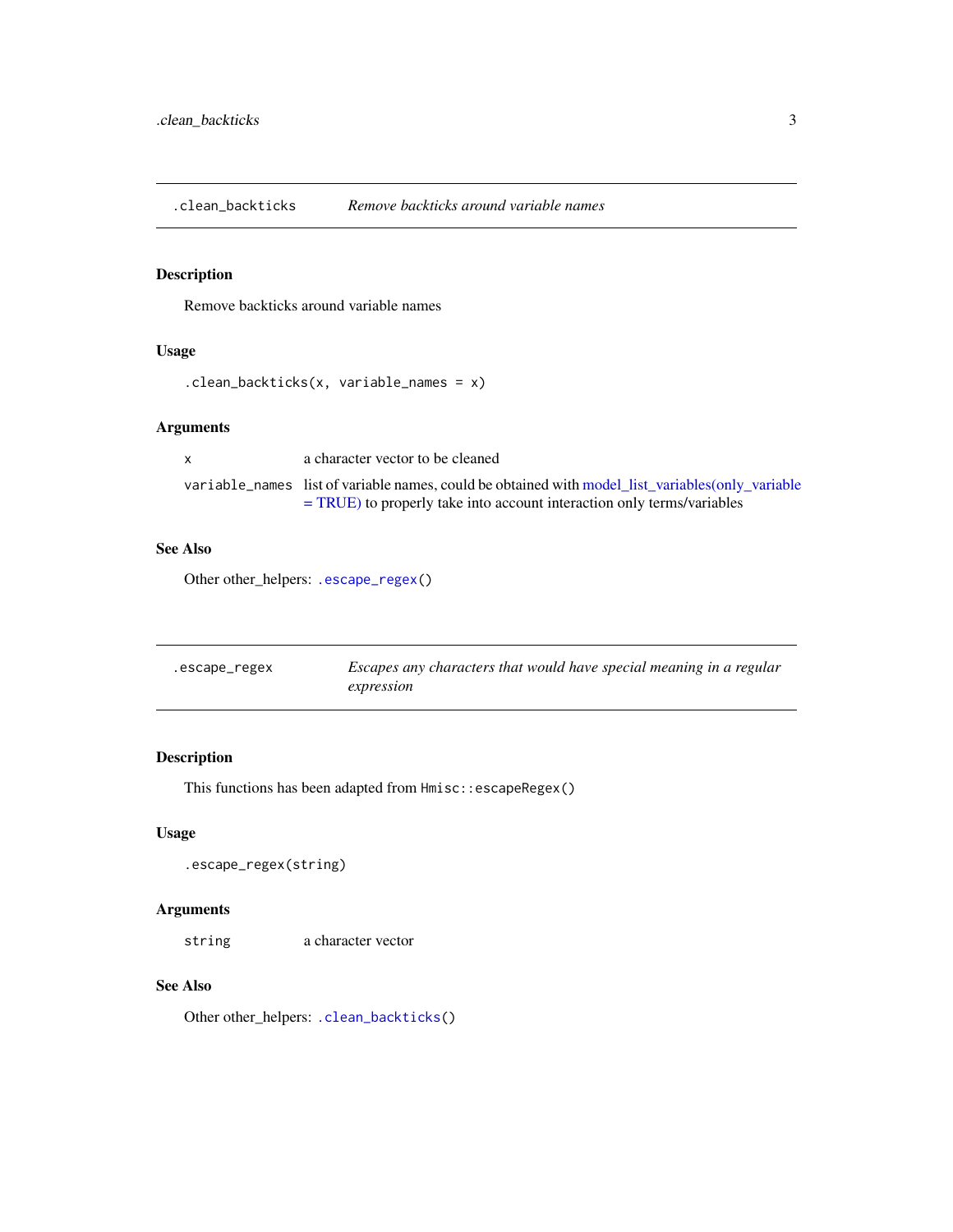<span id="page-3-0"></span>.formula\_list\_to\_named\_list

*Convert formula selector to a named list*

#### Description

Functions takes a list of formulas, a named list, or a combination of named elements with formula elements and returns a named list. For example,  $list(age = 1, starts\_with("stage") \sim 2)$ .

# Usage

```
.formula_list_to_named_list(
  x,
  data = NULL,
 var_info = NULL,
  arg_name = NULL,
  select_single = FALSE,
  type_check = NULL,
  type_check_msg = NULL,
  null_allowed = TRUE
)
```
#### Arguments

| $\mathsf{x}$   | list of selecting formulas                                                                                                                         |
|----------------|----------------------------------------------------------------------------------------------------------------------------------------------------|
| data           | A data frame to select columns from. Default is NULL                                                                                               |
| var info       | A data frame of variable names and attributes. May also pass a character vector<br>of variable names. Default is NULL                              |
| arg_name       | Optional string indicating the source argument name. This helps in the error<br>messaging. Default is NULL.                                        |
| select_single  | Logical indicating whether the result must be a single variable. Default is FALSE                                                                  |
| type_check     | A predicate function that checks the elements passed on the RHS of the formulas<br>in $x = (or the element in a named list) satisfy the function.$ |
| type_check_msg | When the type_check= fails, the string provided here will be printed as the error<br>message. When NULL, a generic error message will be printed.  |
| null_allowed   | Are NULL values accepted for the right hand side of formulas?                                                                                      |

# **Shortcuts**

A shortcut for specifying an option be applied to all columns/variables is omitting the LHS of the formula. For example,  $list(\sim 1)$  is equivalent to passing  $list(everything() \sim 1)$ .

Additionally, a single formula may be passed instead of placing a single formula in a list; e.g. everything()  $\sim$  1 is equivalent to passing list(everything()  $\sim$  1)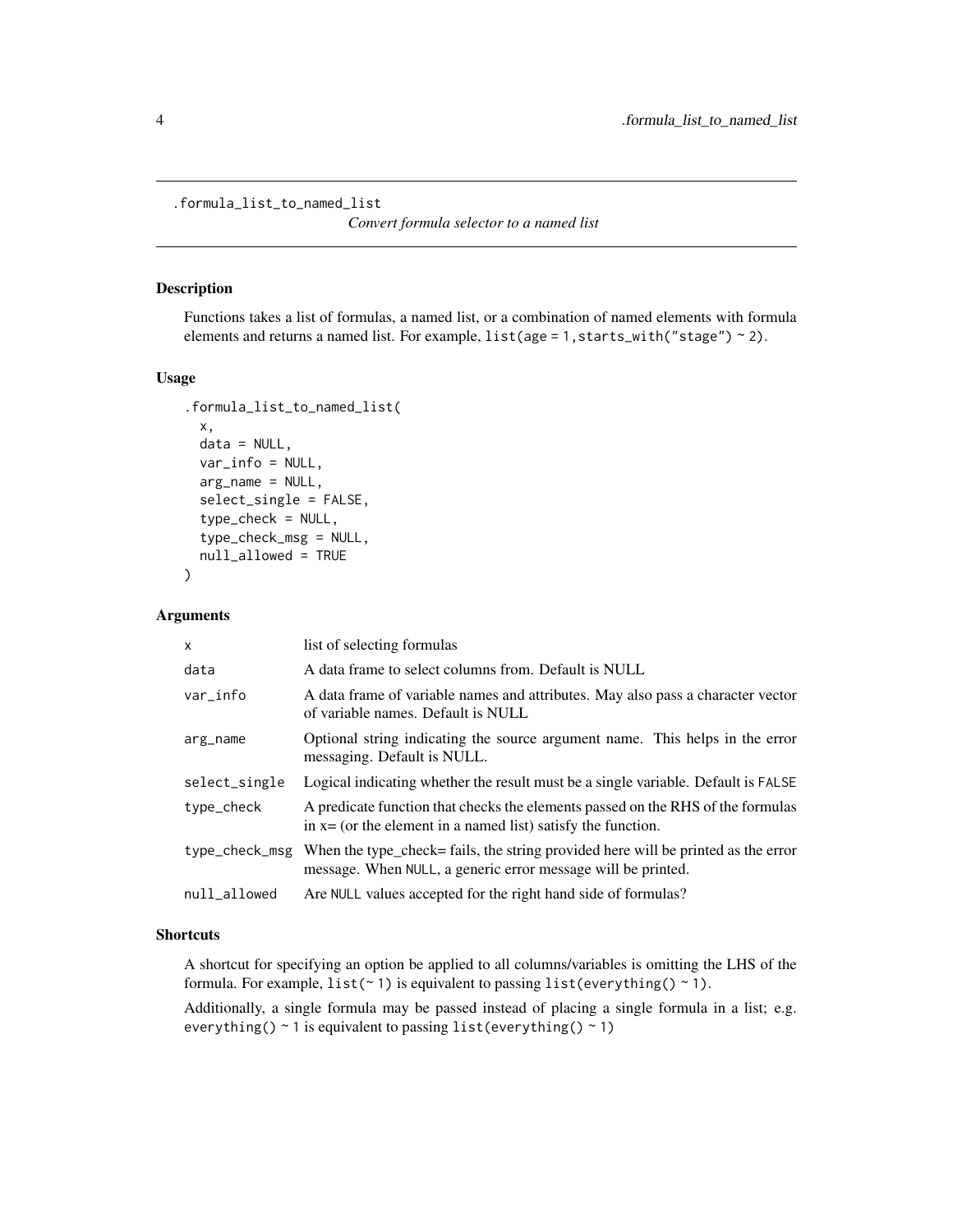<span id="page-4-0"></span>.generic\_selector *Generate a custom selector function*

# Description

Generate a custom selector function

# Usage

.generic\_selector(variable\_column, select\_column, select\_expr, fun\_name)

# Arguments

variable\_column

|               | string indicating column variable names are stored                                                   |  |
|---------------|------------------------------------------------------------------------------------------------------|--|
| select_column | character vector of columns used in the select_expr= argument                                        |  |
| select_expr   | unquoted predicate command to subset a data frame to select variables                                |  |
| fun_name      | quoted name of function where .generic_selector() is being used. This<br>helps with error messaging. |  |

#### Value

custom selector functions

.select\_to\_varnames *Variable selector*

#### Description

Function takes select()-like inputs and converts the selector to a character vector of variable names. Functions accepts tidyselect syntax, and additional selector functions defined within the package

#### Usage

```
.select_to_varnames(
  select,
  data = NULL,var_info = NULL,
 arg_name = NULL,
  select_single = FALSE
\mathcal{E}
```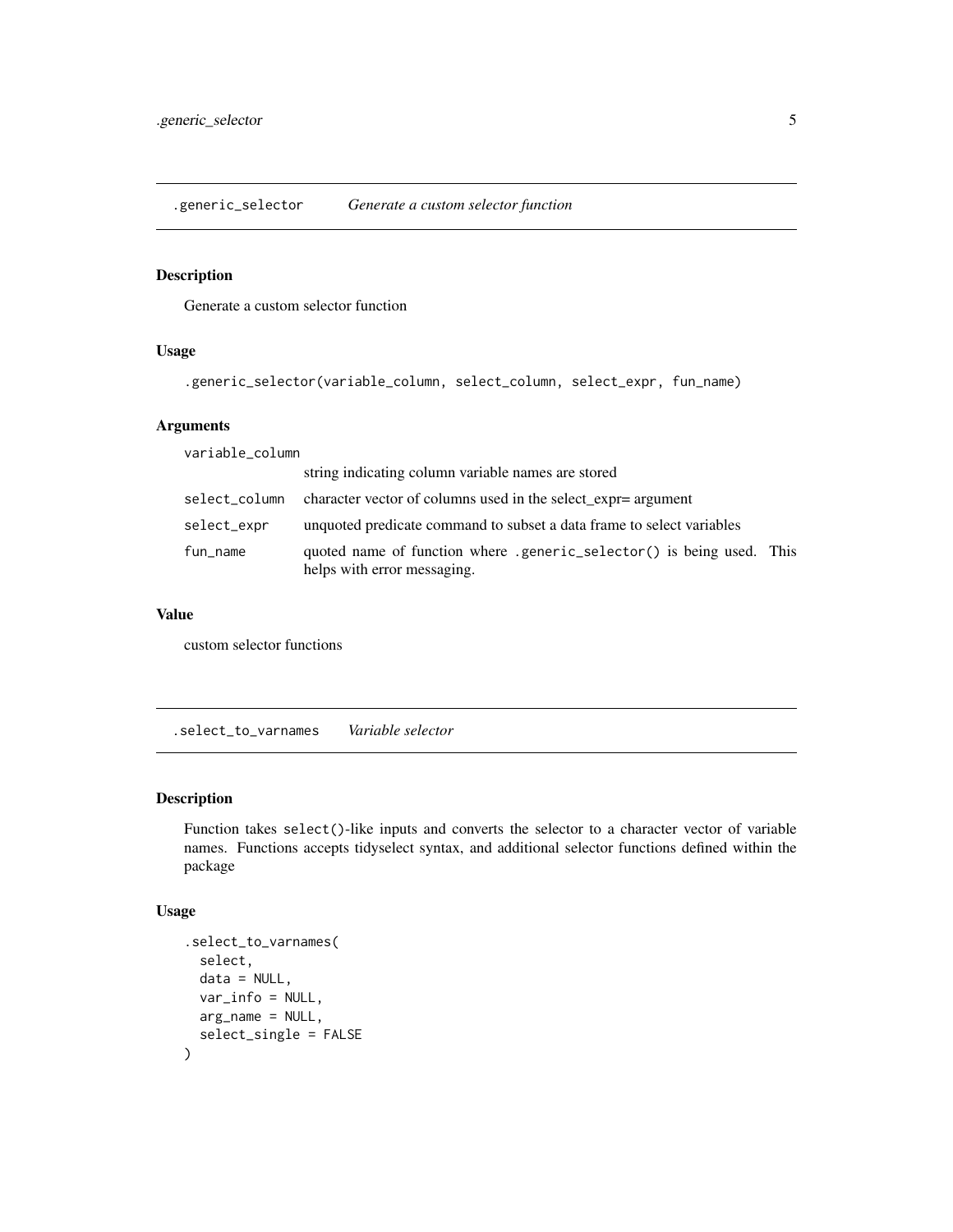# <span id="page-5-0"></span>Arguments

| select        | A single object selecting variables, e.g. c(age, stage), starts_with("age")                                           |
|---------------|-----------------------------------------------------------------------------------------------------------------------|
| data          | A data frame to select columns from. Default is NULL                                                                  |
| var info      | A data frame of variable names and attributes. May also pass a character vector<br>of variable names. Default is NULL |
| arg_name      | Optional string indicating the source argument name. This helps in the error<br>messaging. Default is NULL.           |
| select_single | Logical indicating whether the result must be a single variable. Default is FALSE                                     |

# Value

A character vector of variable names

assert\_package *Check a package installation status or minimum required version*

# Description

The function checks whether a package is installed and returns an error or FALSE if not available. If a package search is provided, the function will check whether a minimum version of a package is required.

#### Usage

```
.assert_package(pkg, fn = NULL, pkg_search = "broom.helpers", boolean = FALSE)
.get_min_version_required(pkg, pkg_search = "broom.helpers")
```
# Arguments

| pkg        | Package required                                                                                                                                                                               |
|------------|------------------------------------------------------------------------------------------------------------------------------------------------------------------------------------------------|
| fn         | Calling function from the user perspective. Used to write informative error mes-                                                                                                               |
|            | sages.                                                                                                                                                                                         |
| pkg_search | the package the function will search for a minimum required version from.                                                                                                                      |
| boolean    | logical indicating whether to return a TRUE/FALSE, rather than error when pack-<br>age/package version not available. Default is FALSE, which will return an error<br>if pkg is not installed. |

# Value

logical or error

# Examples

.assert\_package("broom", boolean = TRUE)

```
.get_min_version_required("brms")
```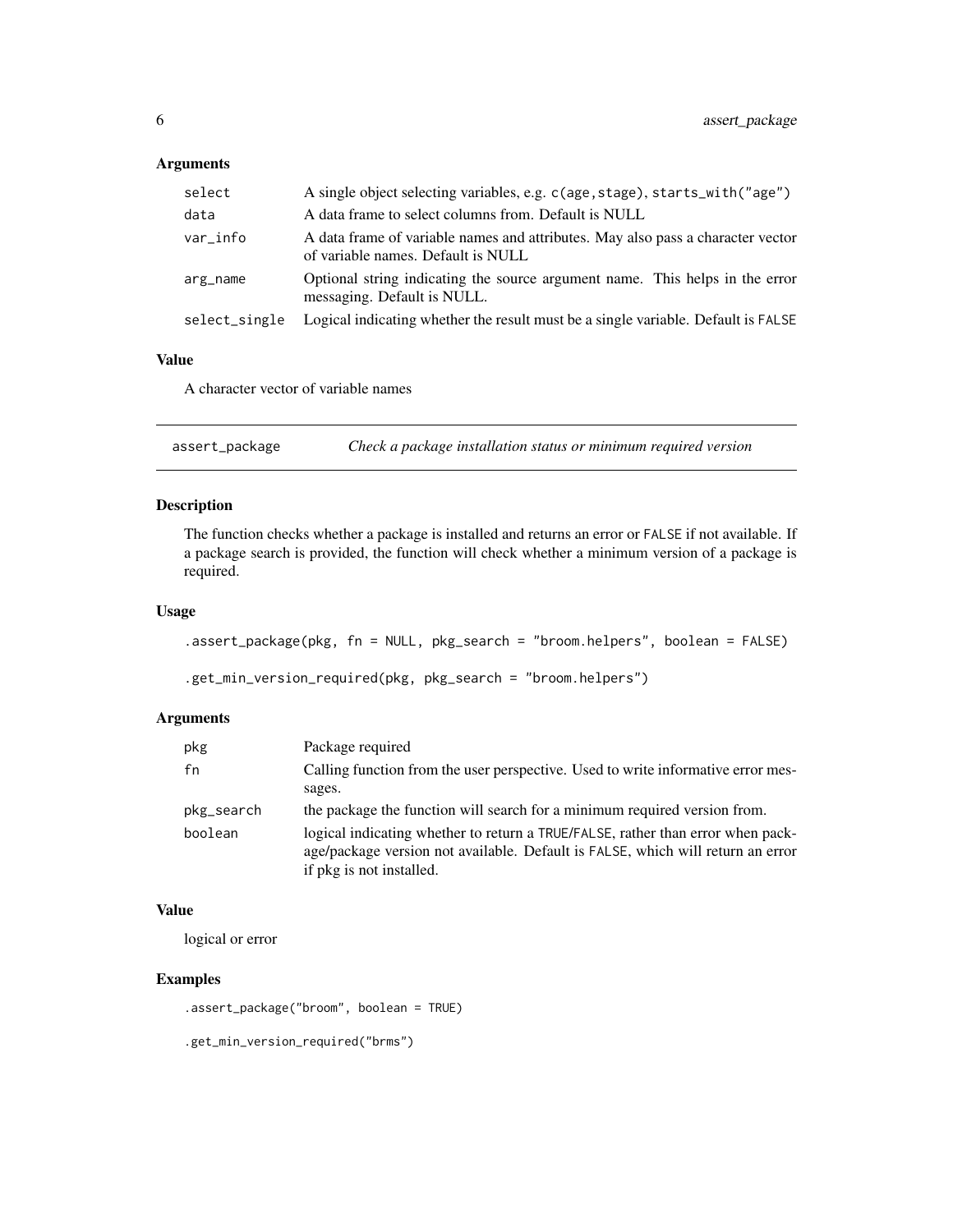<span id="page-6-1"></span><span id="page-6-0"></span>model\_compute\_terms\_contributions *Compute a matrix of terms contributions*

#### **Description**

Used for [model\\_get\\_n\(\)](#page-13-1). For each row and term, equal 1 if this row should be taken into account in the estimate of the number of observations, 0 otherwise.

# Usage

model\_compute\_terms\_contributions(model)

## Default S3 method: model\_compute\_terms\_contributions(model)

# Arguments

model a model object

# Details

This function does not cover lavaan models (NULL is returned).

# See Also

```
Other model_helpers: model_get_assign(), model_get_coefficients_type(), model_get_contrasts(),
model_get_model_frame(), model_get_model_matrix(), model_get_model(), model_get_nlevels(),
model_get_n(), model_get_offset(), model_get_response(), model_get_terms(), model_get_weights(),
model_get_xlevels(), model_identify_variables(), model_list_contrasts(), model_list_terms_levels(),
model_list_variables()
```
#### Examples

)

```
mod <- lm(Sepal.Length ~ Sepal.Width, iris)
mod %>% model_compute_terms_contributions()
mod \leq lm(hp \sim mpg + factor(cyl) + disp:hp, mtcars)
mod %>% model_compute_terms_contributions()
mod < -glm(response ~ stage * grade + trt,
  gtsummary::trial,
  family = binomial,
  contrasts = list(
   stage = contr.sum,
   grade = contr.treatment(3, 2),
```
trt = "contr.SAS"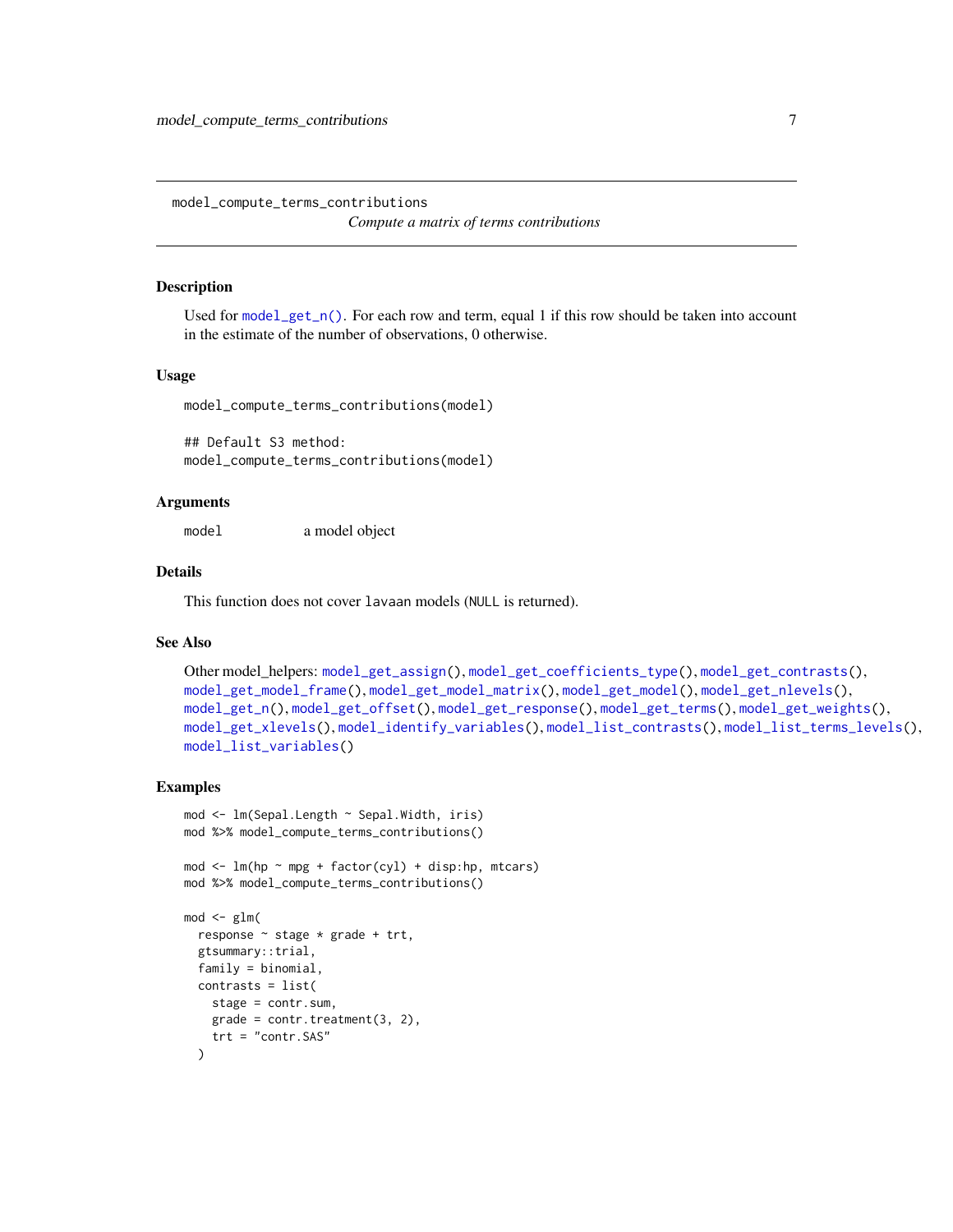```
)
mod %>% model_compute_terms_contributions()
mod < -glm(response ~ stage * trt,
  gtsummary::trial,
  family = binomial,
  contrasts = list(stage = contr.poly)
\lambdamod %>% model_compute_terms_contributions()
mod < -glm(Survived \sim Class \star Age + Sex,
  data = Titanic %>% as.data.frame(),
  weights = Freq, family = binomial
)
mod %>% model_compute_terms_contributions()
d <- dplyr::as_tibble(Titanic) %>%
  dplyr::group_by(Class, Sex, Age) %>%
  dplyr::summarise(
    n\_survived = sum(n * (Survived == "Yes")),
    n<sup>dead = sum(n * (Survived == "No"))</sup>
  )
mod <- glm(cbind(n_survived, n_dead) ~ Class * Age + Sex, data = d, family = binomial)
mod %>% model_compute_terms_contributions()
```
<span id="page-7-1"></span>model\_get\_assign *Get the assign attribute of model matrix of a model*

#### Description

Return the assign attribute attached to the object returned by [stats::model.matrix\(\)](#page-0-0).

#### Usage

```
model_get_assign(model)
## Default S3 method:
model_get_assign(model)
## S3 method for class 'vglm'
model_get_assign(model)
```
#### Arguments

model a model object

<span id="page-7-0"></span>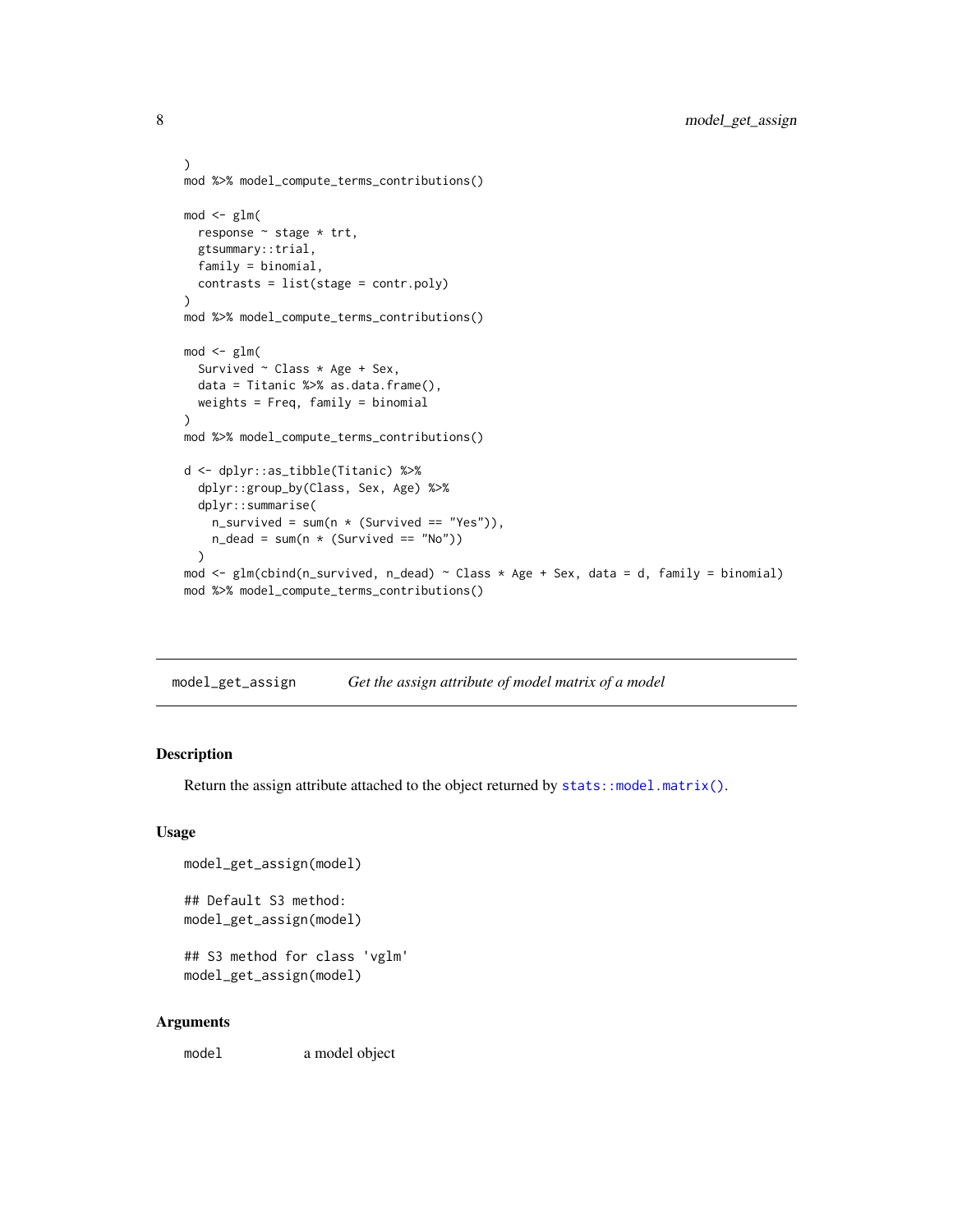## <span id="page-8-0"></span>See Also

#### [stats::model.matrix\(\)](#page-0-0)

```
Other model_helpers: model_compute_terms_contributions(), model_get_coefficients_type(),
model_get_contrasts(), model_get_model_frame(), model_get_model_matrix(), model_get_model(),
model_get_nlevels(), model_get_n(), model_get_offset(), model_get_response(), model_get_terms(),
model_get_weights(), model_get_xlevels(), model_identify_variables(), model_list_contrasts(),
model_list_terms_levels(), model_list_variables()
```
# Examples

```
lm(hp \sim mp + factor(cyl), mtcars) %>%
  model_get_assign()
```
<span id="page-8-1"></span>model\_get\_coefficients\_type *Get coefficient type*

#### Description

Indicate the type of coefficient among "generic", "logistic", "poisson", "relative\_risk" or "prop\_hazard".

#### Usage

```
model_get_coefficients_type(model)
## Default S3 method:
model_get_coefficients_type(model)
## S3 method for class 'glm'
model_get_coefficients_type(model)
## S3 method for class 'negbin'
model_get_coefficients_type(model)
## S3 method for class 'geeglm'
model_get_coefficients_type(model)
## S3 method for class 'glmerMod'
model_get_coefficients_type(model)
## S3 method for class 'clogit'
model_get_coefficients_type(model)
## S3 method for class 'polr'
model_get_coefficients_type(model)
```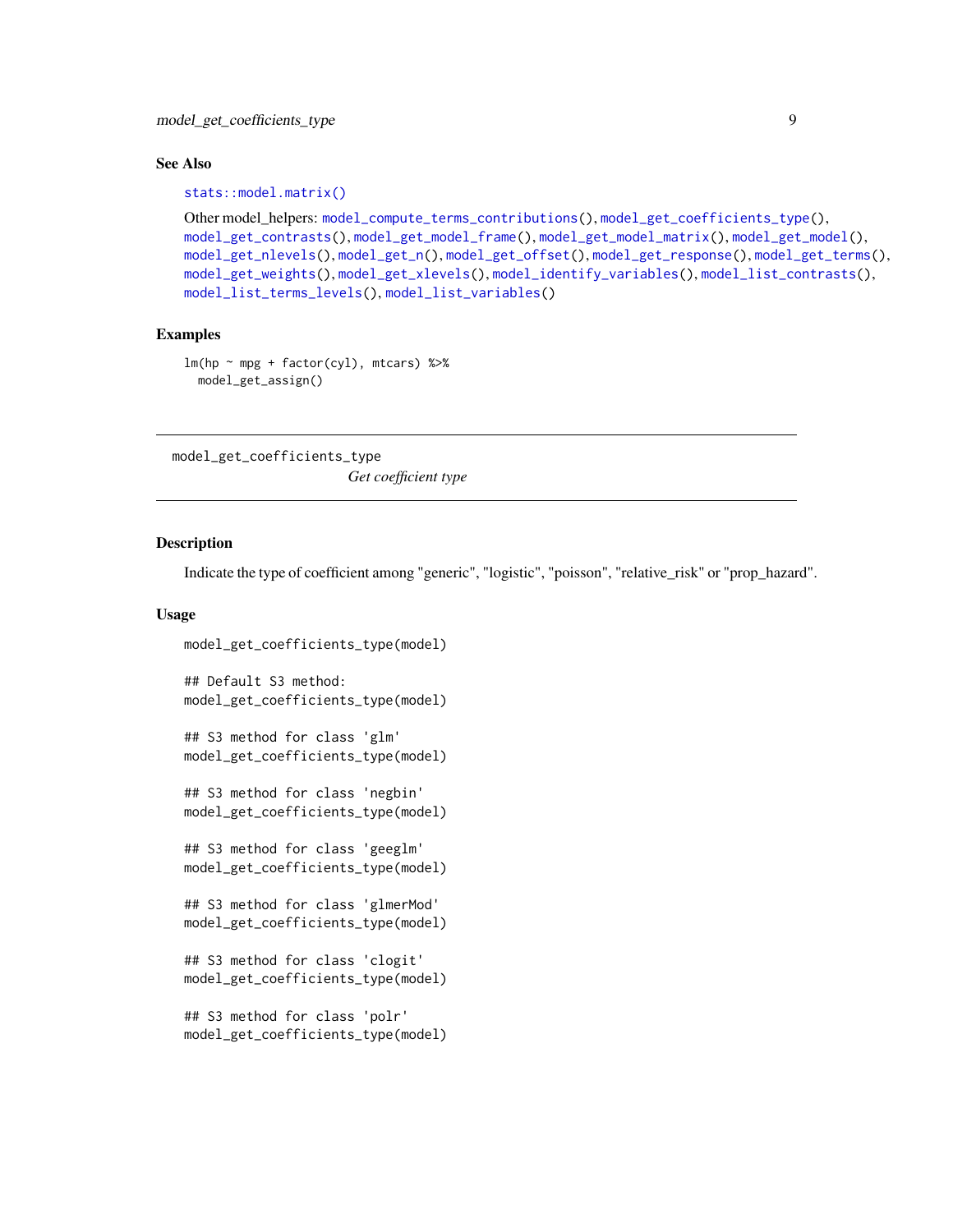```
## S3 method for class 'multinom'
model_get_coefficients_type(model)
## S3 method for class 'svyolr'
model_get_coefficients_type(model)
## S3 method for class 'clm'
model_get_coefficients_type(model)
## S3 method for class 'clmm'
model_get_coefficients_type(model)
## S3 method for class 'coxph'
model_get_coefficients_type(model)
## S3 method for class 'crr'
model_get_coefficients_type(model)
## S3 method for class 'tidycrr'
model_get_coefficients_type(model)
```
## Arguments

model a model object

# See Also

```
Other model_helpers: model_compute_terms_contributions(), model_get_assign(), model_get_contrasts(),
model_get_model_frame(), model_get_model_matrix(), model_get_model(), model_get_nlevels(),
model_get_n(), model_get_offset(), model_get_response(), model_get_terms(), model_get_weights(),
model_get_xlevels(), model_identify_variables(), model_list_contrasts(), model_list_terms_levels(),
model_list_variables()
```
#### Examples

```
lm(hp \sim mp + factor(cyl), mtcars) %>%
 model_get_coefficients_type()
```

```
Titanic %>%
 dplyr::as_tibble() %>%
 dplyr::mutate(Survived = factor(Survived, c("No", "Yes"))) %>%
 glm(Survived \sim Class + Age \star Sex, data = ., weights = .$n, family = binomial) %>%
 model_get_coefficients_type()
```
<span id="page-9-1"></span>model\_get\_contrasts *Get contrasts used in the model*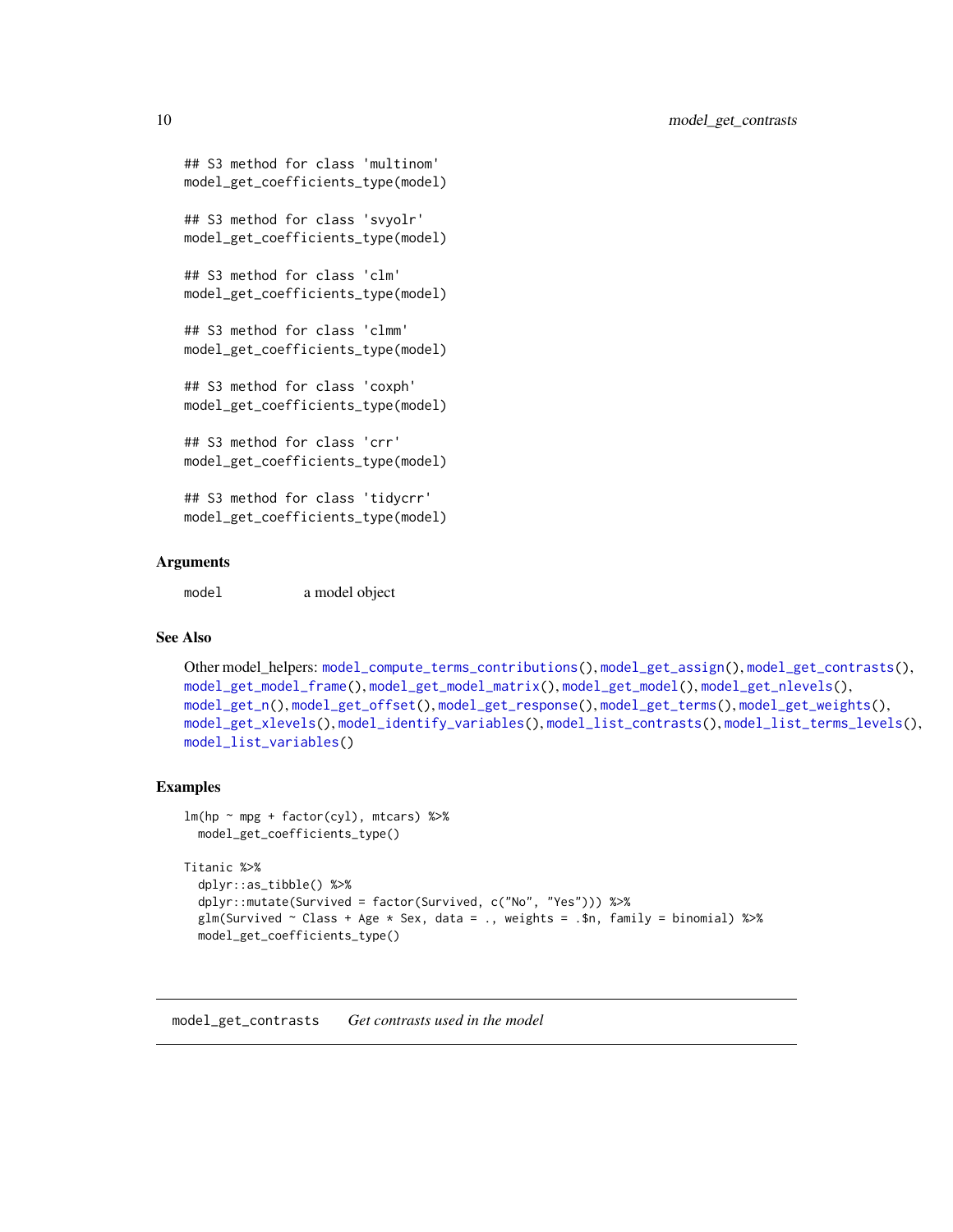```
model_get_model 11
```
#### Description

Get contrasts used in the model

#### Usage

model\_get\_contrasts(model)

# Arguments

model a model object

#### See Also

```
Other model_helpers: model_compute_terms_contributions(), model_get_assign(), model_get_coefficients_type(),
model_get_model_frame(), model_get_model_matrix(), model_get_model(), model_get_nlevels(),
model_get_n(), model_get_offset(), model_get_response(), model_get_terms(), model_get_weights(),
model_get_xlevels(), model_identify_variables(), model_list_contrasts(), model_list_terms_levels(),
model_list_variables()
```
#### Examples

```
glm(
  am ~ mpg + factor(cyl),
  data = mtcars,
  family = binomial,
  contrasts = list('factor(cyl)' = contr.sum)) %>%
  model_get_contrasts()
```
<span id="page-10-1"></span>model\_get\_model *Get the model from model objects*

#### Description

Most model objects are proper R model objects. There are, however, some model objects that store the proper object internally (e.g. mice models). This function extracts that model object in those cases.

#### Usage

```
model_get_model(model)
## Default S3 method:
model_get_model(model)
## S3 method for class 'mira'
model_get_model(model)
```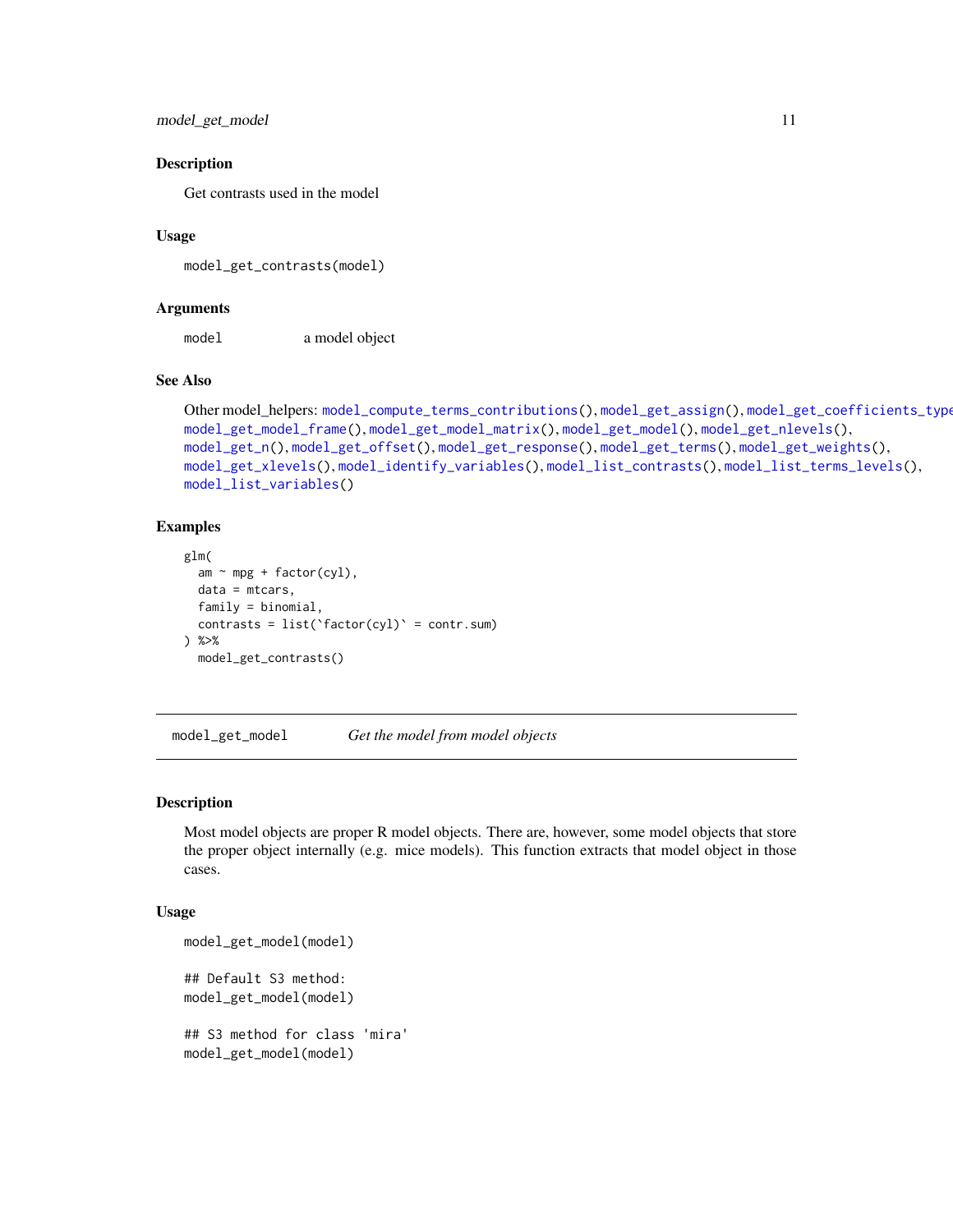#### <span id="page-11-0"></span>Arguments

model a model object

# See Also

```
Other model_helpers: model_compute_terms_contributions(), model_get_assign(), model_get_coefficients_type(),
model_get_contrasts(), model_get_model_frame(), model_get_model_matrix(), model_get_nlevels(),
model_get_n(), model_get_offset(), model_get_response(), model_get_terms(), model_get_weights(),
model_get_xlevels(), model_identify_variables(), model_list_contrasts(), model_list_terms_levels(),
model_list_variables()
```
#### Examples

```
lm(hp \sim mp + factor(cyl), mtcars) %>%
  model_get_model()
```
<span id="page-11-1"></span>model\_get\_model\_frame *Get the model frame of a model*

#### Description

The structure of the object returned by [stats::model.frame\(\)](#page-0-0) could slightly differ for certain types of models. model\_get\_model\_frame() will always return an object with the same data structure or NULL if it is not possible to compute model frame from model.

#### Usage

```
model_get_model_frame(model)
```
## Default S3 method: model\_get\_model\_frame(model)

```
## S3 method for class 'coxph'
model_get_model_frame(model)
```

```
## S3 method for class 'survreg'
model_get_model_frame(model)
```
#### Arguments

model a model object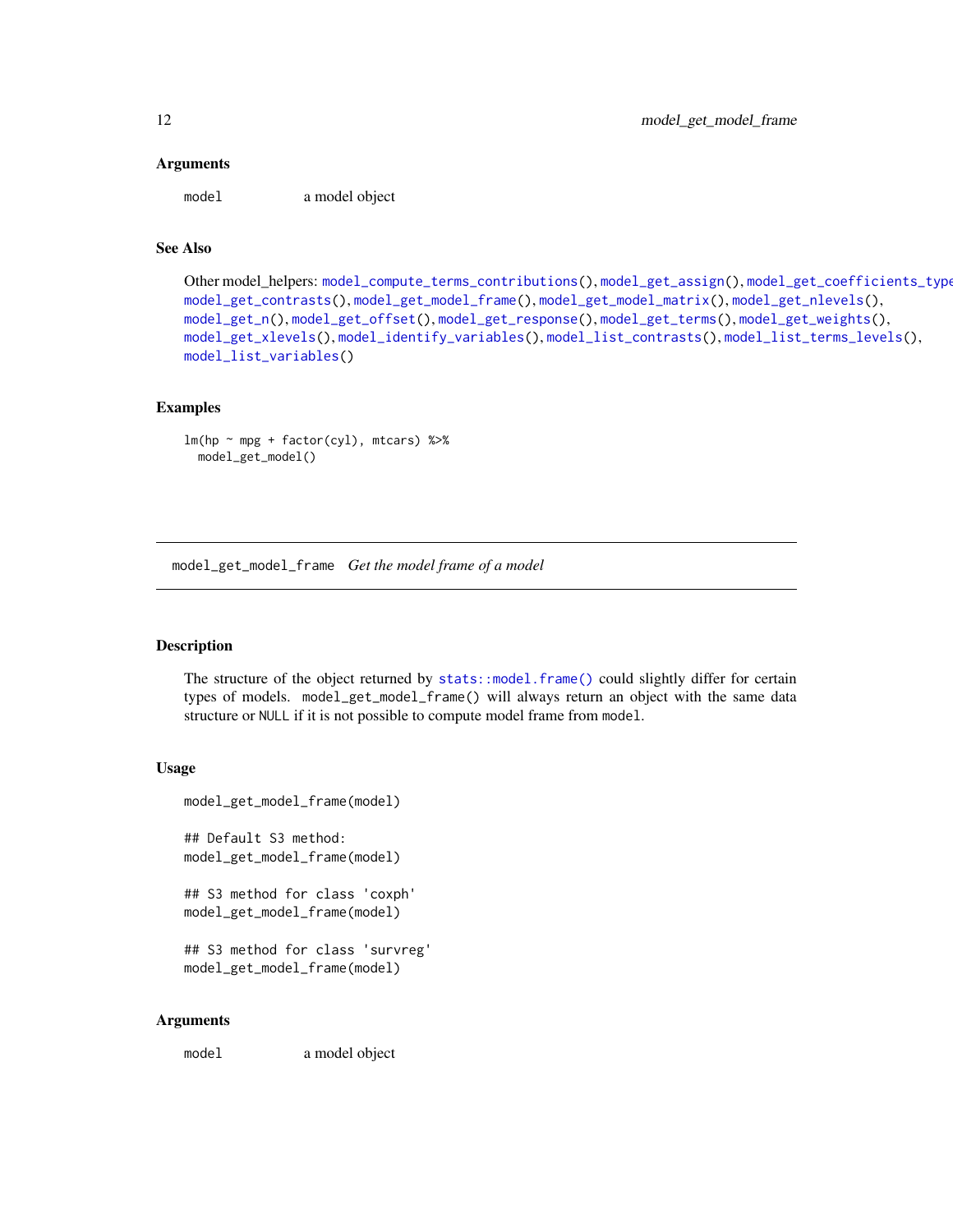#### <span id="page-12-0"></span>See Also

[stats::model.frame\(\)](#page-0-0)

```
Other model_helpers: model_compute_terms_contributions(), model_get_assign(), model_get_coefficients_type(),
model_get_contrasts(), model_get_model_matrix(), model_get_model(), model_get_nlevels(),
model_get_n(), model_get_offset(), model_get_response(), model_get_terms(), model_get_weights(),
model_get_xlevels(), model_identify_variables(), model_list_contrasts(), model_list_terms_levels(),
model_list_variables()
```
#### Examples

```
lm(hp \sim mp + factor(cyl), mtcars) %>%
 model_get_model_frame() %>%
 head()
```
<span id="page-12-1"></span>model\_get\_model\_matrix

*Get the model matrix of a model*

#### Description

The structure of the object returned by [stats::model.matrix\(\)](#page-0-0) could slightly differ for certain types of models. model\_get\_model\_matrix() will always return an object with the same structure as [stats::model.matrix.default\(\)](#page-0-0).

#### Usage

```
model_get_model_matrix(model, ...)
## Default S3 method:
model_get_model_matrix(model, ...)
## S3 method for class 'multinom'
model_get_model_matrix(model, ...)
## S3 method for class 'clm'
model_get_model_matrix(model, ...)
## S3 method for class 'brmsfit'
model_get_model_matrix(model, ...)
## S3 method for class 'glmmTMB'
model_get_model_matrix(model, ...)
## S3 method for class 'plm'
model_get_model_matrix(model, ...)
```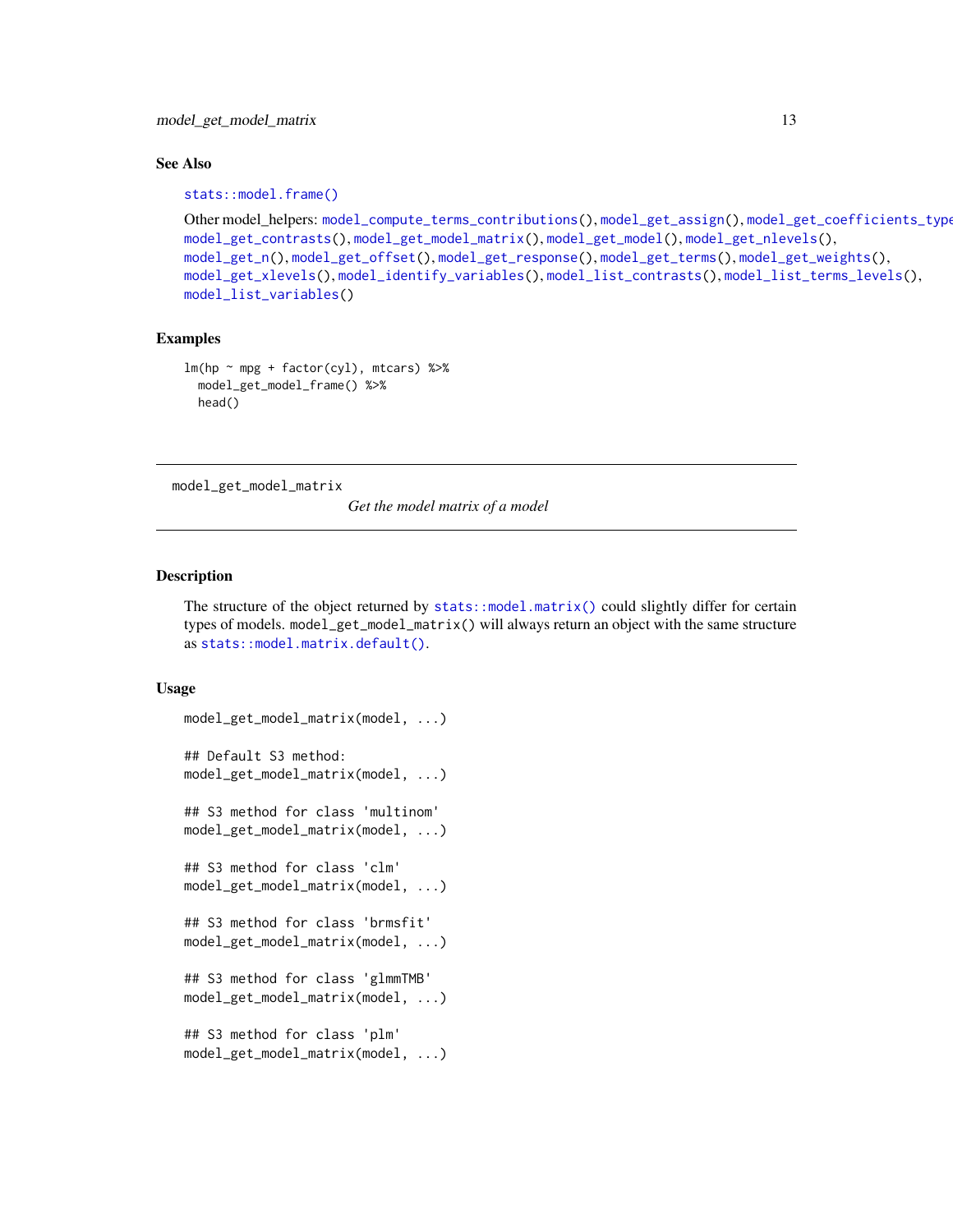<span id="page-13-0"></span>14 model\_get\_n

#### **Arguments**

| model    | a model object                                       |
|----------|------------------------------------------------------|
| $\cdots$ | additional arguments passed to stats::model.matrix() |

## Details

For models fitted with [glmmTMB::glmmTMB\(\)](#page-0-0), it will return a model matrix taking into account all components ("cond", "zi" and "disp"). For a more restricted model matrix, please refer to [glmmTMB::model.matrix.glmmTMB\(\)](#page-0-0).

For  $plm::plm()$  models, constant columns are not removed.

#### See Also

```
stats::model.matrix()
```

```
Other model_helpers: model_compute_terms_contributions(), model_get_assign(), model_get_coefficients_type(),
model_get_contrasts(), model_get_model_frame(), model_get_model(), model_get_nlevels(),
model_get_n(), model_get_offset(), model_get_response(), model_get_terms(), model_get_weights(),
model_get_xlevels(), model_identify_variables(), model_list_contrasts(), model_list_terms_levels(),
model_list_variables()
```
# Examples

```
lm(hp \sim mp + factor(cyl), mtcars) %>%
  model_get_model_matrix() %>%
  head()
```
<span id="page-13-1"></span>model\_get\_n *Get the number of observations*

#### Description

For binomial and multinomial logistic models, will also return the number of events.

#### Usage

```
model_get_n(model)
## Default S3 method:
model_get_n(model)
## S3 method for class 'glm'
model_get_n(model)
## S3 method for class 'glmerMod'
model_get_n(model)
```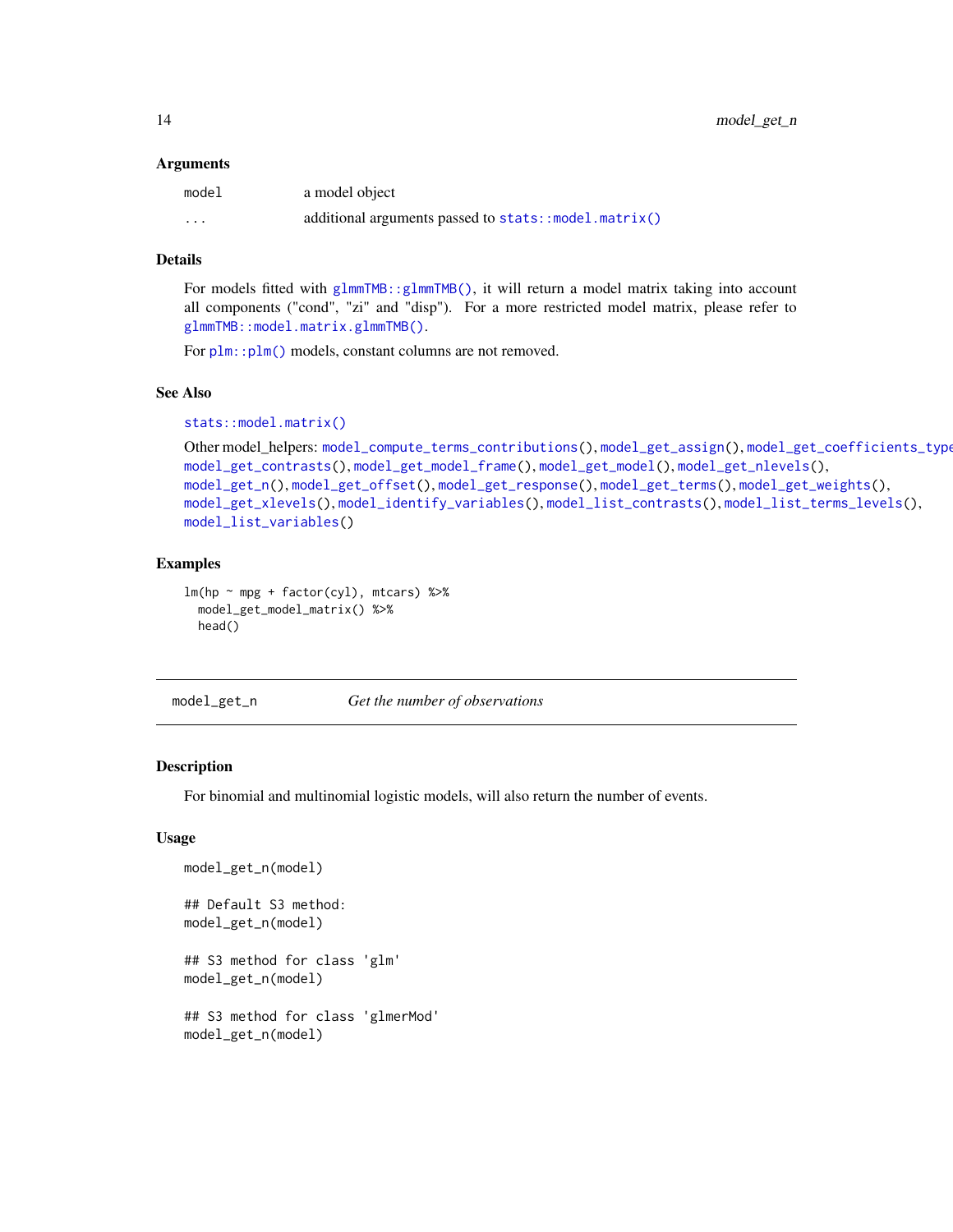#### <span id="page-14-0"></span>model\_get\_n 15

```
## S3 method for class 'multinom'
model_get_n(model)
## S3 method for class 'coxph'
model_get_n(model)
## S3 method for class 'survreg'
model_get_n(model)
## S3 method for class 'tidycrr'
model_get_n(model)
```
# **Arguments**

model a model object

#### Details

For Poisson models, will return the number of events and exposure time (defined with [stats::offset\(\)](#page-0-0)).

For Cox models ([survival::coxph\(\)](#page-0-0)), will return the number of events and exposure time.

For competing risk regression models ([tidycmprsk::crr\(\)](#page-0-0)), n\_event takes into account only the event of interest defined by failcode.

See [tidy\\_add\\_n\(\)](#page-35-1) for more details.

The total number of observations (N\_obs), of events (N\_event) and of exposure time (Exposure) are stored as attributes of the returned tibble.

This function does not cover lavaan models (NULL is returned).

#### See Also

```
Other model_helpers: model_compute_terms_contributions(), model_get_assign(), model_get_coefficients_type(),
model_get_contrasts(), model_get_model_frame(), model_get_model_matrix(), model_get_model(),
model_get_nlevels(), model_get_offset(), model_get_response(), model_get_terms(), model_get_weights(),
model_get_xlevels(), model_identify_variables(), model_list_contrasts(), model_list_terms_levels(),
model_list_variables()
```
#### Examples

```
lm(hp \sim mp + factor(cyl) + disp:hp, mtcars) %>%
  model_get_n()
mod < -glm(response \sim stage * grade + trt,
  gtsummary::trial,
  family = binomial,
  contrasts = list(stage = contr.sum, grade = contr.treatment(3, 2), trt = "contr.SAS")
)
mod %>% model_get_n()
## Not run:
```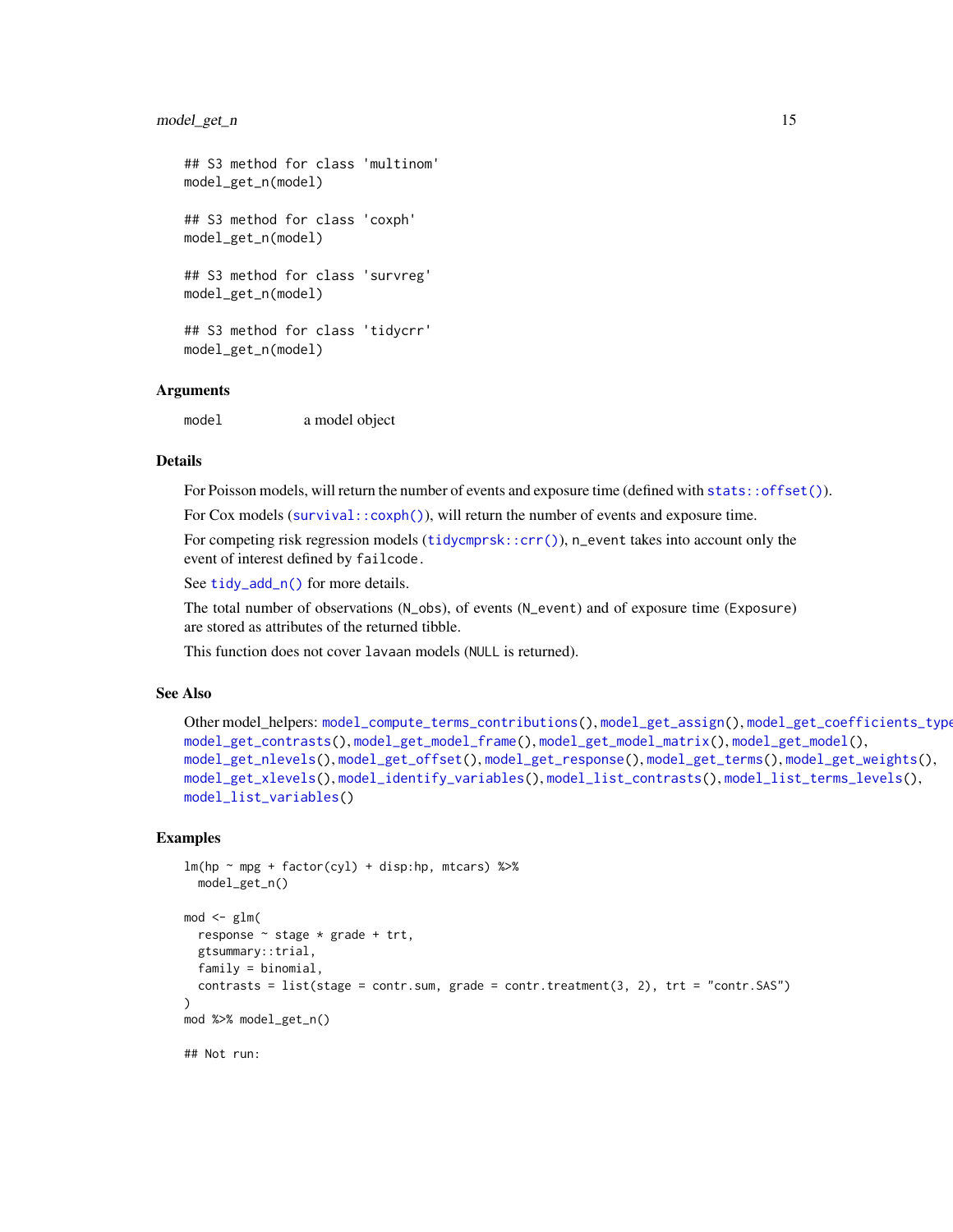```
mod < - glm(
  Survived \sim Class * Age + Sex, data = Titanic %>% as.data.frame(),
  weights = Freq, family = binomial
)
mod %>% model_get_n()
d <- dplyr::as_tibble(Titanic) %>%
  dplyr::group_by(Class, Sex, Age) %>%
  dplyr::summarise(
    n\_survived = sum(n * (Survived == "Yes")),
    n<sup>dead = sum(n * (Survived == "No"))</sup>
  \lambdamod <- glm(cbind(n_survived, n_dead) ~ Class * Age + Sex, data = d, family = binomial)
mod %>% model_get_n()
mod \leq glm(response \sim age + grade * trt, gtsummary::trial, family = poisson)
mod %>% model_get_n()
mod < - glm(
  response \sim trt * grade + offset(ttdeath),
  gtsummary::trial,
  family = poisson
\lambdamod %>% model_get_n()
dont
df <- survival::lung %>% dplyr::mutate(sex = factor(sex))
mod <- survival::coxph(survival::Surv(time, status) ~ ph.ecog + age + sex, data = df)
mod %>% model_get_n()
mod <- lme4::lmer(Reaction ~ Days + (Days | Subject), lme4::sleepstudy)
mod %>% model_get_n()
mod <- lme4::glmer(response ~ trt * grade + (1 | stage),
  family = binomial, data = gtsummary::trial
\lambdamod %>% model_get_n()
mod <- lme4::glmer(cbind(incidence, size - incidence) ~ period + (1 | herd),
  family = binomial, data = Ime4::cbpp)
mod %>% model_get_n()
## End(Not run)
```
<span id="page-15-1"></span>model\_get\_nlevels *Get the number of levels for each factor used in* xlevels

## **Description**

Get the number of levels for each factor used in xlevels

<span id="page-15-0"></span>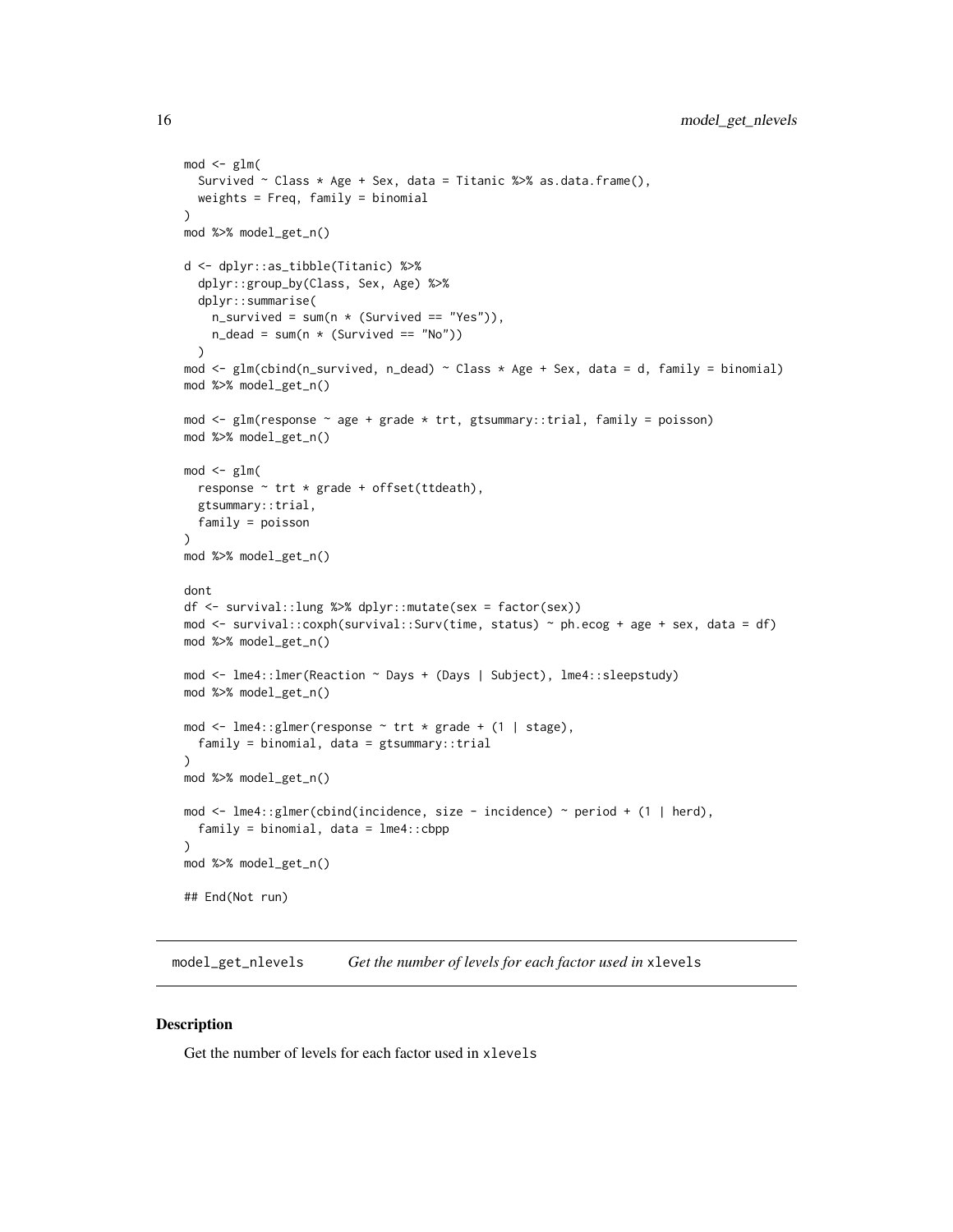<span id="page-16-0"></span>model\_get\_offset 17

#### Usage

```
model_get_nlevels(model)
```
## Default S3 method: model\_get\_nlevels(model)

#### Arguments

model a model object

#### Value

a tibble with two columns: "variable" and "var\_nlevels"

# See Also

```
Other model_helpers: model_compute_terms_contributions(), model_get_assign(), model_get_coefficients_type(),
model_get_contrasts(), model_get_model_frame(), model_get_model_matrix(), model_get_model(),
model_get_n(), model_get_offset(), model_get_response(), model_get_terms(), model_get_weights(),
model_get_xlevels(), model_identify_variables(), model_list_contrasts(), model_list_terms_levels(),
model_list_variables()
```
# Examples

 $lm(hp \sim mp + factor(cyl), mtcars)$  %>% model\_get\_nlevels()

<span id="page-16-1"></span>model\_get\_offset *Get model offset*

### Description

This function does not cover lavaan models (NULL is returned).

#### Usage

```
model_get_offset(model)
```

```
## Default S3 method:
model_get_offset(model)
```
#### Arguments

model a model object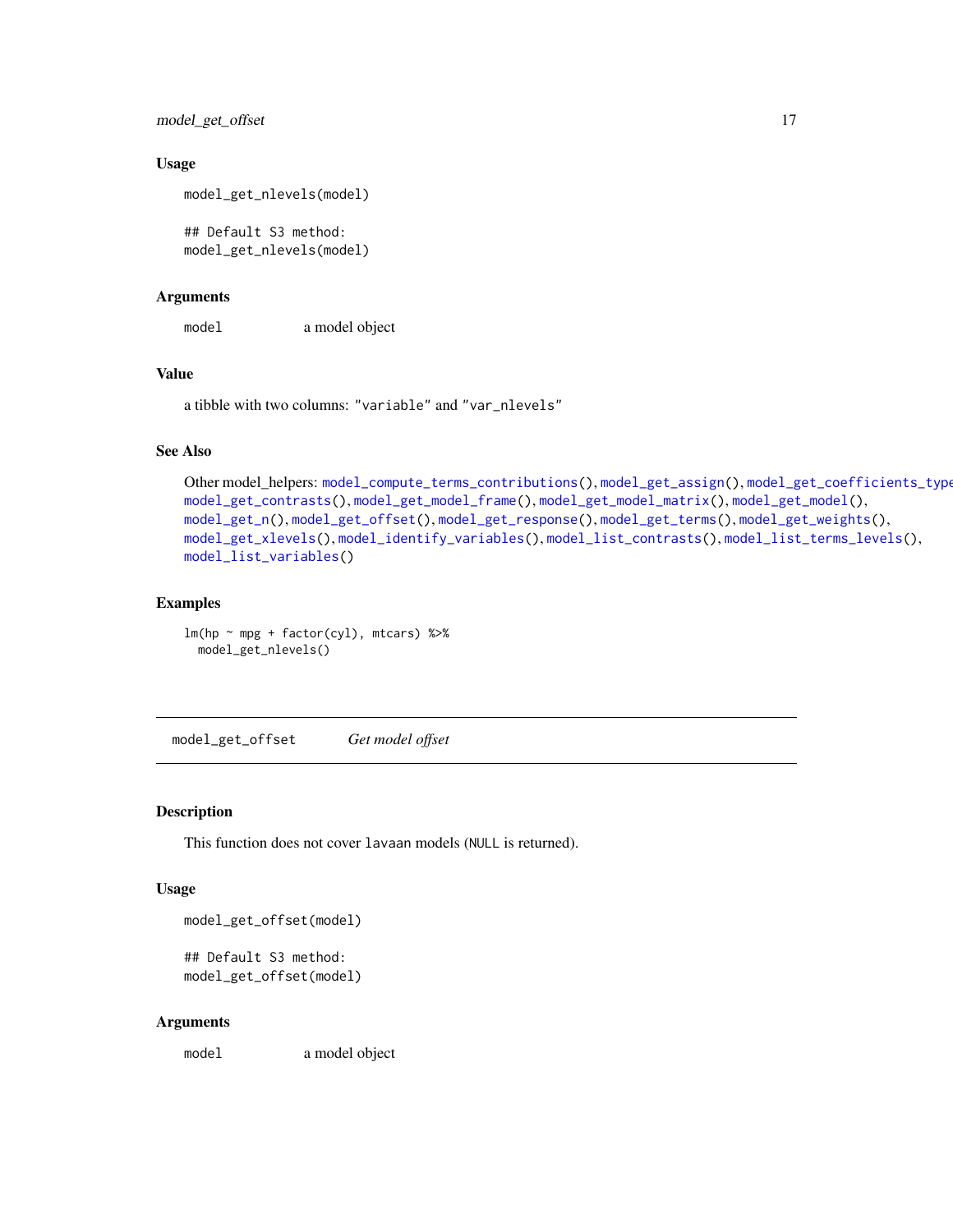# See Also

```
Other model_helpers: model_compute_terms_contributions(), model_get_assign(), model_get_coefficients_type(),
model_get_contrasts(), model_get_model_frame(), model_get_model_matrix(), model_get_model(),
model_get_nlevels(), model_get_n(), model_get_response(), model_get_terms(), model_get_weights(),
model_get_xlevels(), model_identify_variables(), model_list_contrasts(), model_list_terms_levels(),
model_list_variables()
```
# Examples

```
mod < - glm(
  response \sim trt + offset(log(ttdeath)),
  gtsummary::trial,
  family = poisson
)
mod %>% model_get_offset()
```
<span id="page-17-1"></span>model\_get\_response *Get model response*

#### Description

This function does not cover lavaan models (NULL is returned).

### Usage

```
model_get_response(model)
```

```
## Default S3 method:
model_get_response(model)
```

```
## S3 method for class 'glm'
model_get_response(model)
```

```
## S3 method for class 'glmerMod'
model_get_response(model)
```
#### Arguments

model a model object

# See Also

```
Other model_helpers: model_compute_terms_contributions(), model_get_assign(), model_get_coefficients_type(),
model_get_contrasts(), model_get_model_frame(), model_get_model_matrix(), model_get_model(),
model_get_nlevels(), model_get_n(), model_get_offset(), model_get_terms(), model_get_weights(),
model_get_xlevels(), model_identify_variables(), model_list_contrasts(), model_list_terms_levels(),
model_list_variables()
```
<span id="page-17-0"></span>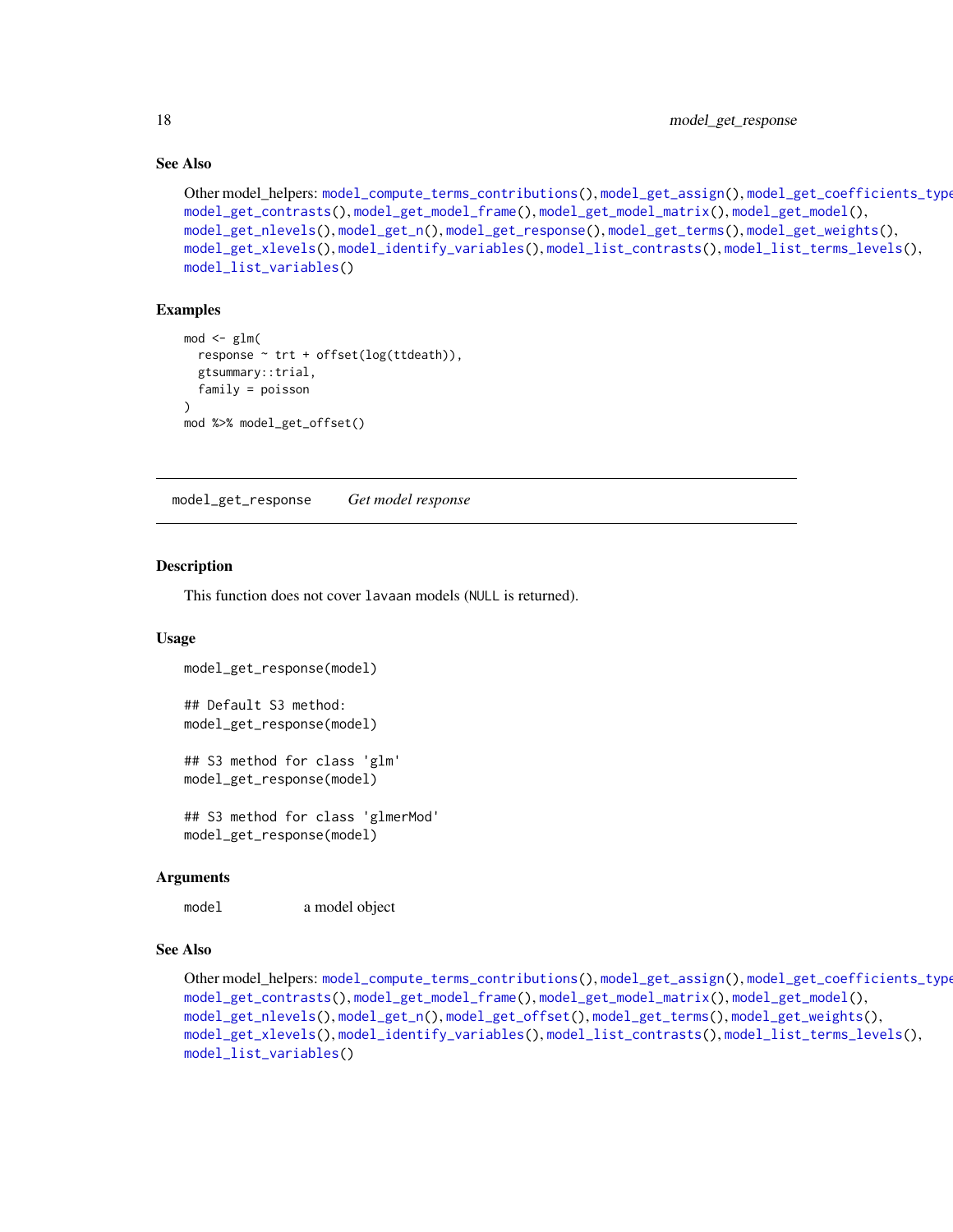# <span id="page-18-0"></span>model\_get\_terms 19

#### Examples

```
lm(hp \sim mp + factor(cyl) + disp:hp, mtcars) %>%
  model_get_response()
mod < -glm(response ~ stage * grade + trt,
  gtsummary::trial,
  family = binomial,
  contrasts = list(stage = contr.sum, grade = contr.treatment(3, 2), trt = "contr.SAS")
)
mod %>% model_get_response()
mod < -glm(Survived \sim Class \star Age + Sex,
  data = Titanic %>% as.data.frame(),
 weights = Freq,family = binomial
\lambdamod %>% model_get_response()
d <- dplyr::as_tibble(Titanic) %>%
  dplyr::group_by(Class, Sex, Age) %>%
  dplyr::summarise(
    n\_survived = sum(n * (Survived == "Yes")),
    n<sup>dead = sum(n * (Survived == "No"))</sup>
  )
mod <- glm(cbind(n_survived, n_dead) ~ Class * Age + Sex, data = d, family = binomial, y = FALSE)
mod %>% model_get_response()
```
<span id="page-18-1"></span>model\_get\_terms *Get the terms of a model*

# Description

Return the result of [stats::terms\(\)](#page-0-0) applied to the model or NULL if it is not possible to get terms from model.

#### Usage

```
model_get_terms(model)
## Default S3 method:
model_get_terms(model)
## S3 method for class 'brmsfit'
model_get_terms(model)
## S3 method for class 'glmmTMB'
model_get_terms(model)
```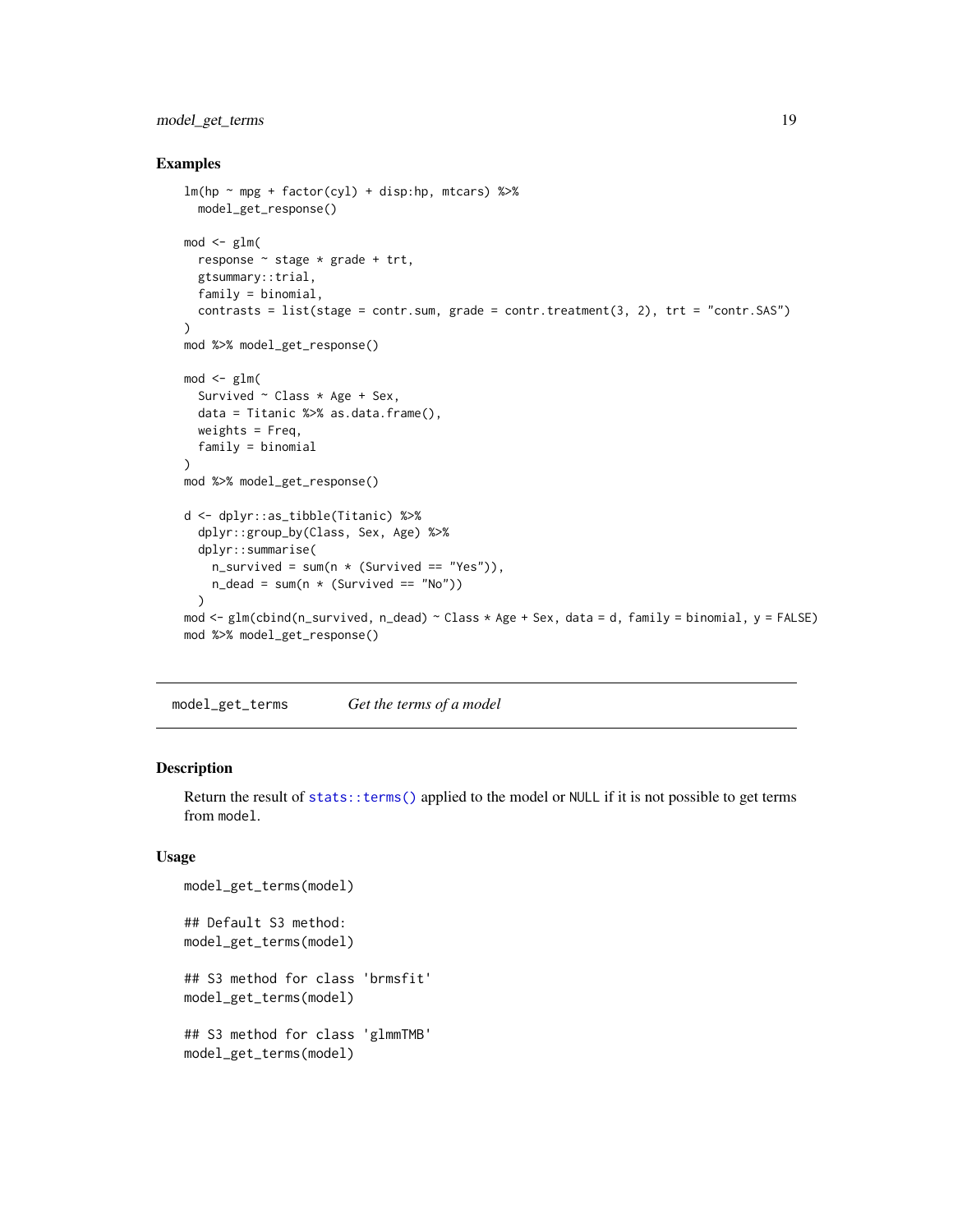#### <span id="page-19-0"></span>Arguments

model a model object

# Details

For models fitted with [glmmTMB::glmmTMB\(\)](#page-0-0), it will return a terms object taking into account all components ("cond" and "zi"). For a more restricted terms object, please refer to glmmTMB:: terms.glmmTMB().

# See Also

```
stats::terms()
```

```
Other model_helpers: model_compute_terms_contributions(), model_get_assign(), model_get_coefficients_type(),
model_get_contrasts(), model_get_model_frame(), model_get_model_matrix(), model_get_model(),
model_get_nlevels(), model_get_n(), model_get_offset(), model_get_response(), model_get_weights(),
model_get_xlevels(), model_identify_variables(), model_list_contrasts(), model_list_terms_levels(),
model_list_variables()
```
#### Examples

```
lm(hp \sim mp + factor(cyl), mtcars) %>%
 model_get_terms()
```
<span id="page-19-1"></span>model\_get\_weights *Get sampling weights used by a model*

#### Description

This function does not cover lavaan models (NULL is returned).

#### Usage

```
model_get_weights(model)
```
## Default S3 method: model\_get\_weights(model)

## S3 method for class 'svyglm' model\_get\_weights(model)

#### Arguments

model a model object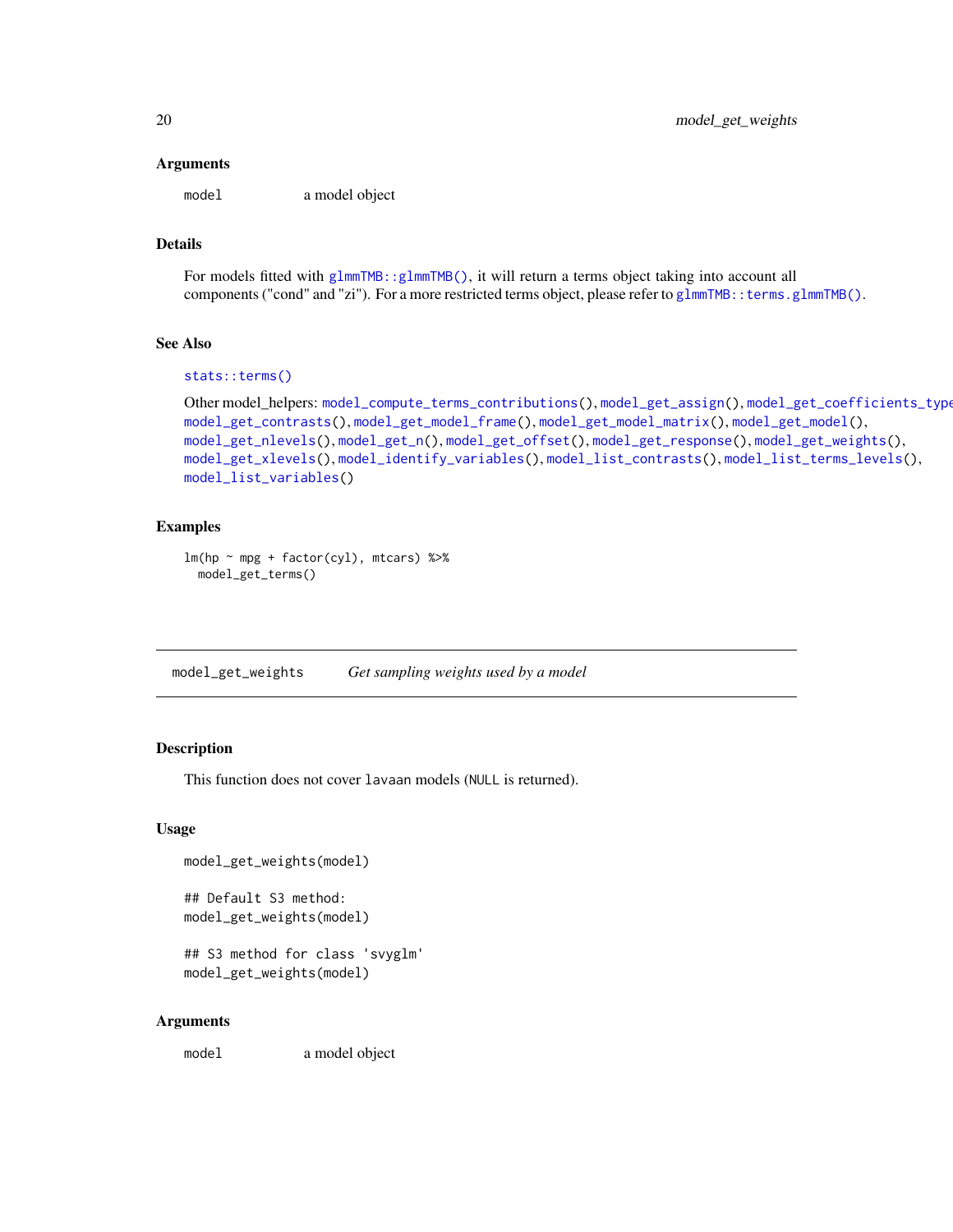<span id="page-20-0"></span>model\_get\_xlevels 21

#### See Also

```
Other model_helpers: model_compute_terms_contributions(), model_get_assign(), model_get_coefficients_type(),
model_get_contrasts(), model_get_model_frame(), model_get_model_matrix(), model_get_model(),
model_get_nlevels(), model_get_n(), model_get_offset(), model_get_response(), model_get_terms(),
model_get_xlevels(), model_identify_variables(), model_list_contrasts(), model_list_terms_levels(),
model_list_variables()
```
# Examples

```
mod <- lm(Sepal.Length ~ Sepal.Width, iris)
mod %>% model_get_weights()
mod \le - lm(hp \sim mpg + factor(cyl) + disp:hp, mtcars, weights = mtcars$gear)
mod %>% model_get_weights()
mod < -glm(response ~ stage * grade + trt,
  gtsummary::trial,
  family = binomial
)
mod %>% model_get_weights()
mod < -glm(Survived \sim Class * Age + Sex,
  data = Titanic %>% as.data.frame(),
  weights = Freq,
  family = binomial
)
mod %>% model_get_weights()
d <- dplyr::as_tibble(Titanic) %>%
  dplyr::group_by(Class, Sex, Age) %>%
  dplyr::summarise(
    n\_survived = sum(n * (Survived == "Yes")),
    n<sup>dead = sum(n * (Survived == "No"))</sup>
  )
mod \leq glm(cbind(n_survived, n_dead) \sim Class \star Age + Sex, data = d, family = binomial)
mod %>% model_get_weights()
```
<span id="page-20-1"></span>model\_get\_xlevels *Get xlevels used in the model*

#### Description

Get xlevels used in the model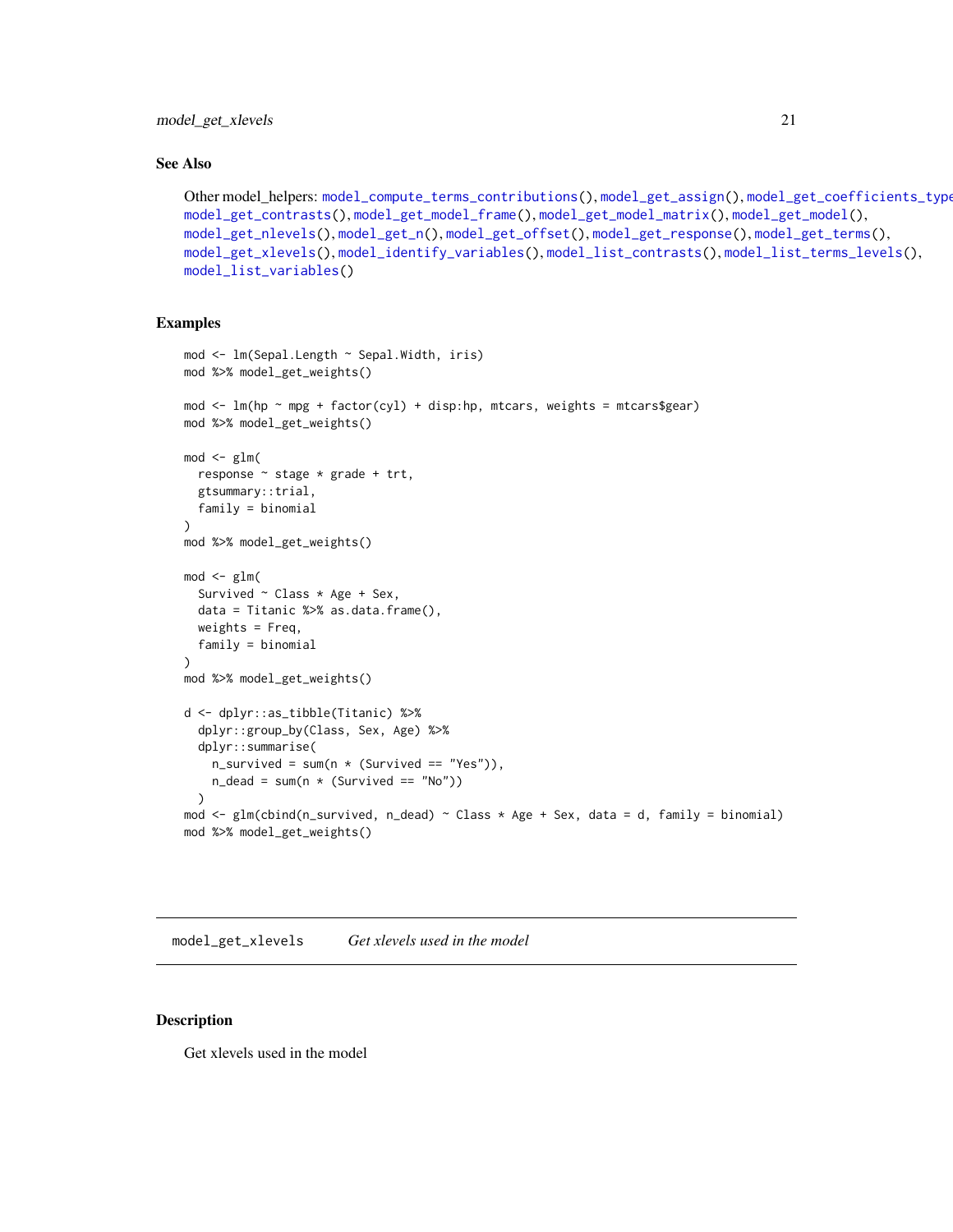#### <span id="page-21-0"></span>Usage

```
model_get_xlevels(model)
## Default S3 method:
model_get_xlevels(model)
## S3 method for class 'lmerMod'
model_get_xlevels(model)
## S3 method for class 'glmerMod'
model_get_xlevels(model)
## S3 method for class 'felm'
model_get_xlevels(model)
## S3 method for class 'brmsfit'
model_get_xlevels(model)
## S3 method for class 'glmmTMB'
model_get_xlevels(model)
## S3 method for class 'plm'
model_get_xlevels(model)
```
#### Arguments

model a model object

#### See Also

```
Other model_helpers: model_compute_terms_contributions(), model_get_assign(), model_get_coefficients_type(),
model_get_contrasts(), model_get_model_frame(), model_get_model_matrix(), model_get_model(),
model_get_nlevels(), model_get_n(), model_get_offset(), model_get_response(), model_get_terms(),
model_get_weights(), model_identify_variables(), model_list_contrasts(), model_list_terms_levels(),
model_list_variables()
```
#### Examples

lm(hp ~ mpg + factor(cyl), mtcars) %>% model\_get\_xlevels()

<span id="page-21-1"></span>model\_identify\_variables

*Identify for each coefficient of a model the corresponding variable*

## Description

It will also identify interaction terms and intercept(s).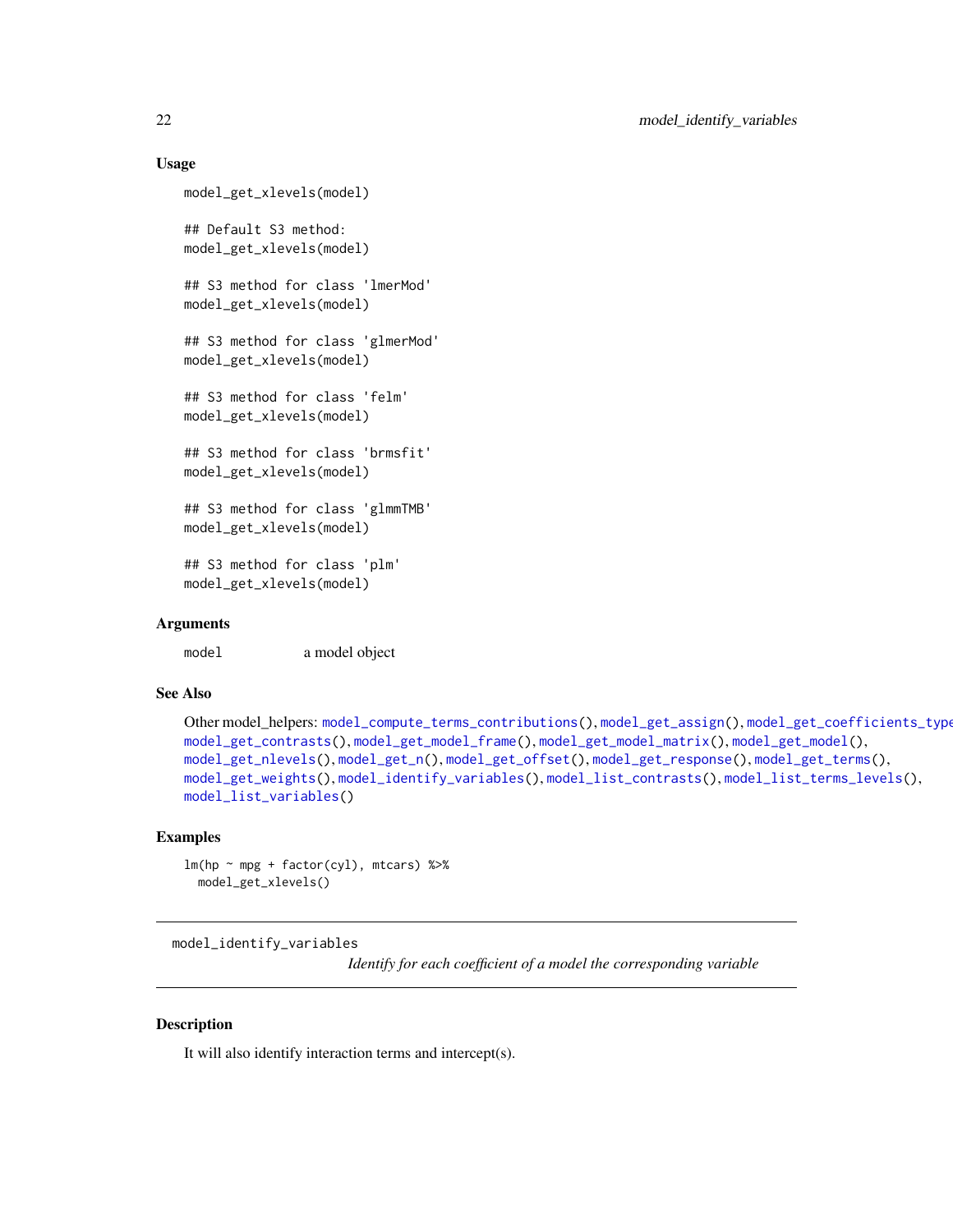#### <span id="page-22-0"></span>Usage

```
model_identify_variables(model)
## Default S3 method:
model_identify_variables(model)
## S3 method for class 'lavaan'
model_identify_variables(model)
## S3 method for class 'aov'
model_identify_variables(model)
## S3 method for class 'clm'
model_identify_variables(model)
## S3 method for class 'clmm'
model_identify_variables(model)
## S3 method for class 'gam'
model_identify_variables(model)
```
#### Arguments

model a model object

#### Value

A tibble with four columns:

- term: coefficients of the model
- variable: the corresponding variable
- var\_class: class of the variable (cf. [stats::.MFclass\(\)](#page-0-0))
- var\_type: "continuous", "dichotomous" (categorical variable with 2 levels), "categorical" (categorical variable with 3 or more levels), "intercept" or "interaction"
- var\_nlevels: number of original levels for categorical variables

# See Also

#### [tidy\\_identify\\_variables\(\)](#page-44-1)

Other model\_helpers: [model\\_compute\\_terms\\_contributions\(](#page-6-1)), [model\\_get\\_assign\(](#page-7-1)), [model\\_get\\_coefficients\\_type\(](#page-8-1)), [model\\_get\\_contrasts\(](#page-9-1)), [model\\_get\\_model\\_frame\(](#page-11-1)), [model\\_get\\_model\\_matrix\(](#page-12-1)), [model\\_get\\_model\(](#page-10-1)), [model\\_get\\_nlevels\(](#page-15-1)), [model\\_get\\_n\(](#page-13-1)), [model\\_get\\_offset\(](#page-16-1)), [model\\_get\\_response\(](#page-17-1)), [model\\_get\\_terms\(](#page-18-1)), [model\\_get\\_weights\(](#page-19-1)), [model\\_get\\_xlevels\(](#page-20-1)), [model\\_list\\_contrasts\(](#page-23-1)), [model\\_list\\_terms\\_levels\(](#page-24-1)), [model\\_list\\_variables\(](#page-26-1))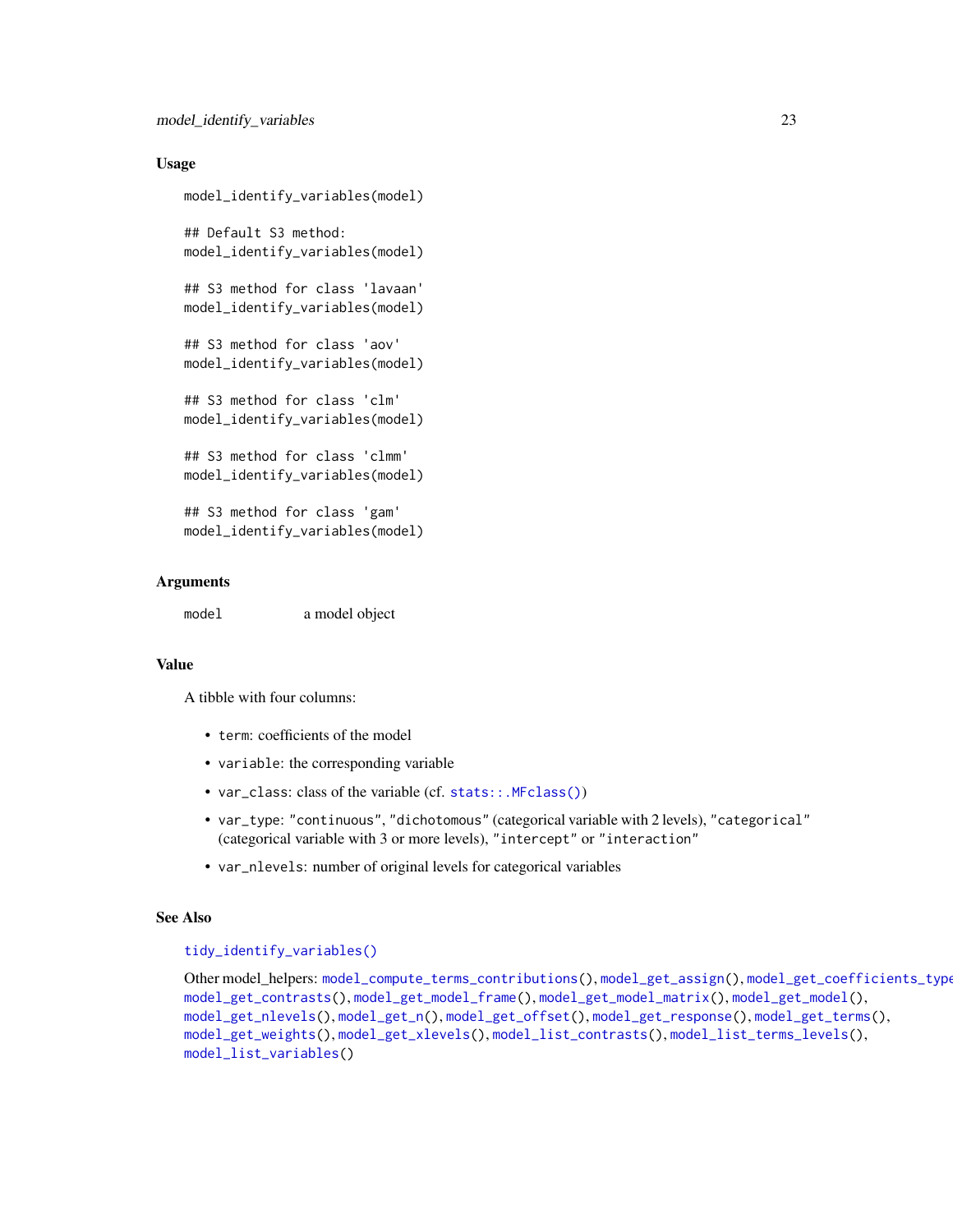# <span id="page-23-0"></span>Examples

```
Titanic %>%
  dplyr::as_tibble() %>%
  dplyr::mutate(Survived = factor(Survived, c("No", "Yes"))) %>%
  glm(
    Survived \sim Class + Age \star Sex,
    data = \ldots weights = \ldots$n,
    family = binomial
  ) %>%
  model_identify_variables()
iris %>%
  lm(
    Sepal.Length ~ poly(Sepal.Width, 2) + Species,
    data = \ldotscontrasts = list(Species = contr.sum)
  ) %>%
  model_identify_variables()
```
<span id="page-23-1"></span>model\_list\_contrasts *List contrasts used by a model*

#### Description

List contrasts used by a model

#### Usage

model\_list\_contrasts(model)

## Default S3 method: model\_list\_contrasts(model)

#### Arguments

model a model object

#### Details

For models with no intercept, no contrasts will be applied to one of the categorical variable. In such case, one dummy term will be returned for each level of the categorical variable.

# Value

A tibble with three columns:

- variable: variable name
- contrasts: contrasts used
- contrasts\_type: type of contrasts ("treatment", "sum", "poly", "helmert", "other" or "no.contrast")
- reference: for variables with treatment, SAS or sum contrasts, position of the reference level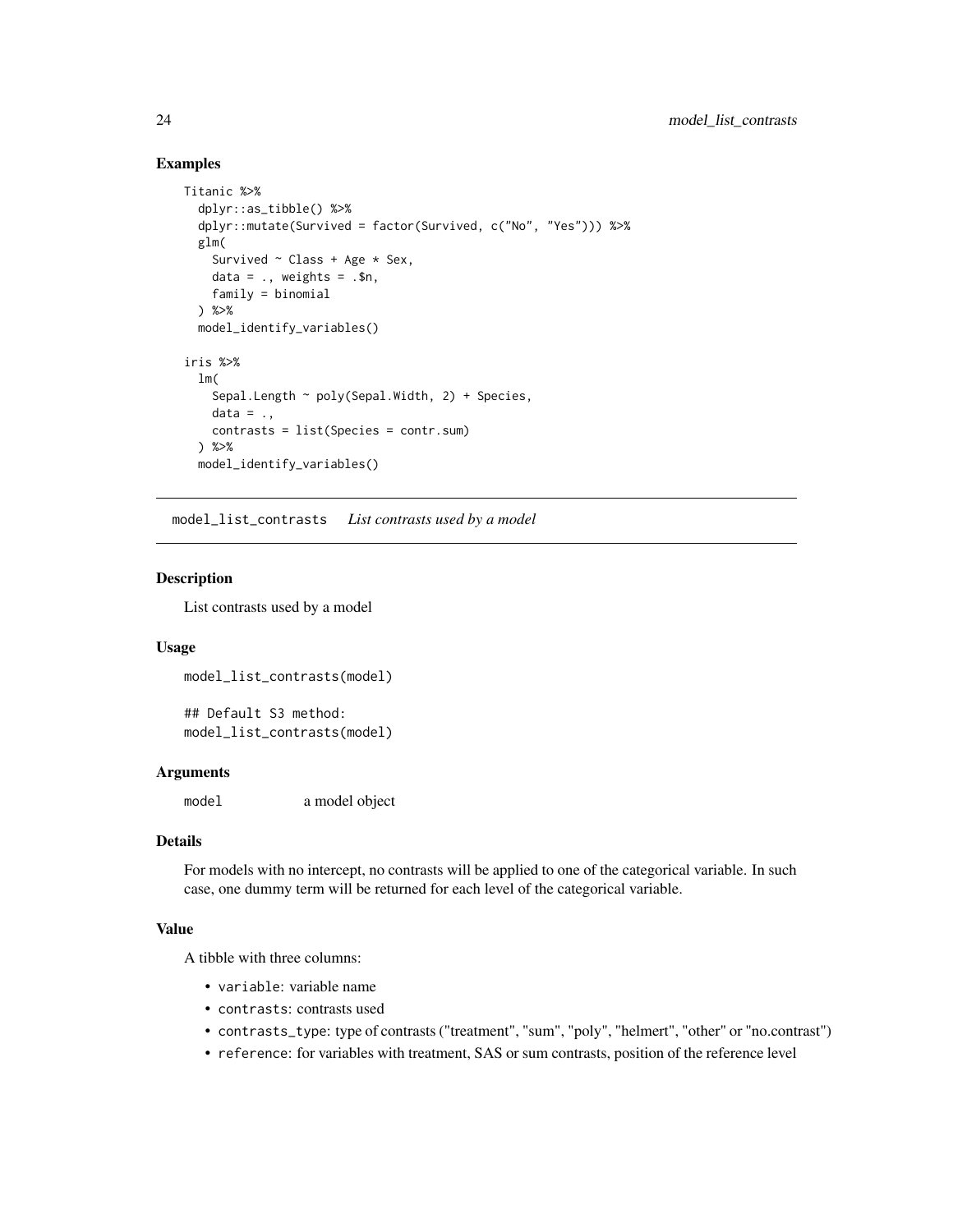#### <span id="page-24-0"></span>See Also

```
Other model_helpers: model_compute_terms_contributions(), model_get_assign(), model_get_coefficients_type(),
model_get_contrasts(), model_get_model_frame(), model_get_model_matrix(), model_get_model(),
model_get_nlevels(), model_get_n(), model_get_offset(), model_get_response(), model_get_terms(),
model_get_weights(), model_get_xlevels(), model_identify_variables(), model_list_terms_levels(),
model_list_variables()
```
#### Examples

```
glm(
 am \sim mp + factor(cyl),
 data = mtcars,
 family = binomial,
 contrasts = list('factor(cyl)' = contr.sum)) %>%
 model_list_contrasts()
```
<span id="page-24-1"></span>model\_list\_terms\_levels

*List levels of categorical terms*

#### Description

Only for categorical variables with treatment, SAS or sum contrasts, and categorical variables with no contrast.

#### Usage

```
model_list_terms_levels(
 model,
  label_pattern = "{level}",
  variable_labels = NULL
\lambda## Default S3 method:
model_list_terms_levels(
 model,
  label_pattern = "{level}",
  variable_labels = NULL
)
```
#### Arguments

model a model object label\_pattern a [glue pattern](#page-0-0) for term labels (see examples) variable\_labels an optional named list or named vector of custom variable labels passed to [model\\_list\\_variables\(\)](#page-26-1)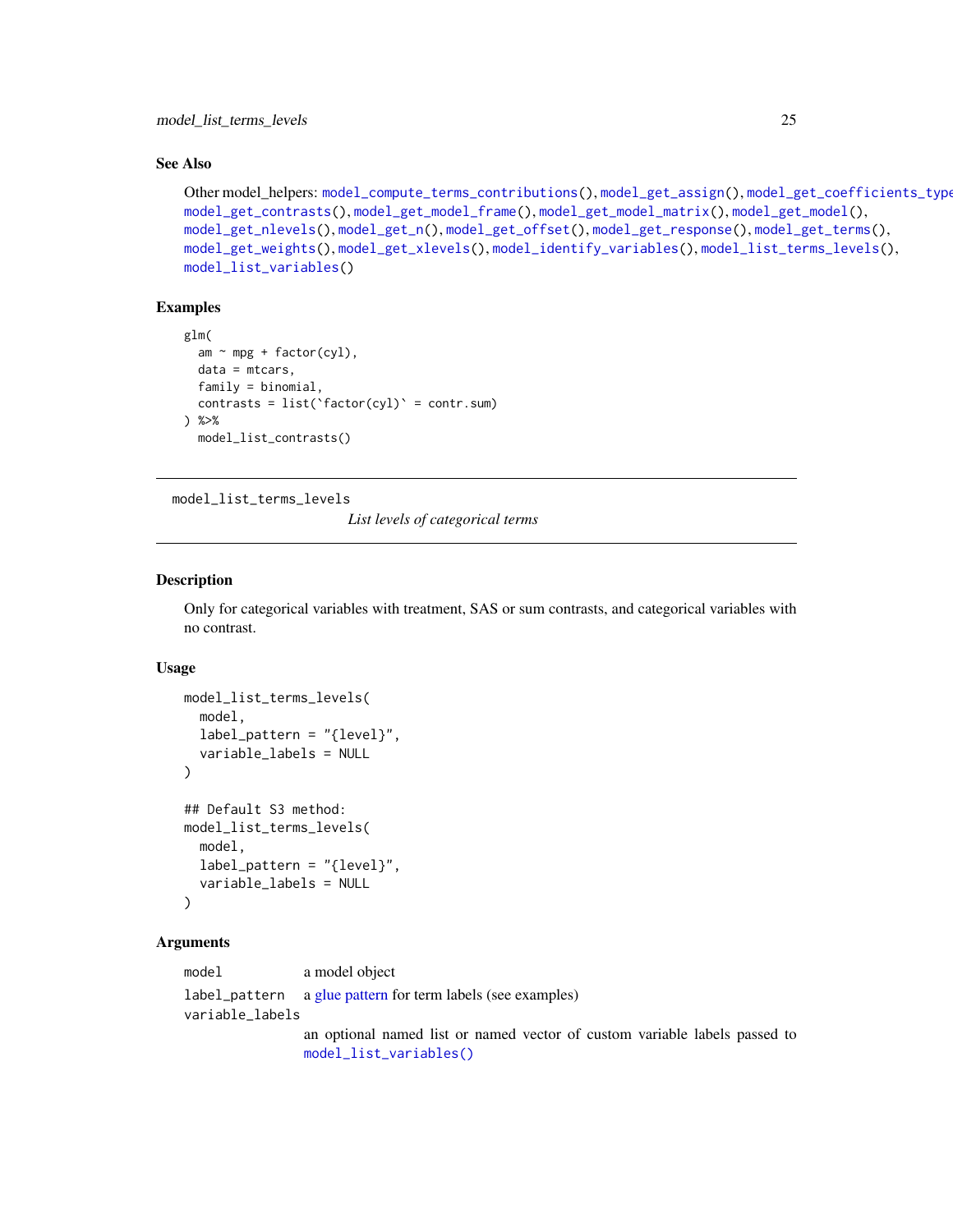<span id="page-25-0"></span>Value

A tibble with ten columns:

- variable: variable
- contrasts\_type: type of contrasts ("sum" or "treatment")
- term: term name
- level: term level
- level\_rank: rank of the level
- reference: logical indicating which term is the reference level
- reference\_level: level of the reference term
- var\_label: variable label obtained with [model\\_list\\_variables\(\)](#page-26-1)
- var\_nlevels: number of levels in this variable
- dichotomous: logical indicating if the variable is dichotomous
- label: term label (by default equal to term level) The first nine columns can be used in label\_pattern.

# See Also

```
Other model_helpers: model_compute_terms_contributions(), model_get_assign(), model_get_coefficients_type(),
model_get_contrasts(), model_get_model_frame(), model_get_model_matrix(), model_get_model(),
model_get_nlevels(), model_get_n(), model_get_offset(), model_get_response(), model_get_terms(),
model_get_weights(), model_get_xlevels(), model_identify_variables(), model_list_contrasts(),
model_list_variables()
```
#### Examples

```
glm(
  am \sim mp + factor(cyl),
  data = mtcars,
  family = binomial,
  contrasts = list('factor(cyl)' = contr.sum)) %>%
  model_list_terms_levels()
df <- Titanic %>%
  dplyr::as_tibble() %>%
  dplyr::mutate(Survived = factor(Survived, c("No", "Yes")))
mod <- df %>%
  glm(
    Survived ~ Class + Age + Sex,
    data = \ldots, weights = \ldots$n, family = binomial,
    contrasts = list(Age = contr.sum, Class = "contr.helmert")
  )
mod %>% model_list_terms_levels()
mod %>% model_list_terms_levels("{level} vs {reference_level}")
mod %>% model_list_terms_levels("{variable} [{level} - {reference_level}]")
```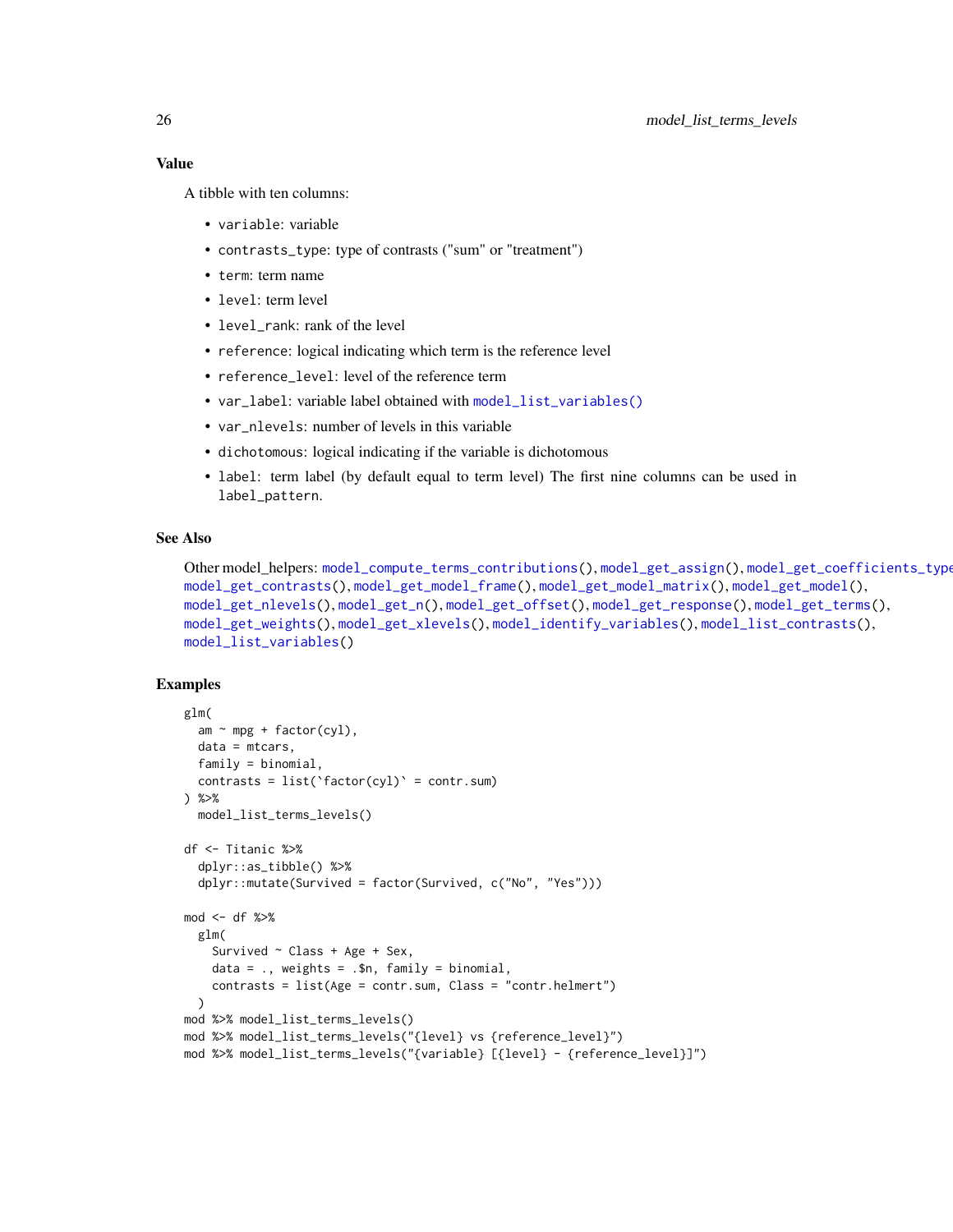```
mod %>% model_list_terms_levels(
  "{ifelse(reference, level, paste(level, '-', reference_level))}"
\mathcal{L}
```
<span id="page-26-1"></span>model\_list\_variables *List all the variables used in a model*

#### Description

Including variables used only in an interaction.

#### Usage

```
model_list_variables(model, labels = NULL, only_variable = FALSE)
## Default S3 method:
model_list_variables(model, labels = NULL, only_variable = FALSE)
## S3 method for class 'lavaan'
model_list_variables(model, labels = NULL, only_variable = FALSE)
```
#### Arguments

| model  | a model object                                                   |
|--------|------------------------------------------------------------------|
| labels | an optional named list or named vector of custom variable labels |
|        | only_variable if TRUE, will return only "variable" column        |

# Value

A tibble with three columns:

- variable: the corresponding variable
- var\_class: class of the variable (cf. [stats::.MFclass\(\)](#page-0-0))
- label\_attr: variable label defined in the original data frame with the label attribute (cf. [labelled::var\\_label\(\)](#page-0-0))
- var\_label: a variable label (by priority, labels if defined, label\_attr if available, otherwise variable)

## See Also

Other model\_helpers: [model\\_compute\\_terms\\_contributions\(](#page-6-1)), [model\\_get\\_assign\(](#page-7-1)), [model\\_get\\_coefficients\\_type\(](#page-8-1)), [model\\_get\\_contrasts\(](#page-9-1)), [model\\_get\\_model\\_frame\(](#page-11-1)), [model\\_get\\_model\\_matrix\(](#page-12-1)), [model\\_get\\_model\(](#page-10-1)), [model\\_get\\_nlevels\(](#page-15-1)), [model\\_get\\_n\(](#page-13-1)), [model\\_get\\_offset\(](#page-16-1)), [model\\_get\\_response\(](#page-17-1)), [model\\_get\\_terms\(](#page-18-1)), [model\\_get\\_weights\(](#page-19-1)), [model\\_get\\_xlevels\(](#page-20-1)), [model\\_identify\\_variables\(](#page-21-1)), [model\\_list\\_contrasts\(](#page-23-1)), [model\\_list\\_terms\\_levels\(](#page-24-1))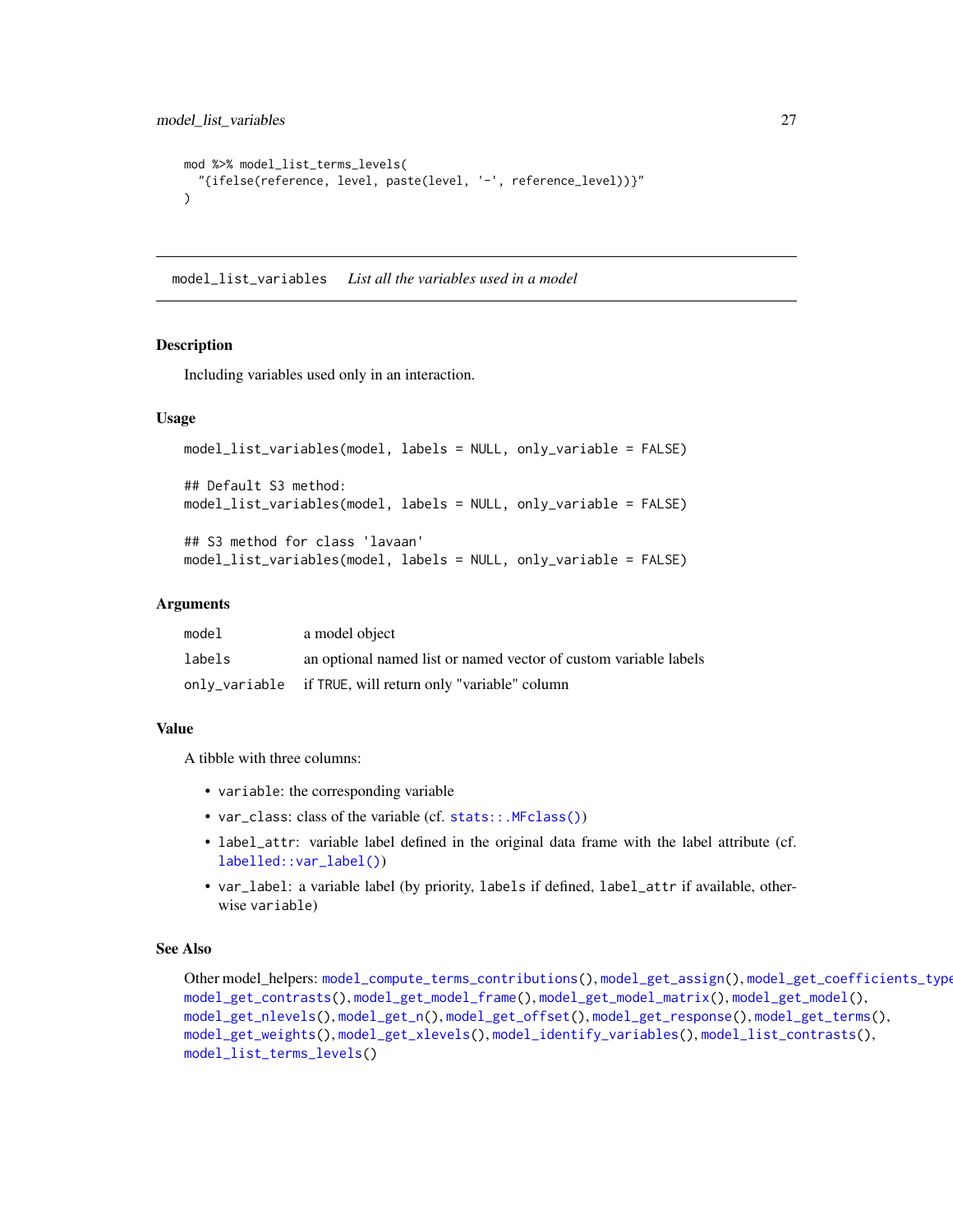## Examples

```
Titanic %>%
 dplyr::as_tibble() %>%
 dplyr::mutate(Survived = factor(Survived, c("No", "Yes"))) %>%
 glm(
    Survived ~ Class + Age : Sex,
   data = \ldots, weights = \ldots$n,
   family = binomial
 ) %>%
 model_list_variables()
iris %>%
 lm(
   Sepal.Length ~ poly(Sepal.Width, 2) + Species,
   data = \ldotscontrasts = list(Species = contr.sum)
 ) %>%
 model_list_variables()
glm(
 response \sim poly(age, 3) + stage + grade \star trt,
 na.omit(gtsummary::trial),
 family = binomial,
) %>%
 model_list_variables()
```
select\_helpers *Select helper functions*

#### <span id="page-27-1"></span>Description

Set of functions to supplement the tidyselect set of functions for selecting columns of data frames (and other items as well).

- all\_continuous() selects continuous variables
- all\_categorical() selects categorical (including "dichotomous") variables
- all\_dichotomous() selects only type "dichotomous"
- all\_interaction() selects interaction terms from a regression model
- all\_intercepts() selects intercept terms from a regression model
- all\_contrasts() selects variables in regression model based on their type of contrast
- all\_ran\_pars() and all\_ran\_vals() for random-effect parameters and values from a mixed model (see vignette("broom\_mixed\_intro",package = "broom.mixed"))

<span id="page-27-0"></span>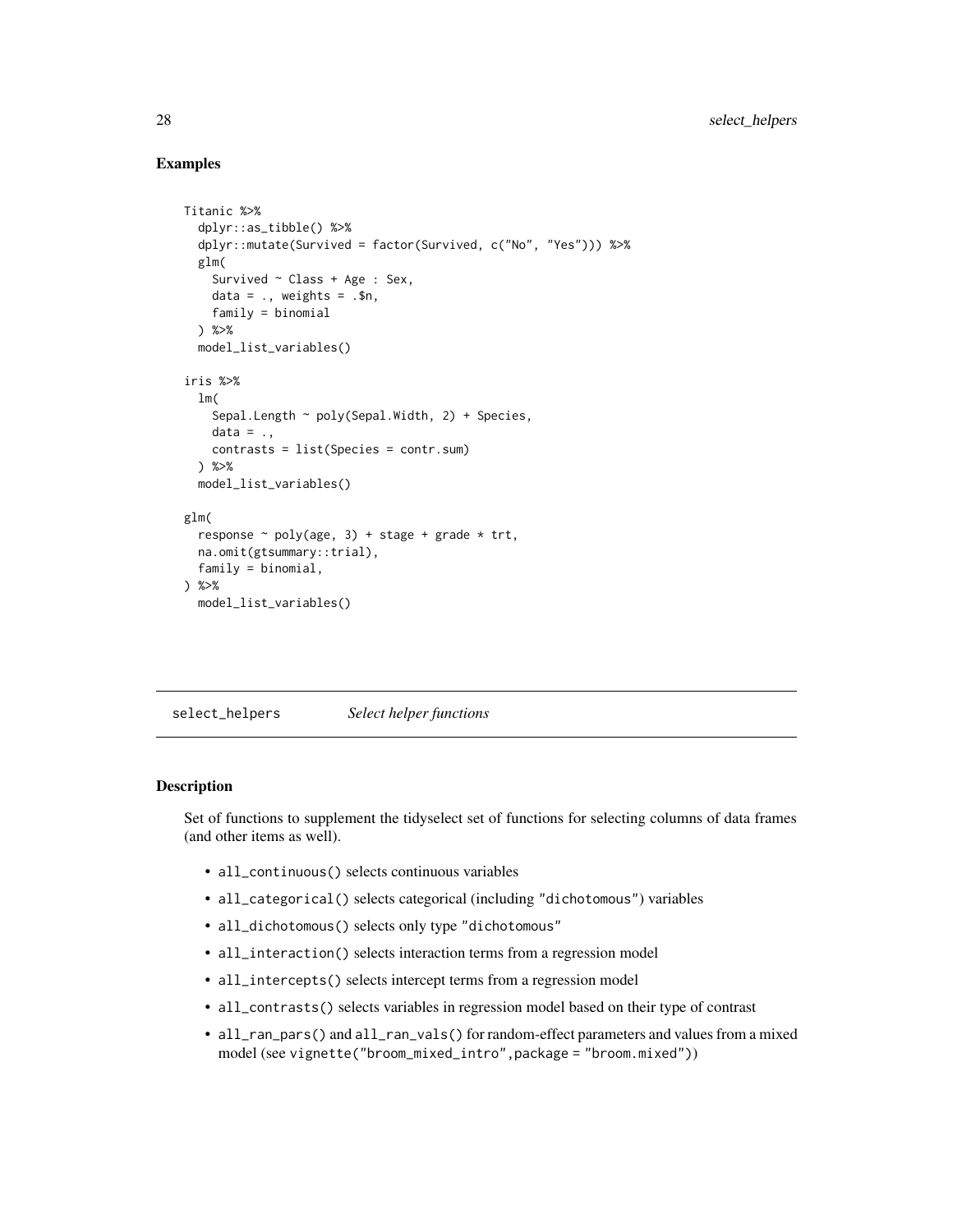# <span id="page-28-0"></span>Usage

all\_continuous() all\_dichotomous() all\_categorical(dichotomous = TRUE) all\_interaction() all\_ran\_pars() all\_ran\_vals() all\_intercepts() all\_contrasts(contrasts\_type = NULL)

#### Arguments

| dichotomous | Logical indicating whether to include dichotomous variables. Default is TRUE                     |
|-------------|--------------------------------------------------------------------------------------------------|
|             | contrasts_type type of contrast to select. When NULL, all variables with a contrast will be se-  |
|             | lected. Default is NULL. Select among contrast types c("treatment","sum","poly","helmert","other |

# Value

A character vector of column names selected

# Examples

```
glm(response ~ age * trt + grade, gtsummary::trial, family = binomial) %>%
  tidy_plus_plus(exponentiate = TRUE, include = all_categorical())
glm(response ~ age + trt + grade + stage,gtsummary::trial,
    family = binomial,
    contrasts = list(trt = contr.SAS, grade = contr.sum, stage = contr.poly)) %>%
tidy_plus_plus(exponentiate = TRUE,
               include = all_contrasts(c("treatment", "sum")))
```
supported\_models *Listing of Supported Models*

### Description

Listing of Supported Models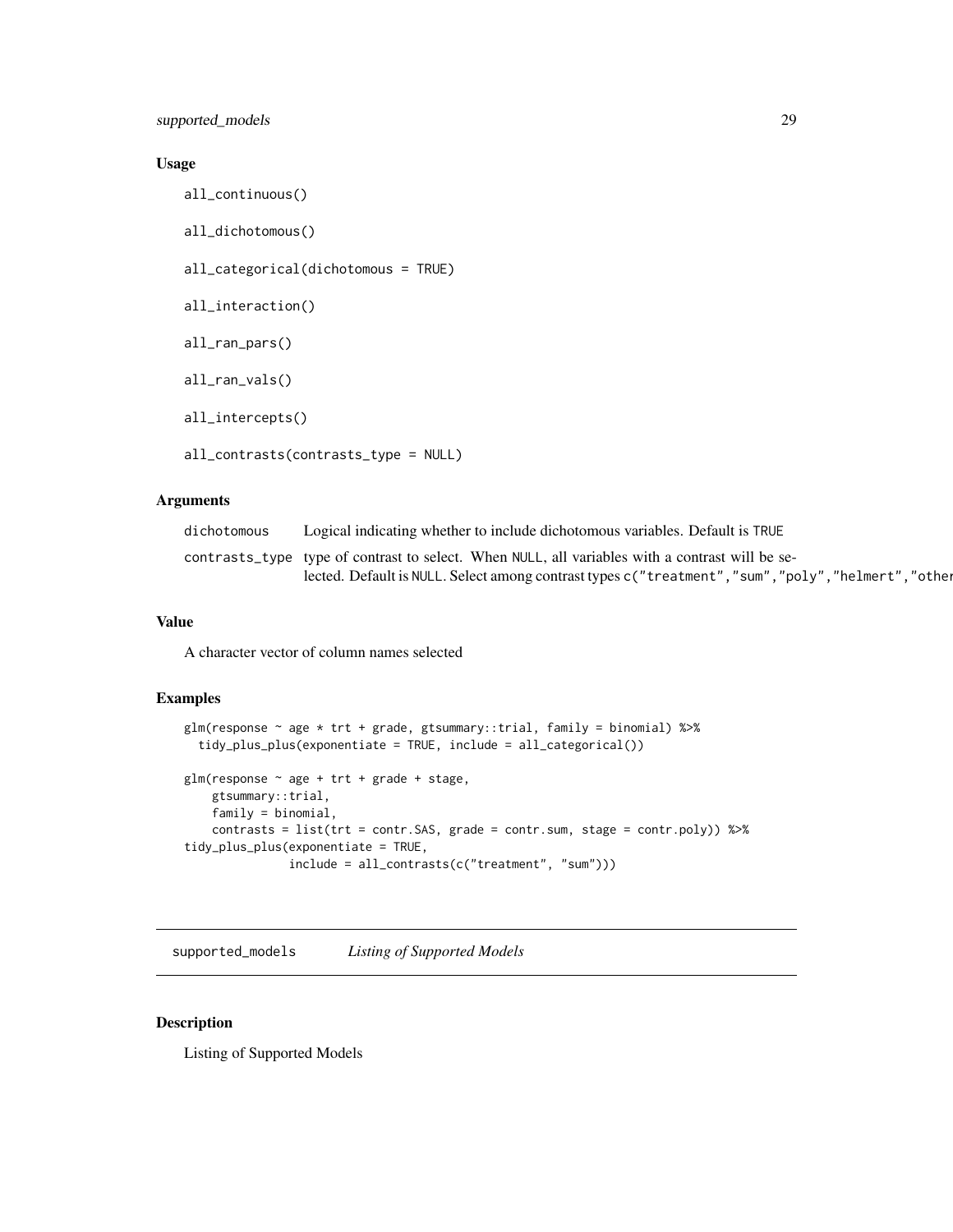# Usage

supported\_models

# Format

A data frame with one row per supported model

model Model notes Notes

# Supported models

| model                | notes                                                                                              |
|----------------------|----------------------------------------------------------------------------------------------------|
| stats::lm()          |                                                                                                    |
| stats::glm()         |                                                                                                    |
| stats::aov()         | Reference rows are not relevant for such models.                                                   |
| ordinal::clm()       | Limited support for models with nominal predictors.                                                |
| ordinal::clmm()      | Limited support for models with nominal predictors.                                                |
| survival::coxph()    |                                                                                                    |
| survival::survreg()  |                                                                                                    |
| survival::clogit()   |                                                                                                    |
| lme4::lmer()         | broom.mixed package required                                                                       |
| lme4::glmer()        | broom.mixed package required                                                                       |
| lme4::glmer.nb()     | broom.mixed package required                                                                       |
| brms::brm()          | broom.mixed package required                                                                       |
| geepack::geeglm()    |                                                                                                    |
| $gam: \text{gam}()$  |                                                                                                    |
| glmmTMB::glmmTMB()   | broom.mixed package required                                                                       |
| $mgcv$ : $gam()$     | Use default tidier broom:: tidy() for smooth terms only, or $gt$ stsummary:: tidy_gam() to include |
| nnet::multinom()     |                                                                                                    |
| survey::svyglm()     |                                                                                                    |
| survey::svycoxph()   |                                                                                                    |
| survey::svyolr()     |                                                                                                    |
| MASS::polar()        |                                                                                                    |
| MASS::glm.nb()       |                                                                                                    |
| mice: minra          | Limited support. If mod is a mira object, use tidy_plus_plus(mod, tidy_fun = function( $x$ ,       |
| lavaan::lavaan()     | Limited support for categorical variables                                                          |
| $stats: \n  nls()$   | Limited support                                                                                    |
| lfe::felm()          |                                                                                                    |
| rstanarm::stan_glm() | broom.mixed package required                                                                       |
| VGAM::vglm()         | Limited support. It is recommended to use tidy_parameters() as tidy_fun.                           |
| cmprsk::crr()        | Limited support. It is recommended to use tidycmprsk:: crr() instead.                              |
| tidycmprsk::crr()    |                                                                                                    |
| plm::plm()           |                                                                                                    |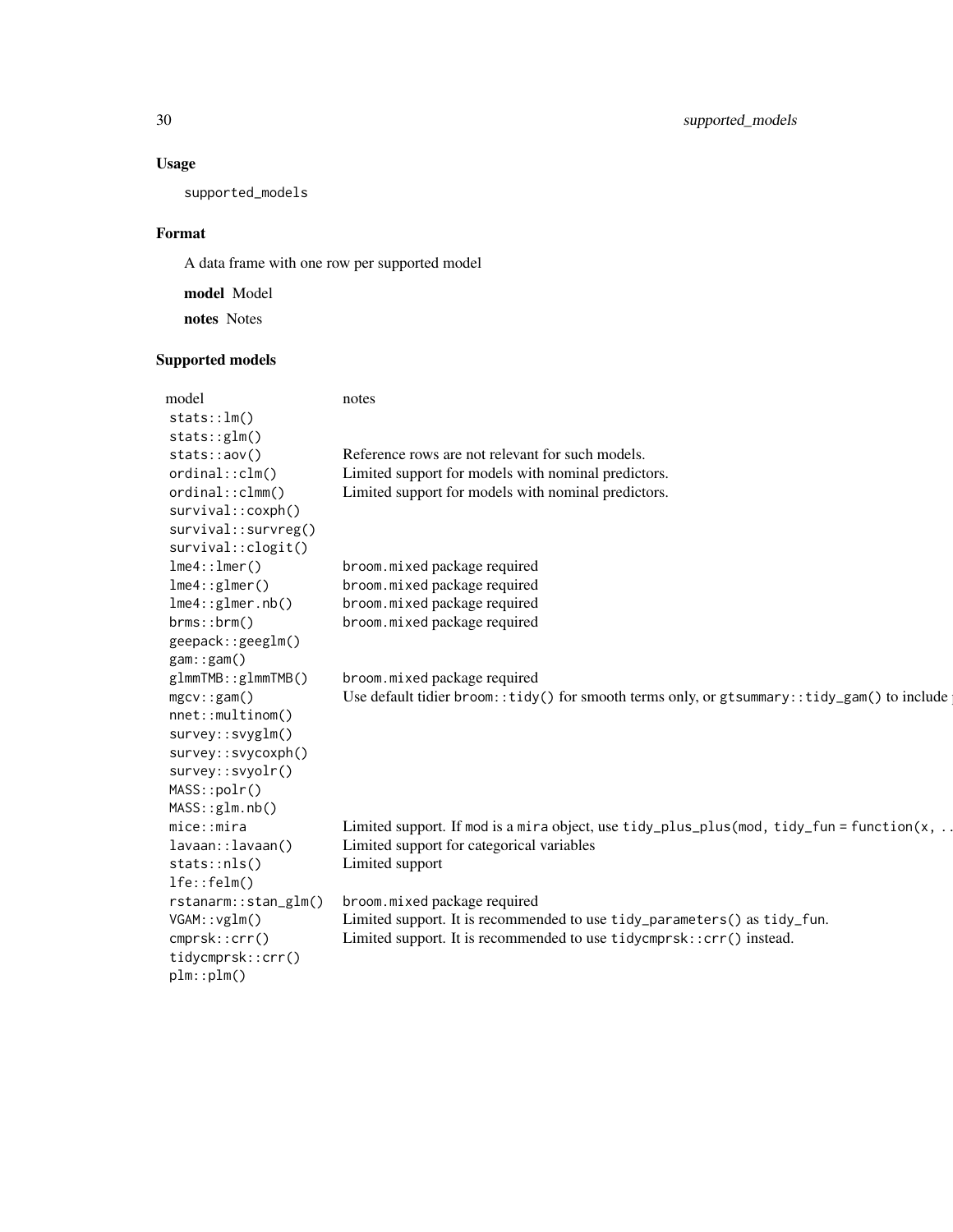<span id="page-30-1"></span><span id="page-30-0"></span>tidy\_add\_coefficients\_type

*Add coefficients type and label as attributes*

#### Description

Add the type of coefficients ("generic", "logistic", "poisson", "relative\_risk" or "prop\_hazard") and the corresponding coefficient labels, as attributes to x (respectively named coefficients\_type and coefficients\_label).

#### Usage

```
tidy_add_coefficients_type(
 x,
  exponentiate = attr(x, "exponentiate"),model = tidyget_model(x)\mathcal{L}
```
#### Arguments

| <b>X</b>     | a tidy tibble                                                                                                                                                |
|--------------|--------------------------------------------------------------------------------------------------------------------------------------------------------------|
| exponentiate | logical indicating whether or not to exponentiate the coefficient estimates. It<br>should be consistent with the original call to $b$ room:: $\text{tidy}()$ |
|              |                                                                                                                                                              |
| mode1        | the corresponding model, if not attached to x                                                                                                                |

#### See Also

```
Other tidy_helpers: tidy_add_contrasts(), tidy_add_estimate_to_reference_rows(), tidy_add_header_rows(),
tidy_add_n(), tidy_add_reference_rows(), tidy_add_term_labels(), tidy_add_variable_labels(),
tidy_attach_model(), tidy_disambiguate_terms(), tidy_identify_variables(), tidy_plus_plus(),
tidy_remove_intercept(), tidy_select_variables()
```
#### Examples

```
ex1 <- lm(hp \sim mp + factor(cyl), mtcars) %>%
 tidy_and_attach() %>%
 tidy_add_coefficients_type()
attr(ex1, "coefficients_type")
attr(ex1, "coefficients_label")
ex2 <- Titanic %>%
 dplyr::as_tibble() %>%
 dplyr::mutate(Survived = factor(Survived, c("No", "Yes"))) %>%
 glm(Survived \sim Class + Age \star Sex, data = ., weights = .$n, family = binomial) %>%
 tidy_and_attach(exponentiate = TRUE) %>%
 tidy_add_coefficients_type()
attr(ex2, "coefficients_type")
attr(ex2, "coefficients_label")
```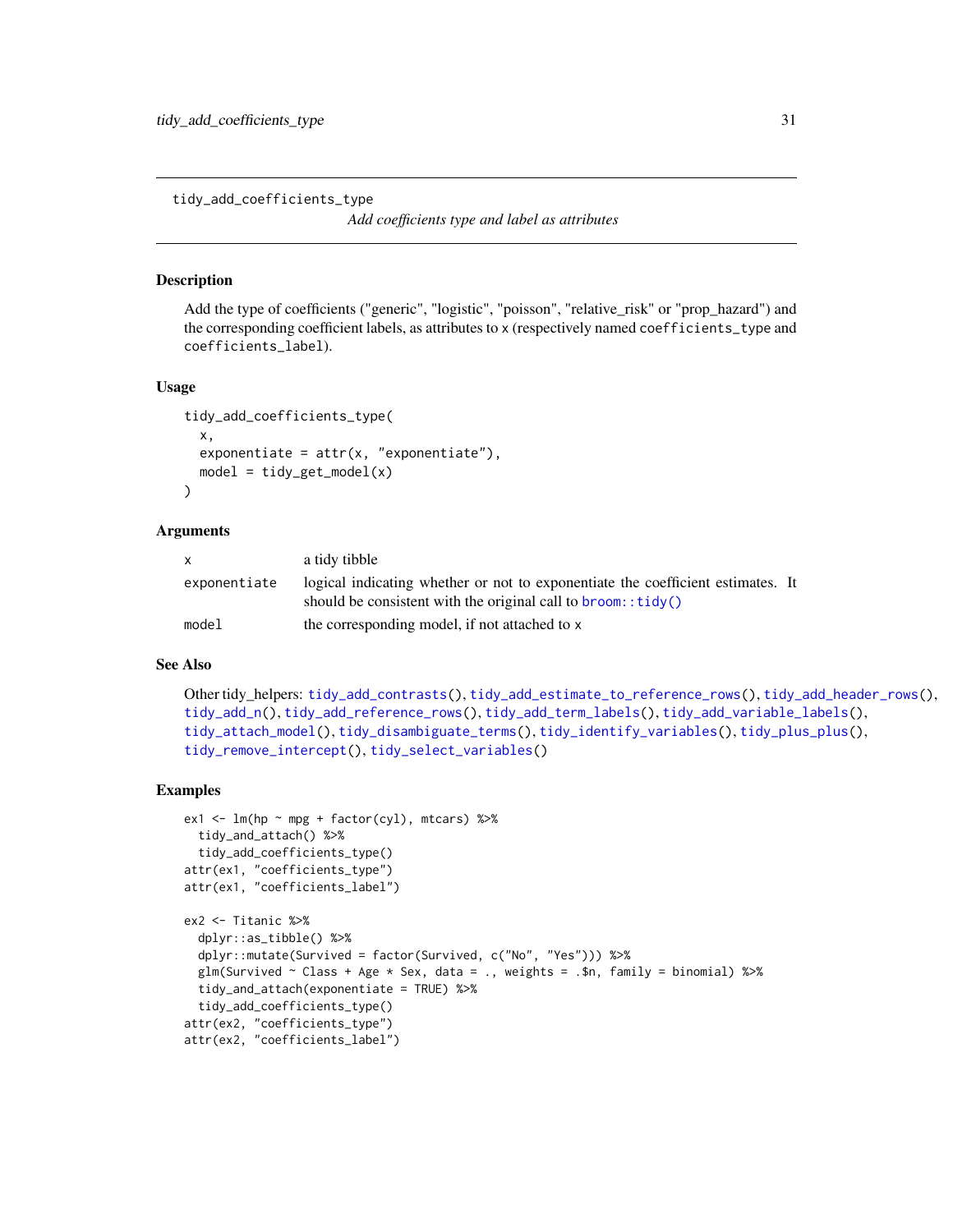<span id="page-31-1"></span><span id="page-31-0"></span>tidy\_add\_contrasts *Add contrasts type for categorical variables*

# Description

Add a contrasts column corresponding to contrasts used for a categorical variable and a contrasts\_type column equal to "treatment", "sum", "poly", "helmert", "other" or "no.contrast".

#### Usage

```
tidy\_add\_contrast(x, model = tidy\_get_model(x), quiet = FALSE)
```
#### Arguments

| $\mathsf{x}$ | a tidy tibble                                                                                                           |
|--------------|-------------------------------------------------------------------------------------------------------------------------|
| model        | the corresponding model, if not attached to x                                                                           |
| quiet        | logical argument whether broom.helpers should not return a message when tidy_disambiguate_terms(<br>was already applied |

# Details

If the variable column is not yet available in x, [tidy\\_identify\\_variables\(\)](#page-44-1) will be automatically applied.

#### See Also

```
Other tidy_helpers: tidy_add_coefficients_type(), tidy_add_estimate_to_reference_rows(),
tidy_add_header_rows(), tidy_add_n(), tidy_add_reference_rows(), tidy_add_term_labels(),
tidy_add_variable_labels(), tidy_attach_model(), tidy_disambiguate_terms(), tidy_identify_variables(),
tidy_plus_plus(), tidy_remove_intercept(), tidy_select_variables()
```
# Examples

```
df <- Titanic %>%
 dplyr::as_tibble() %>%
 dplyr::mutate(Survived = factor(Survived, c("No", "Yes")))
df %>%
 glm(
   Survived \sim Class + Age + Sex,
   data = \ldots, weights = \ldots$n, family = binomial,
    contrasts = list(Age = contr.sum, Class = "contr.helmert")
 ) %>%
 tidy_and_attach() %>%
 tidy_add_contrasts()
```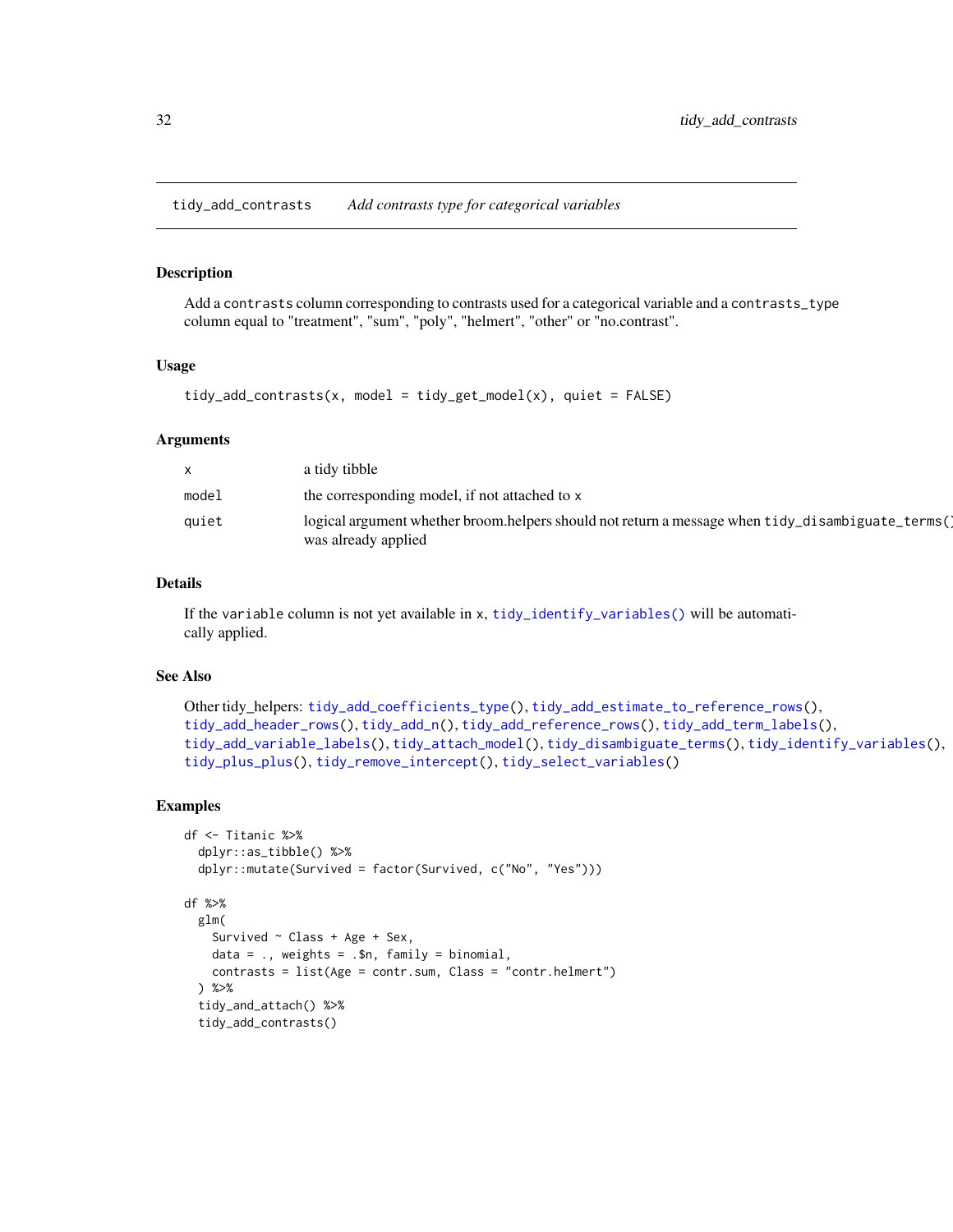<span id="page-32-1"></span><span id="page-32-0"></span>tidy\_add\_estimate\_to\_reference\_rows

*Add an estimate value to references rows for categorical variables*

#### Description

For categorical variables with a treatment contrast ([stats::contr.treatment\(\)](#page-0-0)) or a SAS contrast ([stats::contr.SAS\(\)](#page-0-0)) will add an estimate equal to  $\theta$  (or 1 if exponentiate = TRUE) to the reference row.

#### Usage

```
tidy_add_estimate_to_reference_rows(
  x,
 exponentiate = attr(x, "exponentiate"),model = tidyget_model(x),
 quiet = FALSE
)
```
#### Arguments

| $\mathsf{x}$ | a tidy tibble                                                                                                                                                |
|--------------|--------------------------------------------------------------------------------------------------------------------------------------------------------------|
| exponentiate | logical indicating whether or not to exponentiate the coefficient estimates. It<br>should be consistent with the original call to $b$ room:: $\text{tidy}()$ |
| model        | the corresponding model, if not attached to x                                                                                                                |
| quiet        | logical argument whether broom helpers should not return a message when re-<br>quested output cannot be generated. Default is FALSE                          |

# Details

For categorical variables with a sum contrast ([stats::contr.sum\(\)](#page-0-0)), the estimate value of the reference row will be equal to the sum of all other coefficients multiplied by  $-1$  (eventually exponentiated if exponentiate = TRUE), and obtained with [emmeans::emmeans\(\)](#page-0-0). The emmeans package should therefore be installed. For sum contrasts, the model coefficient corresponds to the difference of each level with the grand mean.

For other variables, no change will be made.

If the reference\_row column is not yet available in x, [tidy\\_add\\_reference\\_rows\(\)](#page-37-1) will be automatically applied.

#### See Also

Other tidy\_helpers: [tidy\\_add\\_coefficients\\_type\(](#page-30-1)), [tidy\\_add\\_contrasts\(](#page-31-1)), [tidy\\_add\\_header\\_rows\(](#page-33-1)), [tidy\\_add\\_n\(](#page-35-1)), [tidy\\_add\\_reference\\_rows\(](#page-37-1)), [tidy\\_add\\_term\\_labels\(](#page-39-1)), [tidy\\_add\\_variable\\_labels\(](#page-40-1)), [tidy\\_attach\\_model\(](#page-42-1)), [tidy\\_disambiguate\\_terms\(](#page-43-1)), [tidy\\_identify\\_variables\(](#page-44-1)), [tidy\\_plus\\_plus\(](#page-46-1)), [tidy\\_remove\\_intercept\(](#page-50-1)), [tidy\\_select\\_variables\(](#page-50-2))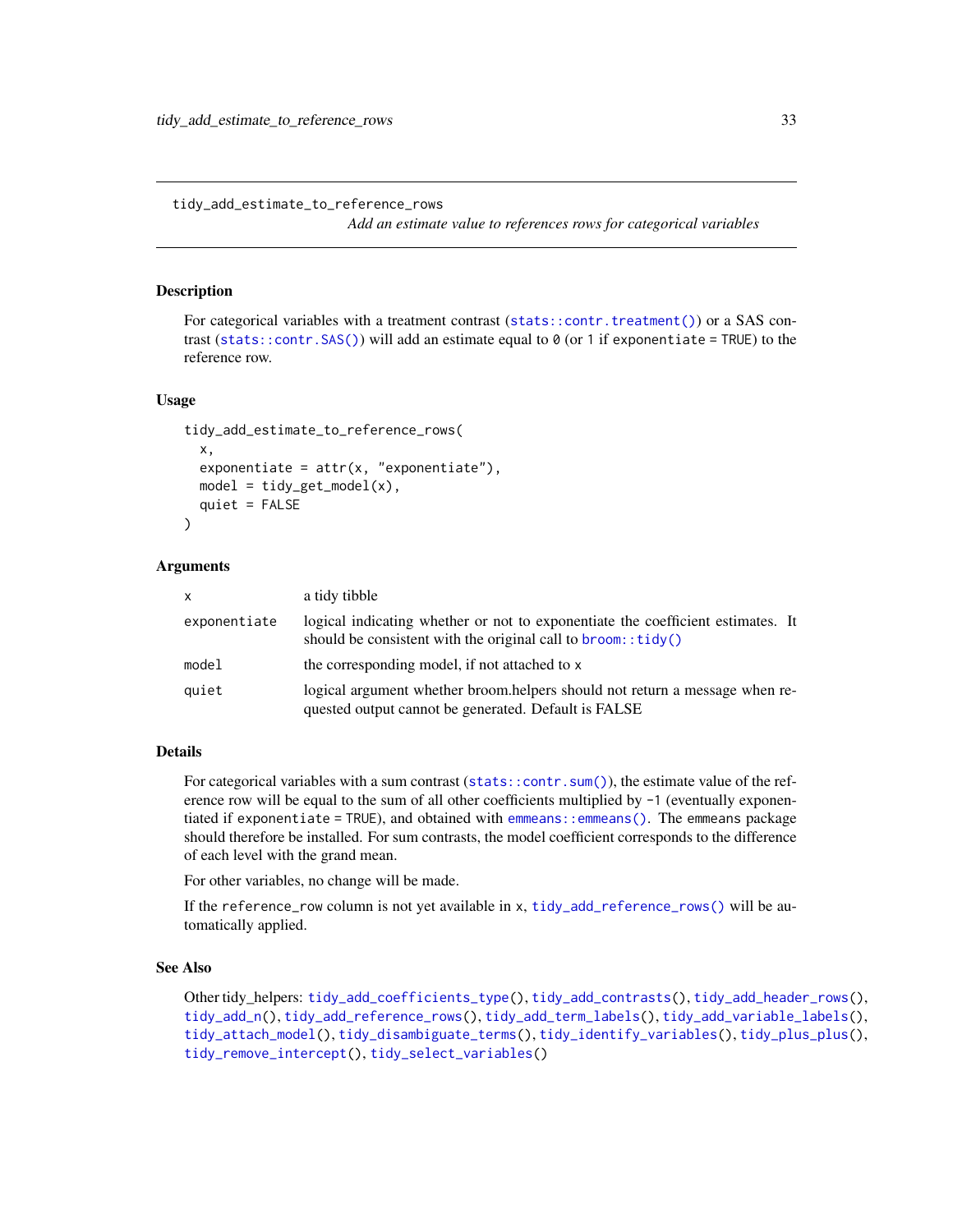#### Examples

```
df <- Titanic %>%
 dplyr::as_tibble() %>%
 dplyr::mutate(dplyr::across(where(is.character), factor))
df %>%
 glm(
    Survived \sim Class + Age + Sex,
    data = \ldots weights = \ldots$n, family = binomial,
    contrasts = list(Age = contr.sum, Class = "contr.SAS")
 ) %>%
 tidy_and_attach(exponentiate = TRUE) %>%
 tidy_add_reference_rows() %>%
 tidy_add_estimate_to_reference_rows()
glm(
 response \sim stage + grade \star trt,
 gtsummary::trial,
 family = binomial,
 contrasts = list(
   stage = contr.treatment(4, base = 3),
    grade = contr.treatment(3, base = 2),
    trt = contr.treatment(2, base = 2))
) %>%
 tidy_and_attach() %>%
 tidy_add_reference_rows() %>%
 tidy_add_estimate_to_reference_rows()
```
<span id="page-33-1"></span>tidy\_add\_header\_rows *Add header rows variables with several terms*

#### Description

For variables with several terms (usually categorical variables but could also be the case of continuous variables with polynomial terms or splines), tidy\_add\_header\_rows() will add an additional row per variable, where label will be equal to var\_label. These additional rows could be identified with header\_row column.

#### Usage

```
tidy_add_header_rows(
  x,
  show_single_row = NULL,
 model = tidyget_model(x),
 quiet = FALSE,
  strict = FALSE
)
```
<span id="page-33-0"></span>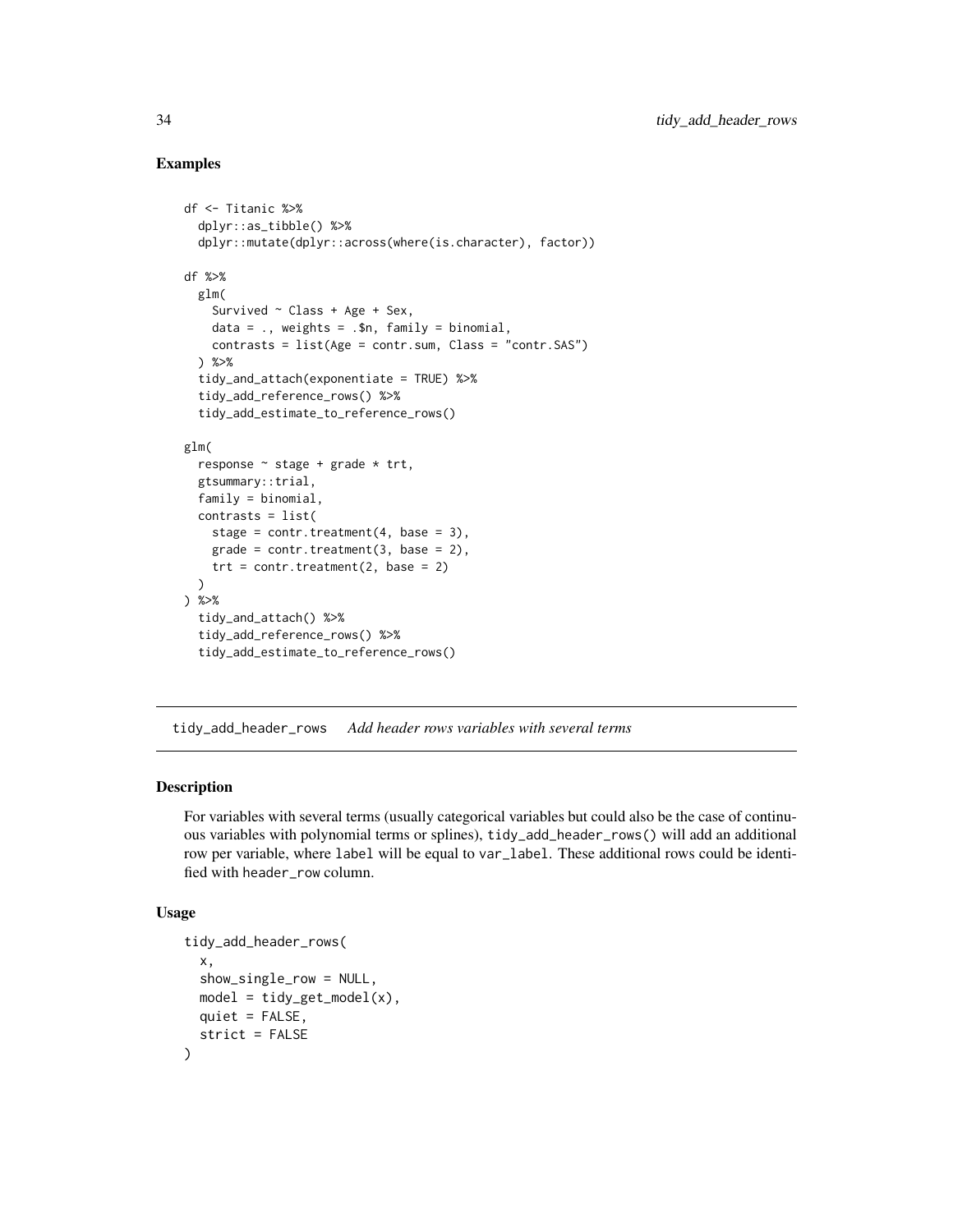#### <span id="page-34-0"></span>**Arguments**

| X               | a tidy tibble                                                                                                                                                         |
|-----------------|-----------------------------------------------------------------------------------------------------------------------------------------------------------------------|
| show_single_row |                                                                                                                                                                       |
|                 | a vector indicating the names of binary variables that should be displayed on a<br>single row. Accepts tidyselect syntax. Default is NULL. See also all_dichotomous() |
| model           | the corresponding model, if not attached to x                                                                                                                         |
| quiet           | logical argument whether broom.helpers should not return a message when re-<br>quested output cannot be generated. Default is FALSE                                   |
| strict          | logical argument whether broom.helpers should return an error when requested<br>output cannot be generated. Default is FALSE                                          |

# Details

The show\_single\_row argument allows to specify a list of dichotomous variables that should be displayed on a single row instead of two rows.

The added header\_row column will be equal to:

- TRUE for an header row;
- FALSE for a normal row of a variable with an header row;
- NA for variables without an header row.

If the label column is not yet available in x, [tidy\\_add\\_term\\_labels\(\)](#page-39-1) will be automatically applied.

# See Also

```
Other tidy_helpers: tidy_add_coefficients_type(), tidy_add_contrasts(), tidy_add_estimate_to_reference_rows(),
tidy_add_n(), tidy_add_reference_rows(), tidy_add_term_labels(), tidy_add_variable_labels(),
tidy_attach_model(), tidy_disambiguate_terms(), tidy_identify_variables(), tidy_plus_plus(),
tidy_remove_intercept(), tidy_select_variables()
```
#### Examples

```
df <- Titanic %>%
 dplyr::as_tibble() %>%
 dplyr::mutate(Survived = factor(Survived, c("No", "Yes")))
res <- df %>%
 glm(
    Survived \sim Class + Age + Sex,
   data = \ldots, weights = \ldots$n, family = binomial,
    contrasts = list(Age = contr.sum, Class = "contr.SAS")
 ) %>%
 tidy_and_attach() %>%
 tidy_add_variable_labels(labels = list(Class = "Custom label for Class")) %>%
 tidy_add_reference_rows()
res %>% tidy_add_header_rows()
```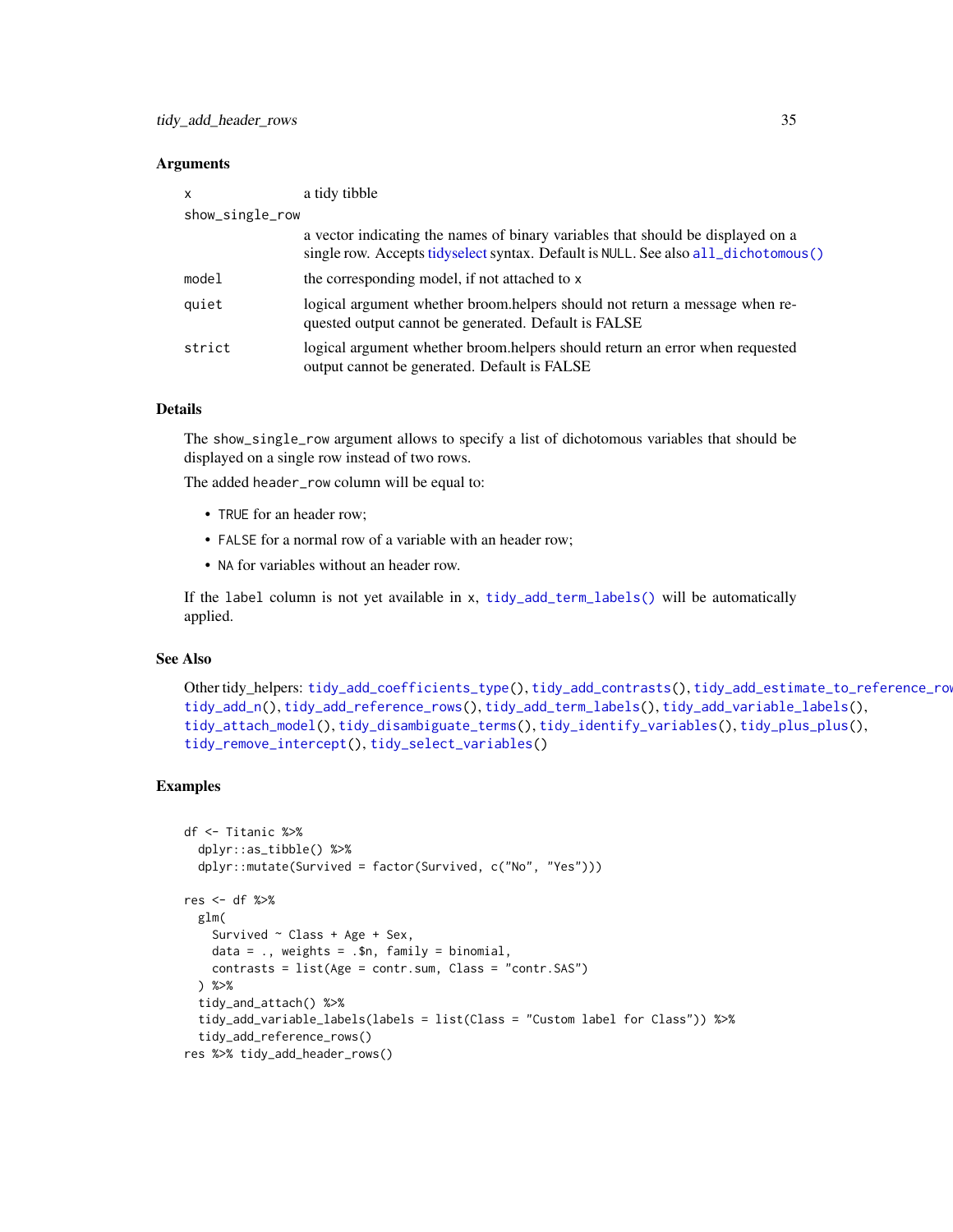```
res %>% tidy_add_header_rows(show_single_row = all_dichotomous())
glm(
 response \sim stage + grade \star trt,
 gtsummary::trial,
 family = binomial,
 contrasts = list(
   stage = contr.treatment(4, base = 3),
   grade = contr.treatment(3, base = 2),
   trt = contr.treatment(2, base = 2))
) %>%
  tidy_and_attach() %>%
  tidy_add_reference_rows() %>%
 tidy_add_header_rows()
```
<span id="page-35-1"></span>tidy\_add\_n *Add the (weighted) number of observations*

#### **Description**

Add the number of observations in a new column n\_obs, taking into account any weights if they have been defined.

#### Usage

 $tidy\_add_n(x, model = tidy_set_model(x))$ 

#### Arguments

|       | a tidy tibble                                 |
|-------|-----------------------------------------------|
| model | the corresponding model, if not attached to x |

#### Details

For continuous variables, it corresponds to all valid observations contributing to the model.

For categorical variables coded with treatment or sum contrasts, each model term could be associated to only one level of the original categorical variable. Therefore, n\_obs will correspond to the number of observations associated with that level. n\_obs will also be computed for reference rows. For polynomial contrasts (defined with [stats::contr.poly\(\)](#page-0-0)), all levels will contribute to the computation of each model term. Therefore, n\_obs will be equal to the total number of observations. For Helmert and custom contrasts, only rows contributing positively (i.e. with a positive contrast) to the computation of a term will be considered for estimating n\_obs. The result could therefore be difficult to interpret. For a better understanding of which observations are taken into account to compute n\_obs values, you could look at [model\\_compute\\_terms\\_contributions\(\)](#page-6-1).

For interaction terms, only rows contributing to all the terms of the interaction will be considered to compute n\_obs.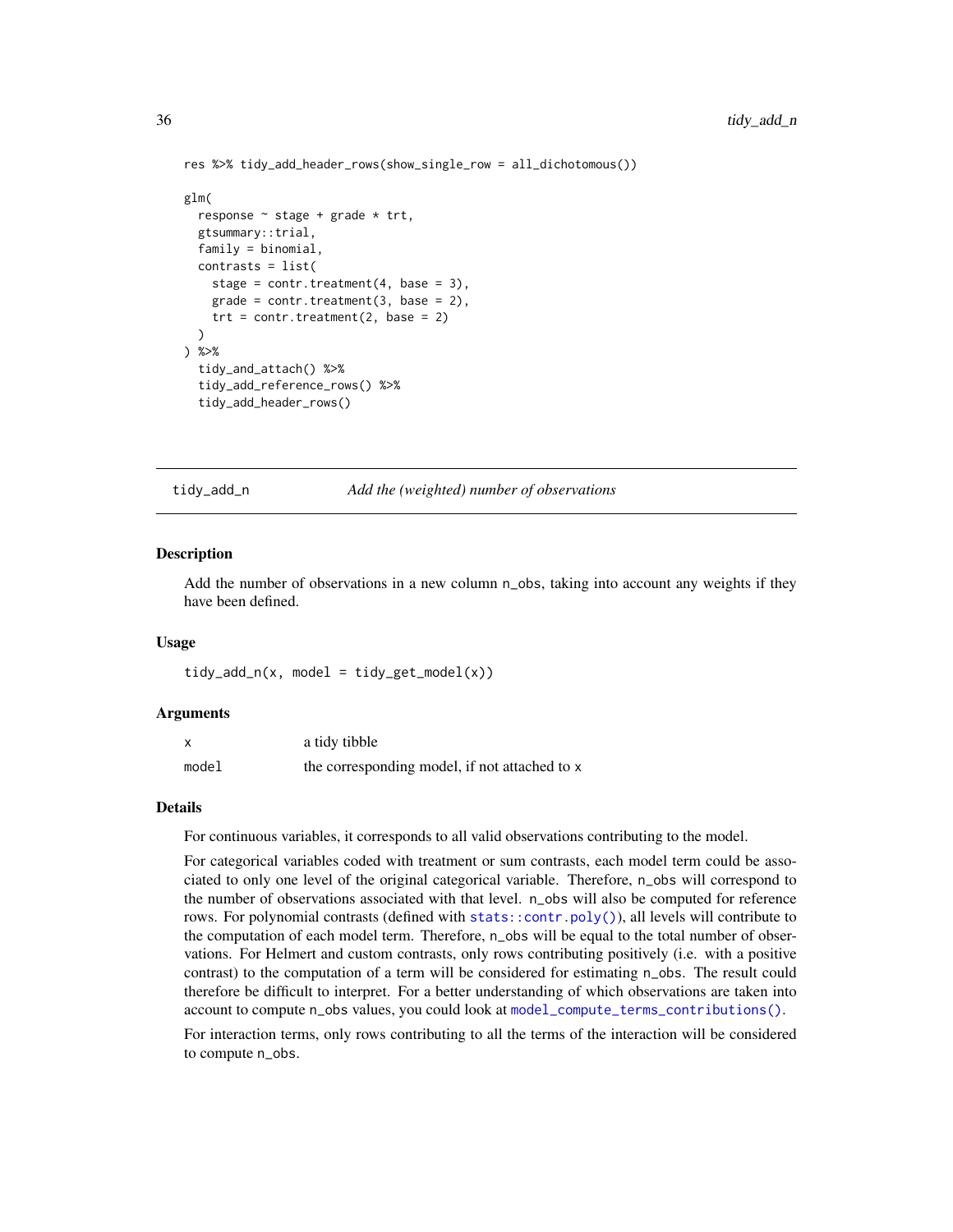<span id="page-36-0"></span>For binomial logistic models, tidy\_add\_n() will also return the corresponding number of events (n\_event) for each term, taking into account any defined weights. Observed proportions could be obtained as n\_obs / n\_event.

Similarly, a number of events will be computed for multinomial logistic models ([nnet::multinom\(\)](#page-0-0)) for each level of the outcome (y.level), corresponding to the number of observations equal to that outcome level.

For Poisson models, n\_event will be equal to the number of counts per term. In addition, a third column exposure will be computed. If no offset is defined, exposure is assumed to be equal to 1 (eventually multiplied by weights) per observation. If an offset is defined, exposure will be equal to the (weighted) sum of the exponential of the offset (as a reminder, to model the effect of x on the ratio y / z, a Poisson model will be defined as  $glm(y \sim x + \text{offset}(\log(z))$ , family = poisson)). Observed rates could be obtained with n\_event / exposure.

For Cox models ([survival::coxph\(\)](#page-0-0)), an individual could be coded with several observations (several rows). n\_obs will correspond to the weighted number of observations which could be different from the number of individuals. tidy\_add\_n() will also compute a (weighted) number of events (n\_event) according to the definition of the [survival::Surv\(\)](#page-0-0) object. Exposure time is also returned in exposure column. It is equal to the (weighted) sum of the time variable if only one variable time is passed to survival:: $Surv()$ , and to the (weighted) sum of time2 -time if two time variables are defined in [survival::Surv\(\)](#page-0-0).

For competing risk regression models (tidycmprsk:: $\text{crr}(\cdot)$ ), n\_event takes into account only the event of interest defined by failcode.

The (weighted) total number of observations (N\_obs), of events (N\_event) and of exposure time (Exposure) are stored as attributes of the returned tibble.

#### See Also

Other tidy\_helpers: [tidy\\_add\\_coefficients\\_type\(](#page-30-1)), [tidy\\_add\\_contrasts\(](#page-31-1)), [tidy\\_add\\_estimate\\_to\\_reference\\_rows\(](#page-32-1)), [tidy\\_add\\_header\\_rows\(](#page-33-1)), [tidy\\_add\\_reference\\_rows\(](#page-37-1)), [tidy\\_add\\_term\\_labels\(](#page-39-1)), [tidy\\_add\\_variable\\_labels\(](#page-40-1)), [tidy\\_attach\\_model\(](#page-42-1)), [tidy\\_disambiguate\\_terms\(](#page-43-1)), [tidy\\_identify\\_variables\(](#page-44-1)), [tidy\\_plus\\_plus\(](#page-46-1)), [tidy\\_remove\\_intercept\(](#page-50-1)), [tidy\\_select\\_variables\(](#page-50-2))

#### Examples

```
lm(Petal.length ~ ., data = iris) %>%
 tidy_and_attach() %>%
 tidy_add_n()
lm(Petal.Length ~ ., data = iris, contrasts = list(Species = contr.sum)) %>%
  tidy_and_attach() %>%
 tidy_add_n()
lm(Petal.length ~ ., data = iris, contrasts = list(Species = contr.poly)) %\ggtidy_and_attach() %>%
  tidy_add_n()
lm(Petal.Length ~ poly(Sepal.Length, 2), data = iris) %>%
 tidy_and_attach() %>%
 tidy_add_n()
```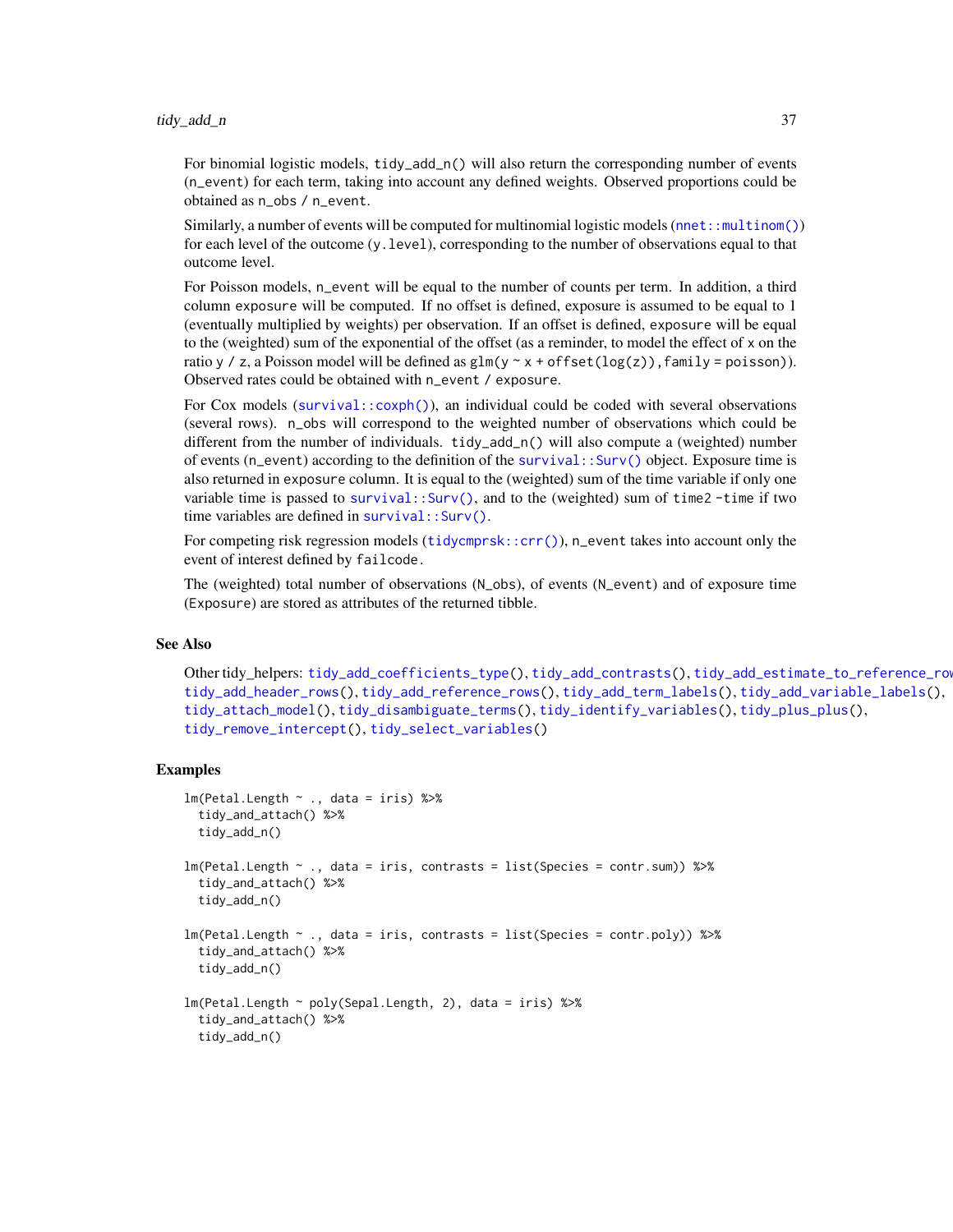```
df <- Titanic %>%
 dplyr::as_tibble() %>%
 dplyr::mutate(Survived = factor(Survived, c("No", "Yes")))
df %>%
 glm(
   Survived \sim Class + Age + Sex,
   data = \ldots, weights = \ldots$n, family = binomial,
   contrasts = list(Age = contr.sum, Class = "contr.helmert")
 ) %>%
 tidy_and_attach() %>%
 tidy_add_n()
df %>%
 glm(
   Survived ~ Class * (Age : Sex),
   data = ., weights = .$n, family = binomial,
   contrasts = list(Age = contr.sum, Class = "contr.helmert")
 ) %>%
 tidy_and_attach() %>%
 tidy_add_n()
glm(response ~ age + grade * trt, gtsummary::trial, family = poisson) %>%
 tidy_and_attach() %>%
 tidy_add_n()
glm(
 response ~ trt * grade + offset(log(ttdeath)),
 gtsummary::trial,
 family = poisson
) %>%
 tidy_and_attach() %>%
 tidy_add_n()
```
<span id="page-37-1"></span>tidy\_add\_reference\_rows

*Add references rows for categorical variables*

# Description

For categorical variables with a treatment contrast ([stats::contr.treatment\(\)](#page-0-0)), a SAS contrast ([stats::contr.SAS\(\)](#page-0-0)) or a sum contrast ([stats::contr.sum\(\)](#page-0-0)), add a reference row.

# Usage

```
tidy_add_reference_rows(
 x,
 no_reference_row = NULL,
 model = tidy_set_model(x),
  quiet = FALSE
)
```
<span id="page-37-0"></span>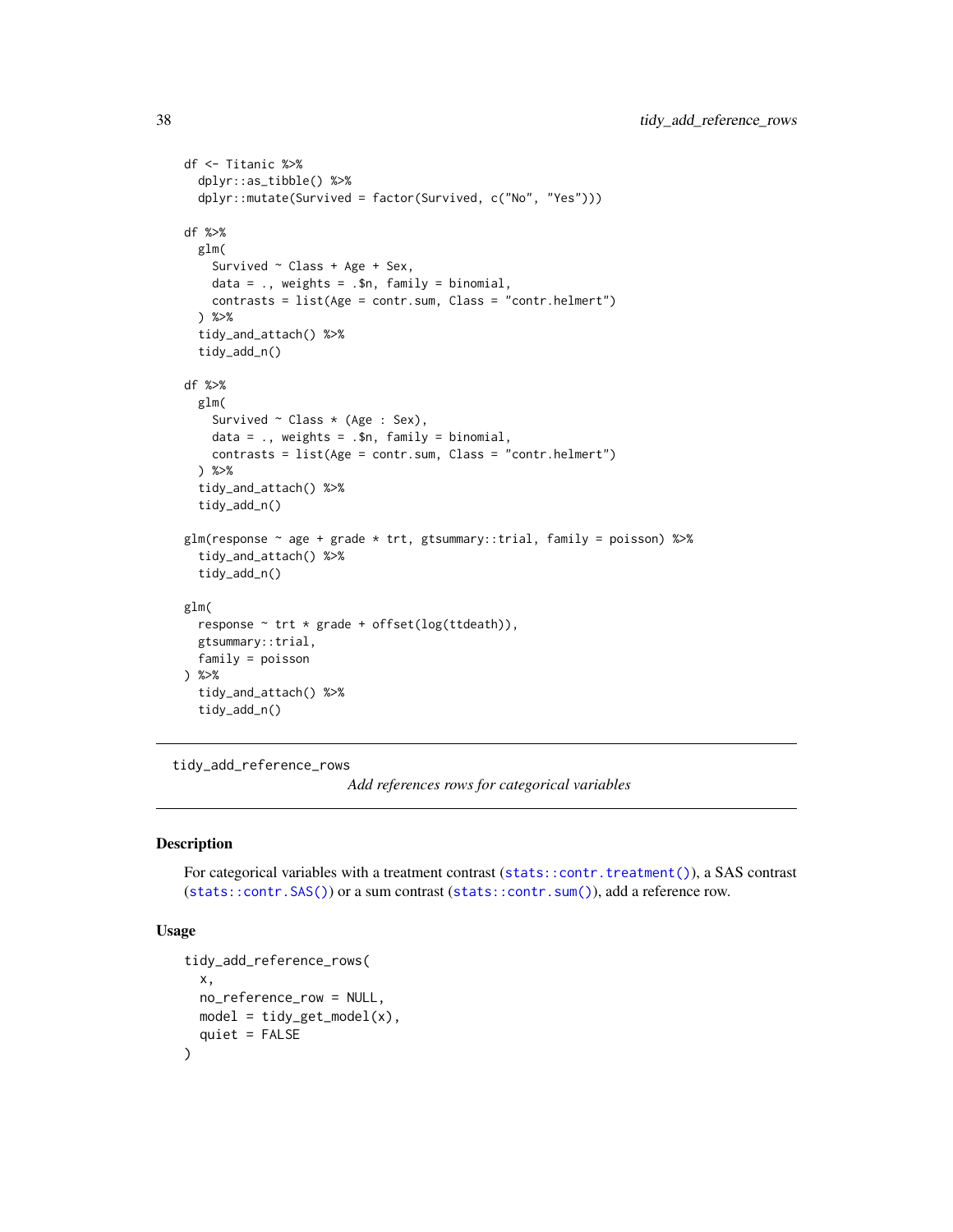#### <span id="page-38-0"></span>**Arguments**

| x                | a tidy tibble                                                                                                                                                                            |  |
|------------------|------------------------------------------------------------------------------------------------------------------------------------------------------------------------------------------|--|
| no_reference_row |                                                                                                                                                                                          |  |
|                  | a vector indicating the name of variables for those no reference row should be<br>added. Accepts tidyselect syntax. Default is NULL. See also all_categorical()<br>and all_dichotomous() |  |
| model            | the corresponding model, if not attached to x                                                                                                                                            |  |
| quiet            | logical argument whether broom.helpers should not return a message when re-<br>quested output cannot be generated. Default is FALSE                                                      |  |

#### Details

The added reference\_row column will be equal to:

- TRUE for a reference row;
- FALSE for a normal row of a variable with a reference row;
- NA for variables without a reference row.

If the contrasts column is not yet available in x, [tidy\\_add\\_contrasts\(\)](#page-31-1) will be automatically applied.

tidy\_add\_reference\_rows() will not populate the label of the reference term. It is therefore better to apply [tidy\\_add\\_term\\_labels\(\)](#page-39-1) after tidy\_add\_reference\_rows() rather than before. Similarly, it is better to apply tidy\_add\_reference\_rows() before [tidy\\_add\\_n\(\)](#page-35-1).

#### See Also

```
Other tidy_helpers: tidy_add_coefficients_type(), tidy_add_contrasts(), tidy_add_estimate_to_reference_rows(),
tidy_add_header_rows(), tidy_add_n(), tidy_add_term_labels(), tidy_add_variable_labels(),
tidy_attach_model(), tidy_disambiguate_terms(), tidy_identify_variables(), tidy_plus_plus(),
tidy_remove_intercept(), tidy_select_variables()
```
# Examples

```
df <- Titanic %>%
 dplyr::as_tibble() %>%
 dplyr::mutate(Survived = factor(Survived, c("No", "Yes")))
res <- df %>%
 glm(
   Survived \sim Class + Age + Sex,
   data = ., weights = .$n, family = binomial,
   contrasts = list(Age = contr.sum, Class = "contr.SAS")
 ) %>%
 tidy_and_attach()
res %>% tidy_add_reference_rows()
res %>% tidy_add_reference_rows(no_reference_row = all_dichotomous())
res %>% tidy_add_reference_rows(no_reference_row = "Class")
```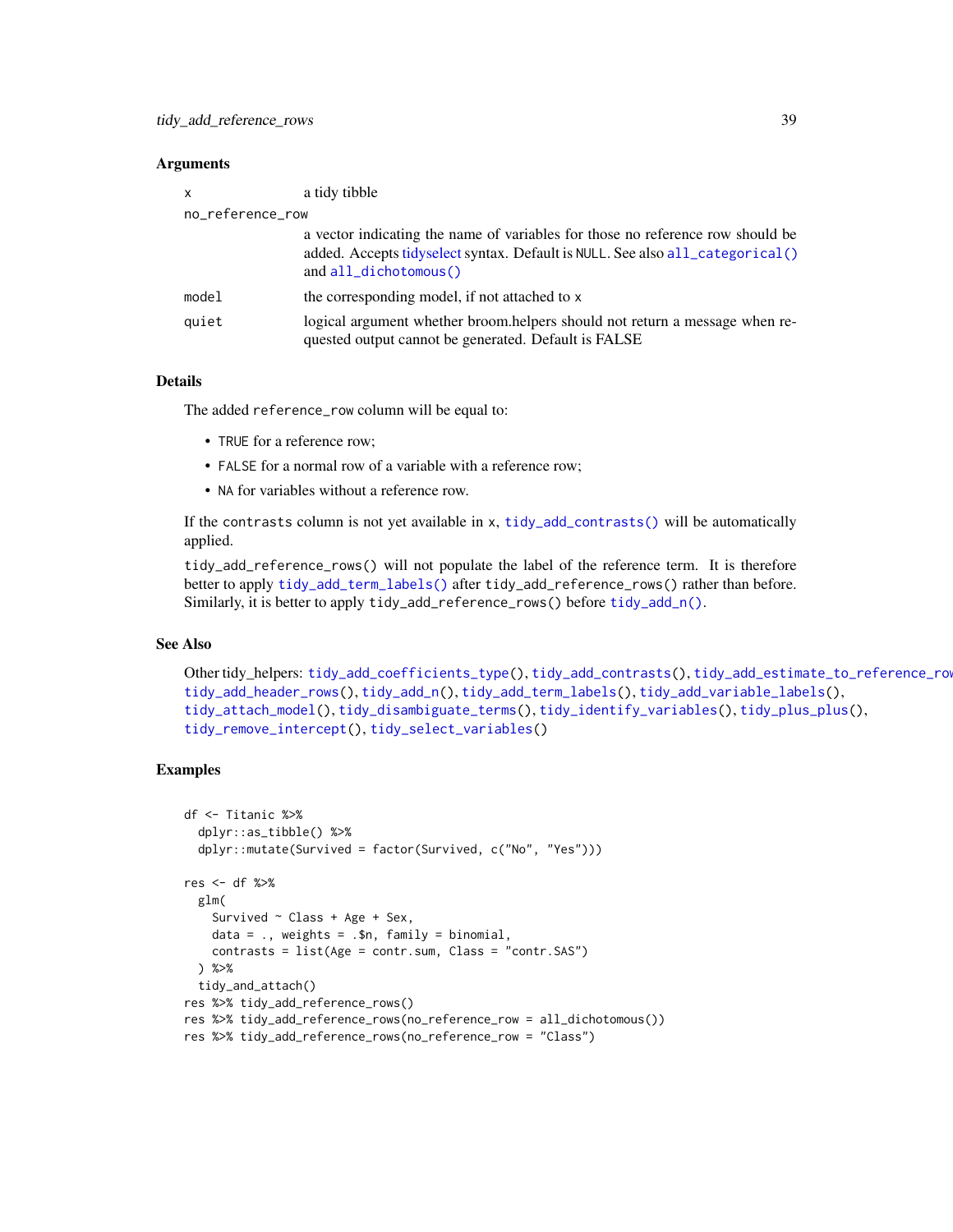```
glm(
  response ~ stage + grade * trt,
  gtsummary::trial,
  family = binomial,
  contrasts = list(
   stage = contr.treatment(4, base = 3),
   grade = contr.treatment(3, base = 2),
   trt = contr.treatment(2, base = 2)\lambda) %>%
  tidy_and_attach() %>%
  tidy_add_reference_rows()
```
<span id="page-39-1"></span>tidy\_add\_term\_labels *Add term labels*

### Description

Will add term labels in a label column, based on:

- 1. labels provided in labels argument if provided;
- 2. factor levels for categorical variables coded with treatment, SAS or sum contrasts (the label could be customized with categorical\_terms\_pattern argument);
- 3. variable labels when there is only one term per variable;
- 4. term name otherwise.

# Usage

```
tidy_add_term_labels(
 x,
  labels = NULL,interaction\_sep = " * ",
  categorical_terms_pattern = "{level}",
 model = tidyget_model(x),
 quiet = FALSE,
  strict = FALSE
)
```
#### Arguments

```
x a tidy tibble
labels an optional named list or named vector of custom term labels
interaction_sep
                separator for interaction terms
categorical_terms_pattern
                a glue pattern for labels of categorical terms with treatment or sum contrasts (see
                examples and model_list_terms_levels())
```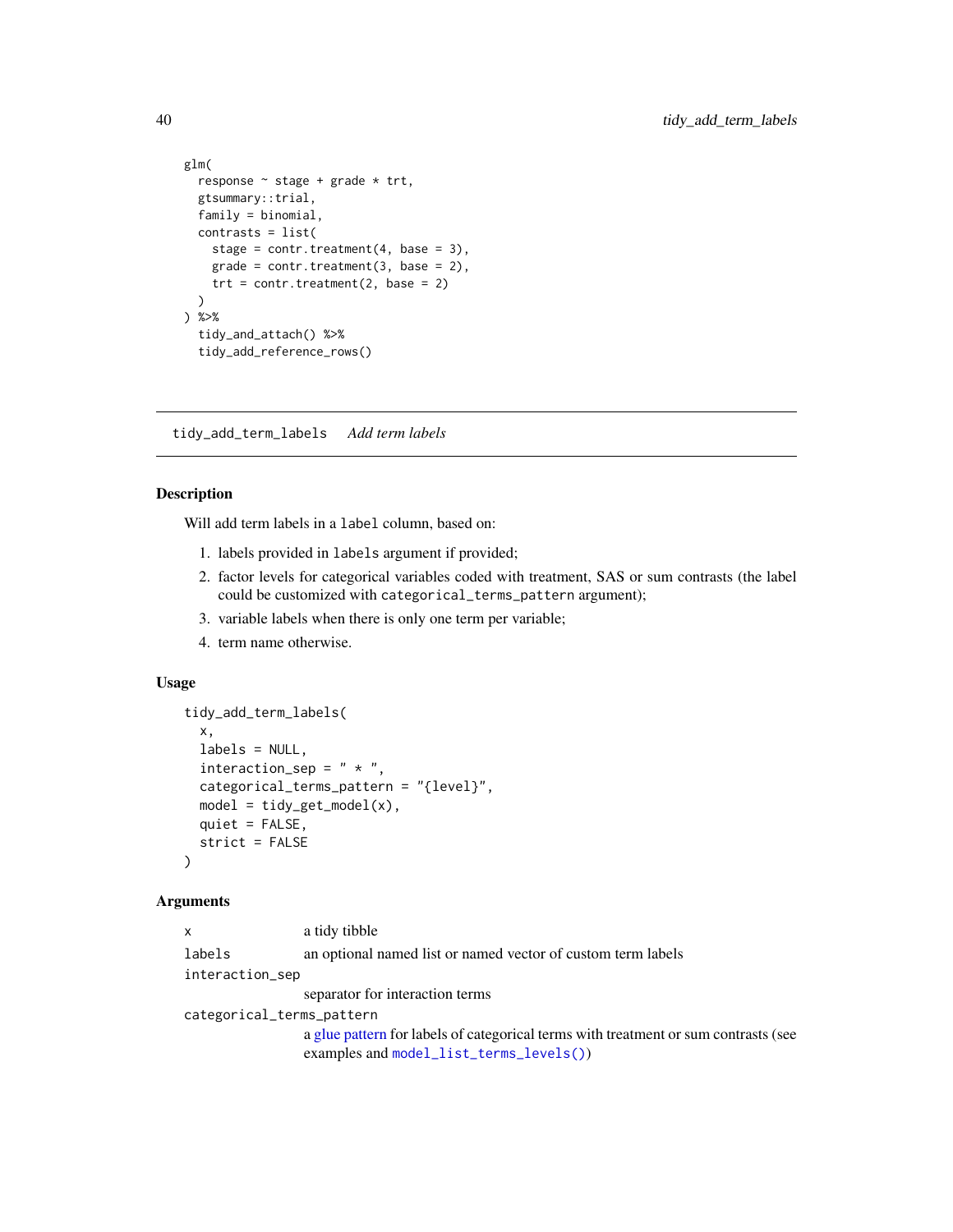<span id="page-40-0"></span>

| model  | the corresponding model, if not attached to x                                                                                        |
|--------|--------------------------------------------------------------------------------------------------------------------------------------|
| quiet  | logical argument whether broom. helpers should not return a message when re-<br>quested output cannot be generated. Default is FALSE |
| strict | logical argument whether broom helpers should return an error when requested<br>output cannot be generated. Default is FALSE         |

# Details

If the variable\_label column is not yet available in x, [tidy\\_add\\_variable\\_labels\(\)](#page-40-1) will be automatically applied. If the contrasts column is not yet available in x, [tidy\\_add\\_contrasts\(\)](#page-31-1) will be automatically applied.

It is possible to pass a custom label for any term in labels, including interaction terms.

# See Also

```
Other tidy_helpers: tidy_add_coefficients_type(), tidy_add_contrasts(), tidy_add_estimate_to_reference_rows(),
tidy_add_header_rows(), tidy_add_n(), tidy_add_reference_rows(), tidy_add_variable_labels(),
tidy_attach_model(), tidy_disambiguate_terms(), tidy_identify_variables(), tidy_plus_plus(),
tidy_remove_intercept(), tidy_select_variables()
```
#### Examples

```
df <- Titanic %>%
  dplyr::as_tibble() %>%
  dplyr::mutate(Survived = factor(Survived, c("No", "Yes"))) %>%
  labelled::set_variable_labels(
    Class = "Passenger's class",
    Sex = "Sex"\lambdamod < -df %>>glm(Survived \sim Class \star Age \star Sex, data = ., weights = .$n, family = binomial)
mod %>%
  tidy_and_attach() %>%
  tidy_add_term_labels()
mod %>%
  tidy_and_attach() %>%
  tidy_add_term_labels(
    interaction\_sep = " x",categorical_terms_pattern = "{level} / {reference_level}"
  )
```
<span id="page-40-1"></span>tidy\_add\_variable\_labels *Add variable labels*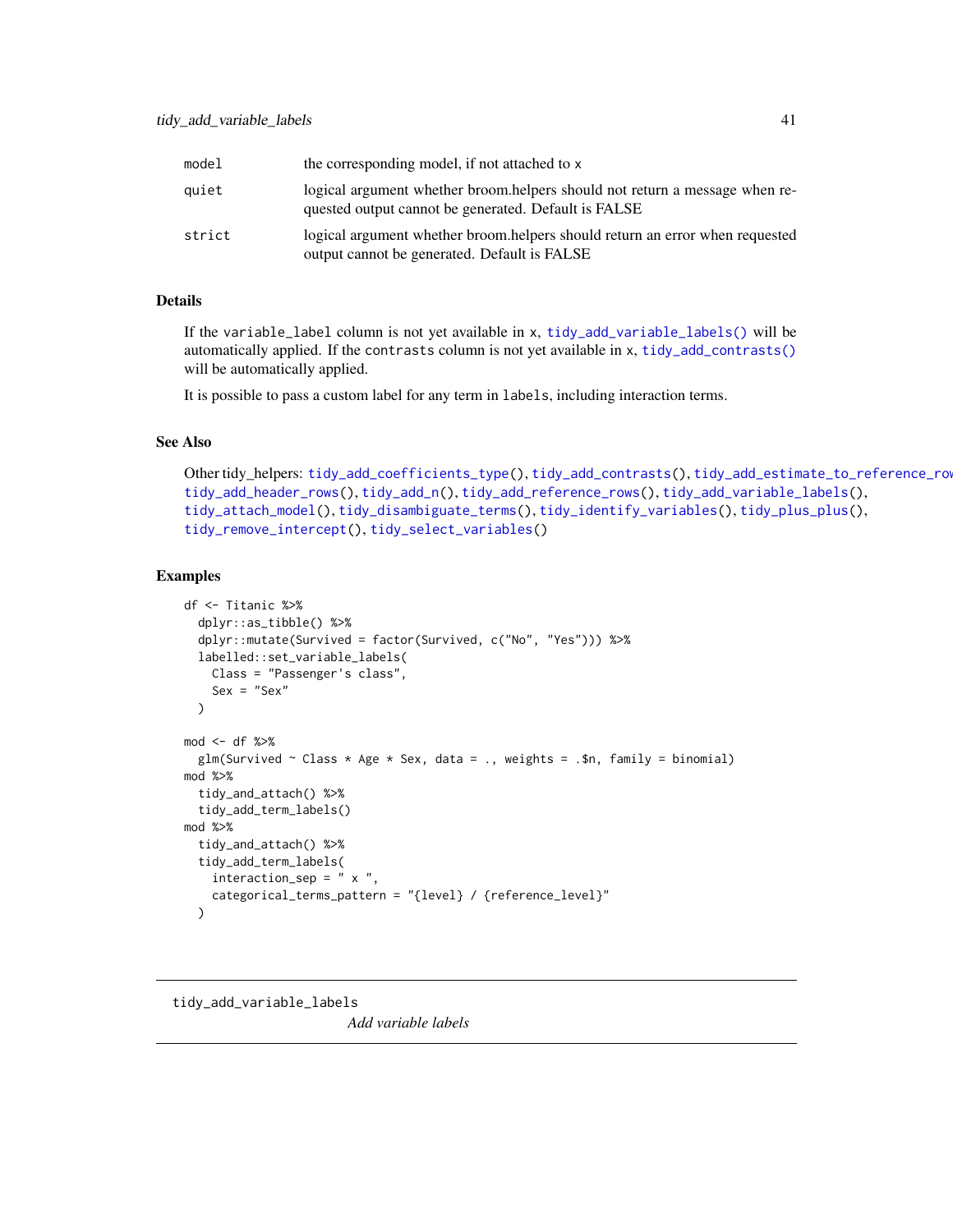#### Description

Will add variable labels in a var\_label column, based on:

- 1. labels provided in labels argument if provided;
- 2. variable labels defined in the original data frame with the label attribute (cf. [labelled::var\\_label\(\)](#page-0-0));
- 3. variable name otherwise.

# Usage

```
tidy_add_variable_labels(
  x,
  labels = NULL,
  interaction\_sep = " * ",
  model = tidy_set_model(x),
  quiet = FALSE,
  strict = FALSE
\mathcal{L}
```
# Arguments

| x               | a tidy tibble                                                                                                                       |  |
|-----------------|-------------------------------------------------------------------------------------------------------------------------------------|--|
| labels          | an optional named list or named vector of custom variable labels                                                                    |  |
| interaction_sep |                                                                                                                                     |  |
|                 | separator for interaction terms                                                                                                     |  |
| model           | the corresponding model, if not attached to x                                                                                       |  |
| quiet           | logical argument whether broom.helpers should not return a message when re-<br>quested output cannot be generated. Default is FALSE |  |
| strict          | logical argument whether broom.helpers should return an error when requested<br>output cannot be generated. Default is FALSE        |  |

# Details

If the variable column is not yet available in x, [tidy\\_identify\\_variables\(\)](#page-44-1) will be automatically applied.

It is possible to pass a custom label for an interaction term in labels (see examples).

#### See Also

Other tidy\_helpers: [tidy\\_add\\_coefficients\\_type\(](#page-30-1)), [tidy\\_add\\_contrasts\(](#page-31-1)), [tidy\\_add\\_estimate\\_to\\_reference\\_rows\(](#page-32-1)), [tidy\\_add\\_header\\_rows\(](#page-33-1)), [tidy\\_add\\_n\(](#page-35-1)), [tidy\\_add\\_reference\\_rows\(](#page-37-1)), [tidy\\_add\\_term\\_labels\(](#page-39-1)), [tidy\\_attach\\_model\(](#page-42-1)), [tidy\\_disambiguate\\_terms\(](#page-43-1)), [tidy\\_identify\\_variables\(](#page-44-1)), [tidy\\_plus\\_plus\(](#page-46-1)), [tidy\\_remove\\_intercept\(](#page-50-1)), [tidy\\_select\\_variables\(](#page-50-2))

<span id="page-41-0"></span>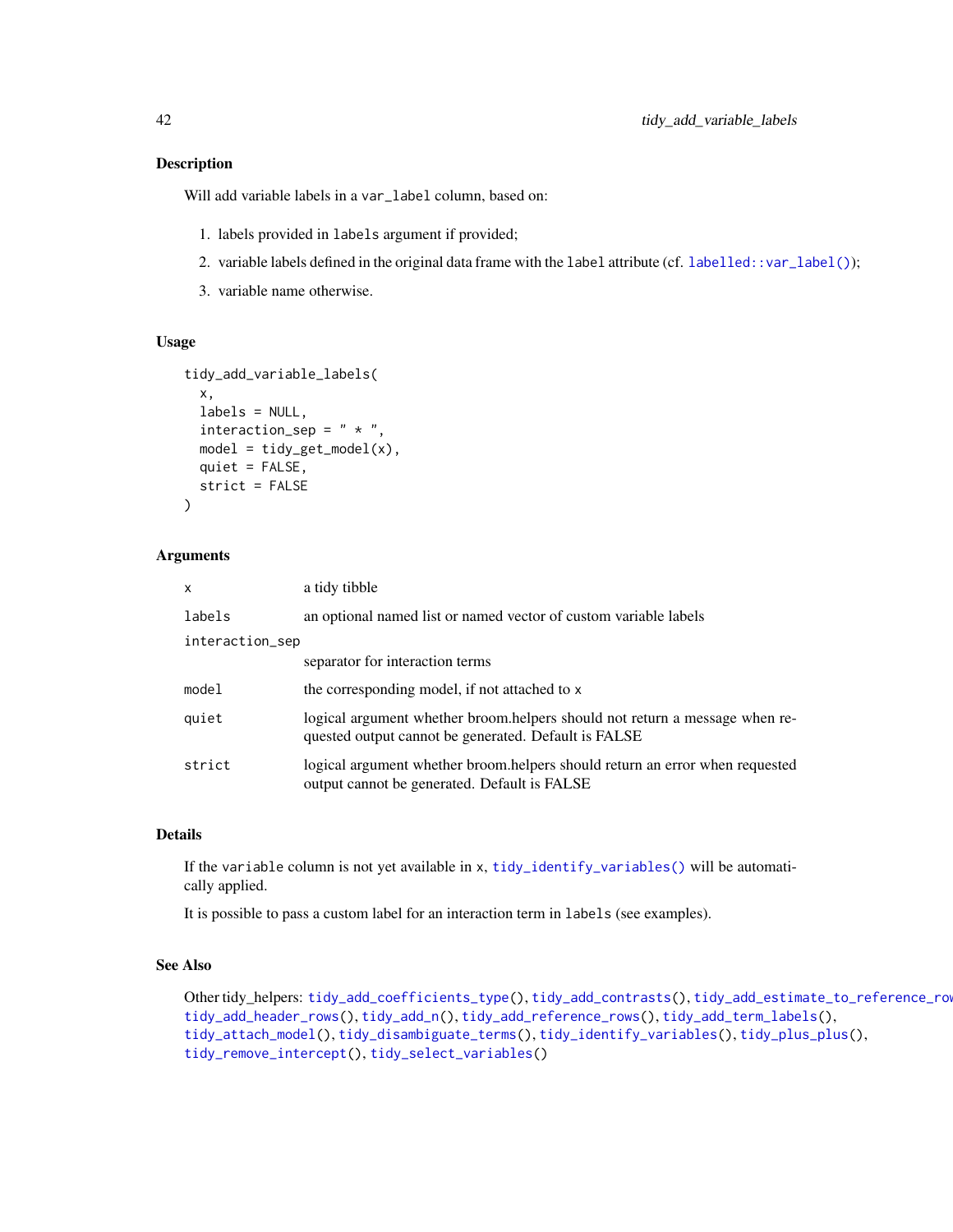<span id="page-42-0"></span>tidy\_attach\_model 43

#### Examples

```
df <- Titanic %>%
  dplyr::as_tibble() %>%
  dplyr::mutate(Survived = factor(Survived, c("No", "Yes"))) %>%
  labelled::set_variable_labels(
    Class = "Passenger's class",
    Sex = "Sex"\lambdadf %>%
  glm(Survived \sim Class * Age * Sex, data = ., weights = .$n, family = binomial) %>%
  tidy_and_attach() %>%
  tidy_add_variable_labels(
    labels = list(
      "(Intercept)" = "Custom intercept",
      Sex = "Gender",
      "Class:Age" = "Custom label"
    )
  \lambda
```
<span id="page-42-1"></span>tidy\_attach\_model *Attach a full model to the tibble of model terms*

#### <span id="page-42-2"></span>Description

To facilitate the use of broom helpers with pipe, it is recommended to attach the original model as an attribute to the tibble of model terms generated by  $b$ room::tidy().

# Usage

```
tidy_attach_model(x, model, .attributes = NULL)
tidy_and_attach(
 model,
  tidy_fun = tidy_with_broom_or_parameters,
 exponentiate = FALSE,
  ...
\mathcal{L}tidy_get_model(x)
```
tidy\_detach\_model(x)

#### Arguments

| x           | a tibble of model terms                                 |
|-------------|---------------------------------------------------------|
| model       | a model to be attached/tidied                           |
| .attributes | named list of additional attributes to be attached to x |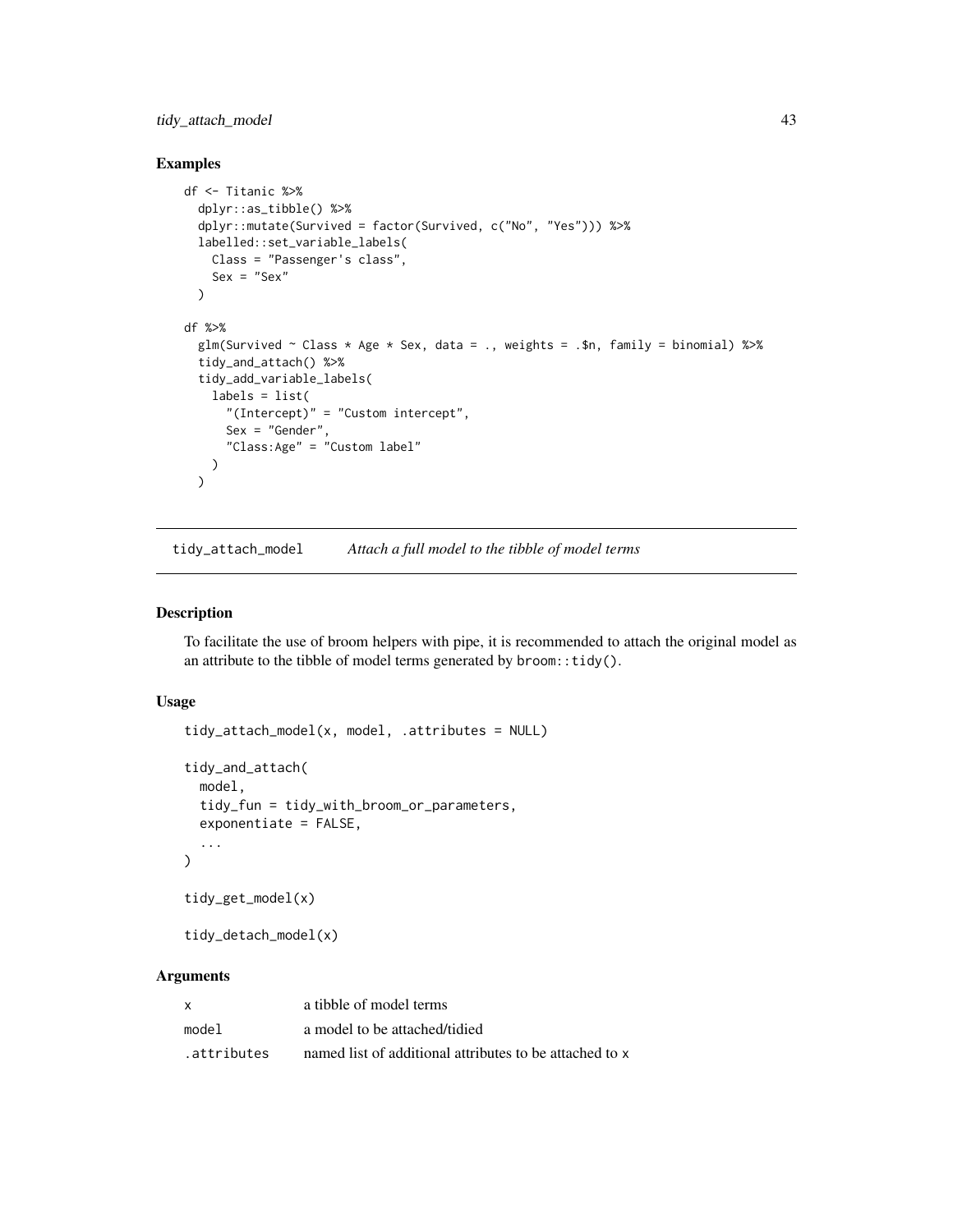<span id="page-43-0"></span>

| tidy_fun     | option to specify a custom tidier function                                                                                                                                                                  |
|--------------|-------------------------------------------------------------------------------------------------------------------------------------------------------------------------------------------------------------|
| exponentiate | logical indicating whether or not to exponentiate the coefficient estimates. This<br>is typical for logistic, Poisson and Cox models, but a bad idea if there is no log<br>or logit link; defaults to FALSE |
| $\ddots$     | other arguments passed to tidy_fun()                                                                                                                                                                        |

#### Details

tidy\_attach\_model() attach the model to a tibble already generated while tidy\_and\_attach() will apply broom:: tidy() and attach the model.

Use tidy\_get\_model() to get the model attached to the tibble and tidy\_detach\_model() to remove the attribute containing the model.

#### See Also

```
Other tidy_helpers: tidy_add_coefficients_type(), tidy_add_contrasts(), tidy_add_estimate_to_reference_rows(),
tidy_add_header_rows(), tidy_add_n(), tidy_add_reference_rows(), tidy_add_term_labels(),
tidy_add_variable_labels(), tidy_disambiguate_terms(), tidy_identify_variables(),
tidy_plus_plus(), tidy_remove_intercept(), tidy_select_variables()
```
#### Examples

```
mod \leq lm(Sepal.Length \sim Sepal.Width + Species, data = iris)
tt \leq mod %\gg%
  tidy_and_attach(conf.int = TRUE)
tt
tidy_get_model(tt)
```
<span id="page-43-1"></span>tidy\_disambiguate\_terms

*Disambiguate terms*

#### Description

For mixed models, the term column returned by broom.mixed may have duplicated values for random-effect parameters and random-effect values. In such case, the terms could be disambiguated be prefixing them with the value of the group column. tidy\_disambiguate\_terms() will not change any term if there is no group column in x. The original term value is kept in a new column original\_term.

#### Usage

```
tidy_disambiguate_terms(x, sep = ".", model = tidy_get_model(x), quiet = FALSE)
```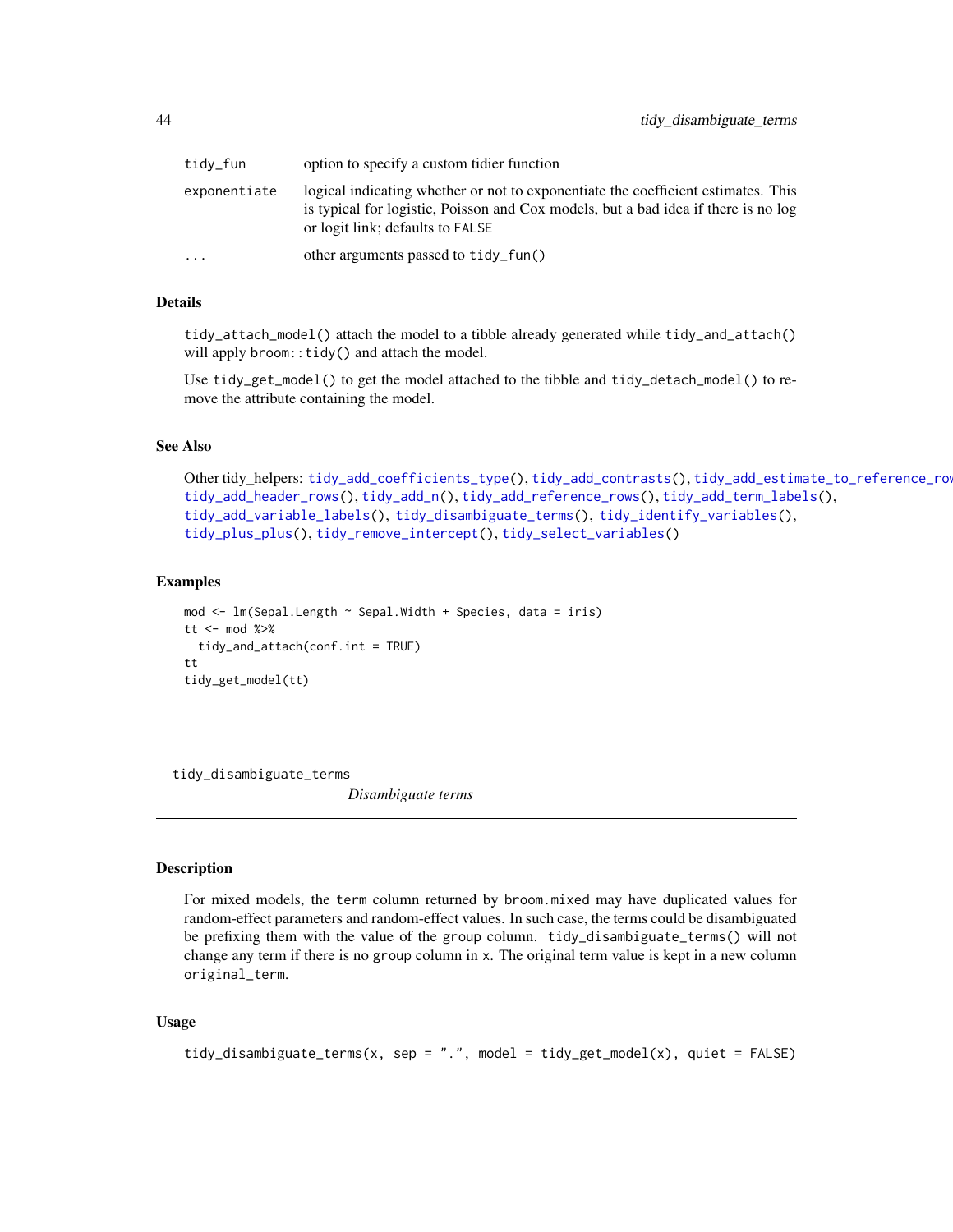#### <span id="page-44-0"></span>**Arguments**

| X.    | a tidy tibble                                                                                                                       |
|-------|-------------------------------------------------------------------------------------------------------------------------------------|
| sep   | character, separator added between group name and term                                                                              |
| model | the corresponding model, if not attached to x                                                                                       |
| quiet | logical argument whether broom helpers should not return a message when re-<br>quested output cannot be generated. Default is FALSE |

#### See Also

```
Other tidy_helpers: tidy_add_coefficients_type(), tidy_add_contrasts(), tidy_add_estimate_to_reference_rows(),
tidy_add_header_rows(), tidy_add_n(), tidy_add_reference_rows(), tidy_add_term_labels(),
tidy_add_variable_labels(), tidy_attach_model(), tidy_identify_variables(), tidy_plus_plus(),
tidy_remove_intercept(), tidy_select_variables()
```
## Examples

```
mod <- lme4::lmer(marker ~ stage + (1|grade) + (death|response), gtsummary::trial)
mod %>% tidy_and_attach() %>% tidy_disambiguate_terms()
```
<span id="page-44-1"></span>tidy\_identify\_variables

*Identify the variable corresponding to each model coefficient*

# Description

tidy\_identify\_variables() will add to the tidy tibble three additional columns: variable, var\_class, var\_type and var\_nlevels.

# Usage

```
tidy_identify_variables(x, model = tidy_get_model(x), quiet = FALSE)
```
#### Arguments

| a tidy tibble                                                                                                                        |
|--------------------------------------------------------------------------------------------------------------------------------------|
| the corresponding model, if not attached to x                                                                                        |
| logical argument whether broom, helpers should not return a message when re-<br>quested output cannot be generated. Default is FALSE |
|                                                                                                                                      |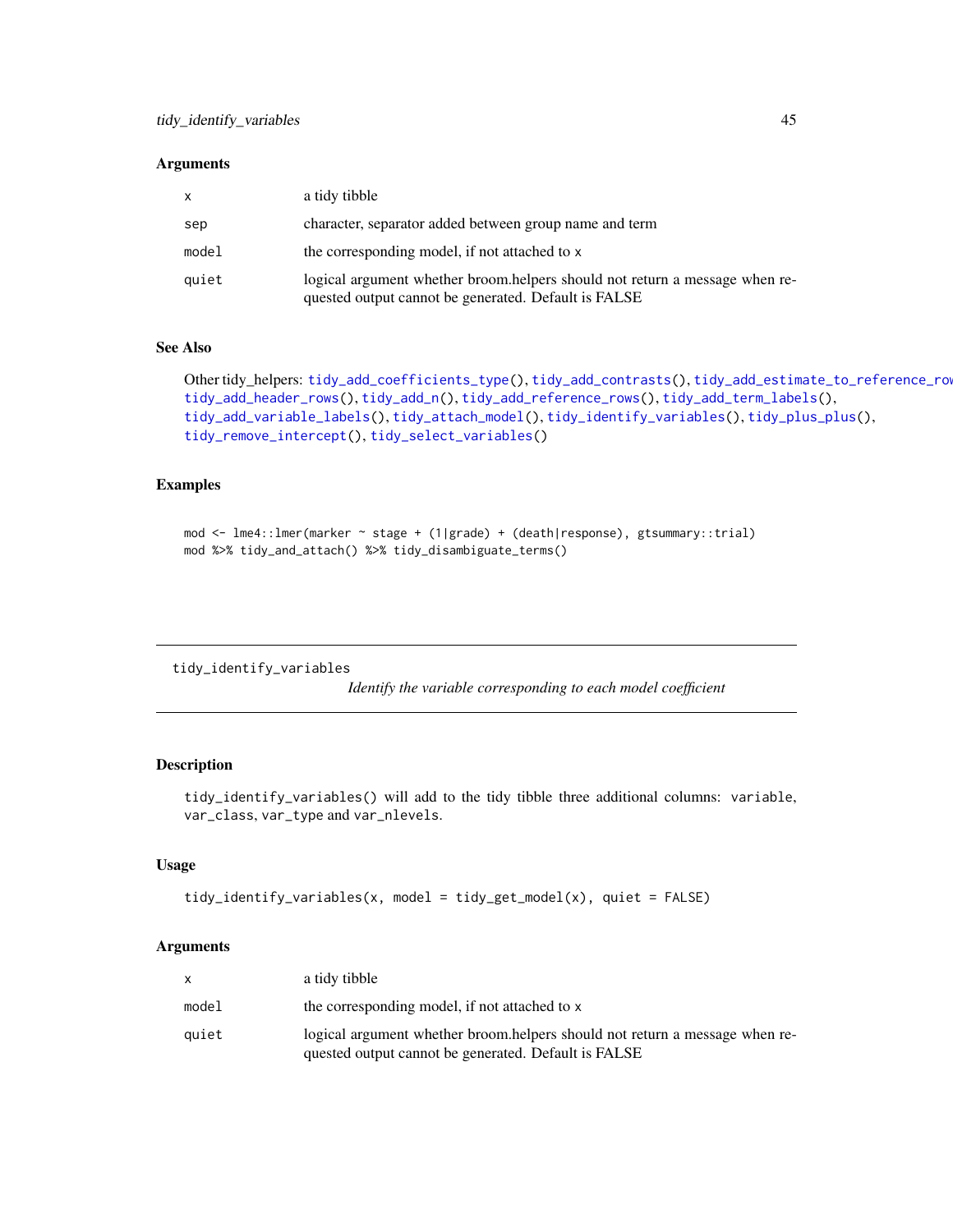<span id="page-45-0"></span>It will also identify interaction terms and intercept(s).

var\_type could be:

- "continuous",
- "dichotomous" (categorical variable with 2 levels),
- "categorical" (categorical variable with 3 levels or more),
- "intercept"
- "interaction"
- "ran\_pars (random-effect parameters for mixed models)
- "ran\_vals" (random-effect values for mixed models)
- "unknown" in the rare cases where tidy\_identify\_variables() will fail to identify the list of variables

For dichotomous and categorical variables, var\_nlevels corresponds to the number of original levels in the corresponding variables.

# See Also

[model\\_identify\\_variables\(\)](#page-21-1)

```
Other tidy_helpers: tidy_add_coefficients_type(), tidy_add_contrasts(), tidy_add_estimate_to_reference_rows(),
tidy_add_header_rows(), tidy_add_n(), tidy_add_reference_rows(), tidy_add_term_labels(),
tidy_add_variable_labels(), tidy_attach_model(), tidy_disambiguate_terms(), tidy_plus_plus(),
tidy_remove_intercept(), tidy_select_variables()
```
# Examples

```
Titanic %>%
  dplyr::as_tibble() %>%
  dplyr::mutate(Survived = factor(Survived, c("No", "Yes"))) %>%
  glm(Survived \sim Class + Age \star Sex, data = ., weights = .$n, family = binomial) %>%
  tidy_and_attach() %>%
  tidy_identify_variables()
lm(
  Sepal.Length \sim poly(Sepal.Width, 2) + Species,
  data = iris,
  contrasts = list(Species = contr.sum)
) %>%
  tidy_and_attach(conf.int = TRUE) %>%
  tidy_identify_variables()
```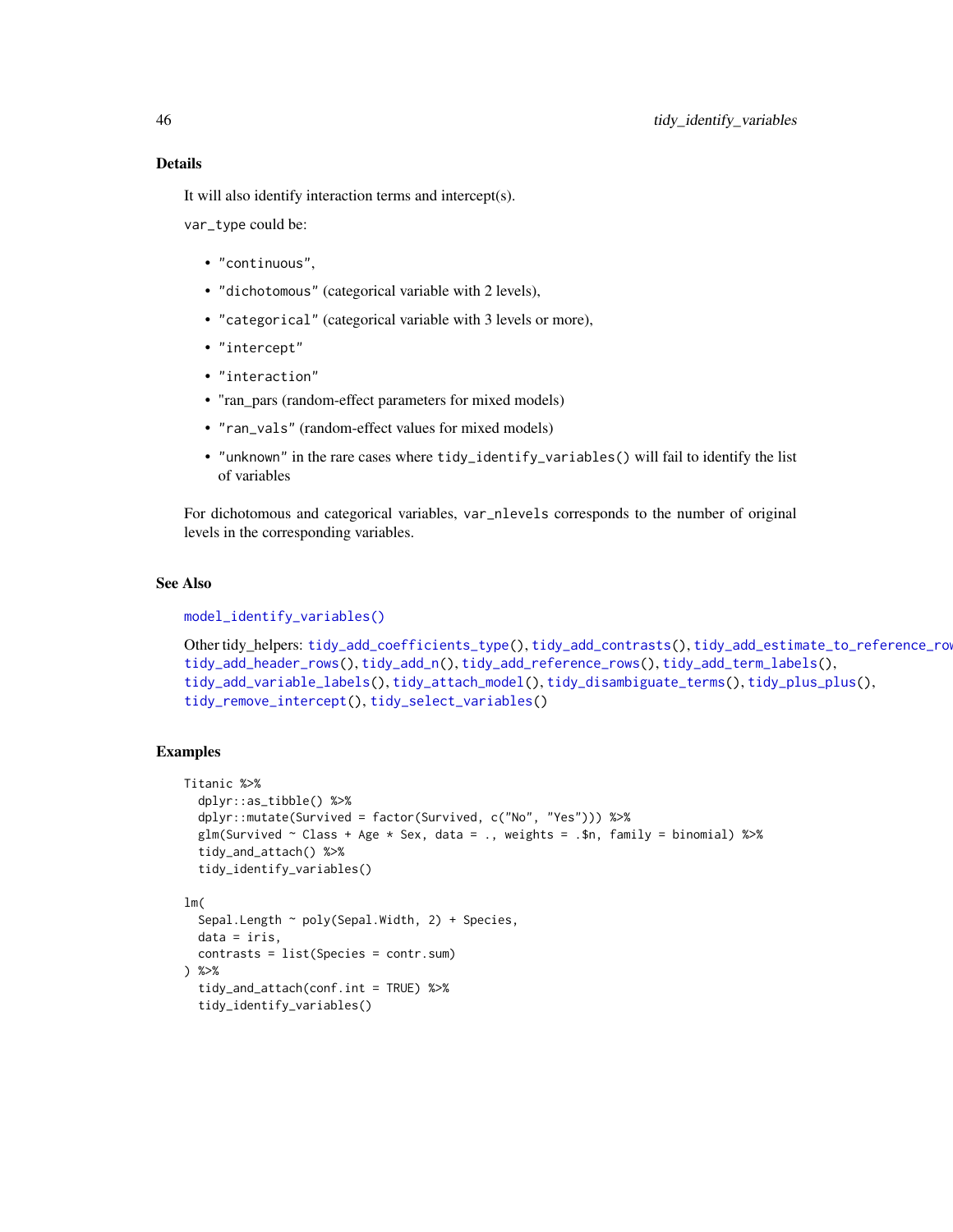<span id="page-46-2"></span><span id="page-46-0"></span>tidy\_parameters *Tidy a model with parameters package*

# Description

Use parameters::model\_parameters() to tidy a model and apply parameters::standardize\_names(style = "broom") to the output

#### Usage

```
tidy_parameters(x, conf.int = TRUE, conf.level = 0.95, ...)
```
#### Arguments

| $\mathsf{x}$ | a model                                                                                    |
|--------------|--------------------------------------------------------------------------------------------|
| conf.int     | logical indicating whether or not to include a confidence interval in the tidied<br>output |
| conf.level   | the confidence level to use for the confidence interval                                    |
| .            | additional parameters passed to parameters: : model_parameters()                           |

#### See Also

Other custom\_tieders: [tidy\\_with\\_broom\\_or\\_parameters\(](#page-51-1))

# Examples

lm(Sepal.Length ~ Sepal.Width + Species, data = iris) %>% tidy\_parameters()

<span id="page-46-1"></span>tidy\_plus\_plus *Tidy a model and compute additional informations*

# Description

This function will apply sequentially:

- [tidy\\_and\\_attach\(\)](#page-42-2)
- [tidy\\_disambiguate\\_terms\(\)](#page-43-1)
- [tidy\\_identify\\_variables\(\)](#page-44-1)
- [tidy\\_add\\_contrasts\(\)](#page-31-1)
- [tidy\\_add\\_reference\\_rows\(\)](#page-37-1)
- [tidy\\_add\\_estimate\\_to\\_reference\\_rows\(\)](#page-32-1)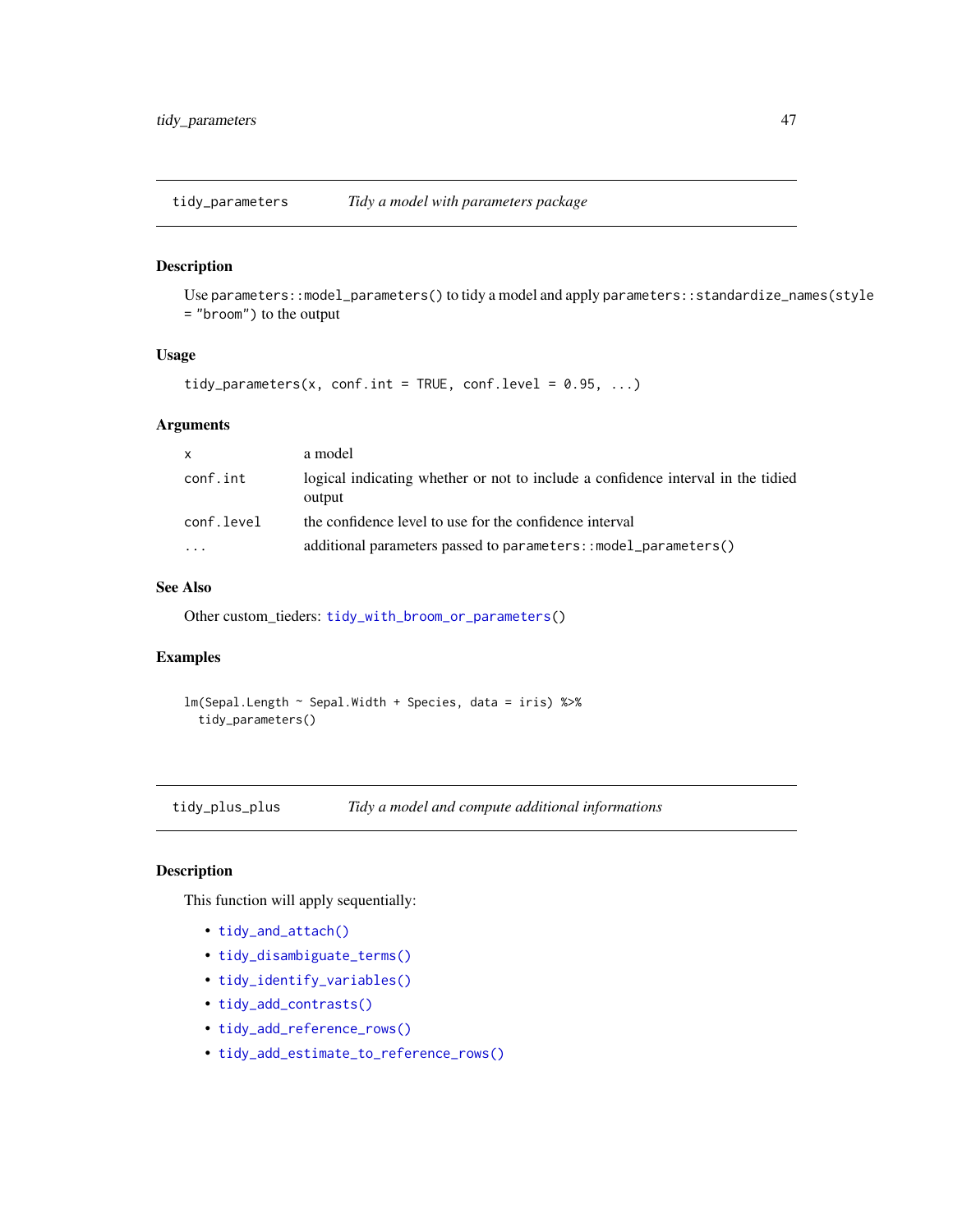- <span id="page-47-0"></span>• [tidy\\_add\\_variable\\_labels\(\)](#page-40-1)
- [tidy\\_add\\_term\\_labels\(\)](#page-39-1)
- [tidy\\_add\\_header\\_rows\(\)](#page-33-1)
- [tidy\\_add\\_n\(\)](#page-35-1)
- [tidy\\_remove\\_intercept\(\)](#page-50-1)
- [tidy\\_select\\_variables\(\)](#page-50-2)
- [tidy\\_add\\_coefficients\\_type\(\)](#page-30-1)
- [tidy\\_detach\\_model\(\)](#page-42-2)

# Usage

```
tidy_plus_plus(
  model,
  tidy_fun = tidy_with_broom_or_parameters,
  conf.int = TRUE,
  exponentiate = FALSE,
  variable_labels = NULL,
  term_labels = NULL,
  interaction_sep = " * "categorical_terms_pattern = "{level}",
  disambiguate_terms = TRUE,
  disambiguate_sep = ".",
  add_reference_rows = TRUE,
  no_reference_row = NULL,
  add_estimate_to_reference_rows = TRUE,
  add_header_rows = FALSE,
  show_single_row = NULL,
  add_n = TRUE,intercept = FALSE,
  include = everything(),
  keep_model = FALSE,quiet = FALSE,strict = FALSE,
  ...
\lambda
```
# Arguments

| model           | a model to be attached/tidied                                                                                                                                                                                |
|-----------------|--------------------------------------------------------------------------------------------------------------------------------------------------------------------------------------------------------------|
| tidy_fun        | option to specify a custom tidier function                                                                                                                                                                   |
| conf.int        | should confidence intervals be computed? (see $b$ room:: $\text{tidy}()$ )                                                                                                                                   |
| exponentiate    | logical indicating whether or not to exponentiate the coefficient estimates. This<br>is typical for logistic, Poisson and Cox models, but a bad idea if there is no log<br>or logit link; defaults to FALSE. |
| variable_labels |                                                                                                                                                                                                              |

a named list or a named vector of custom variable labels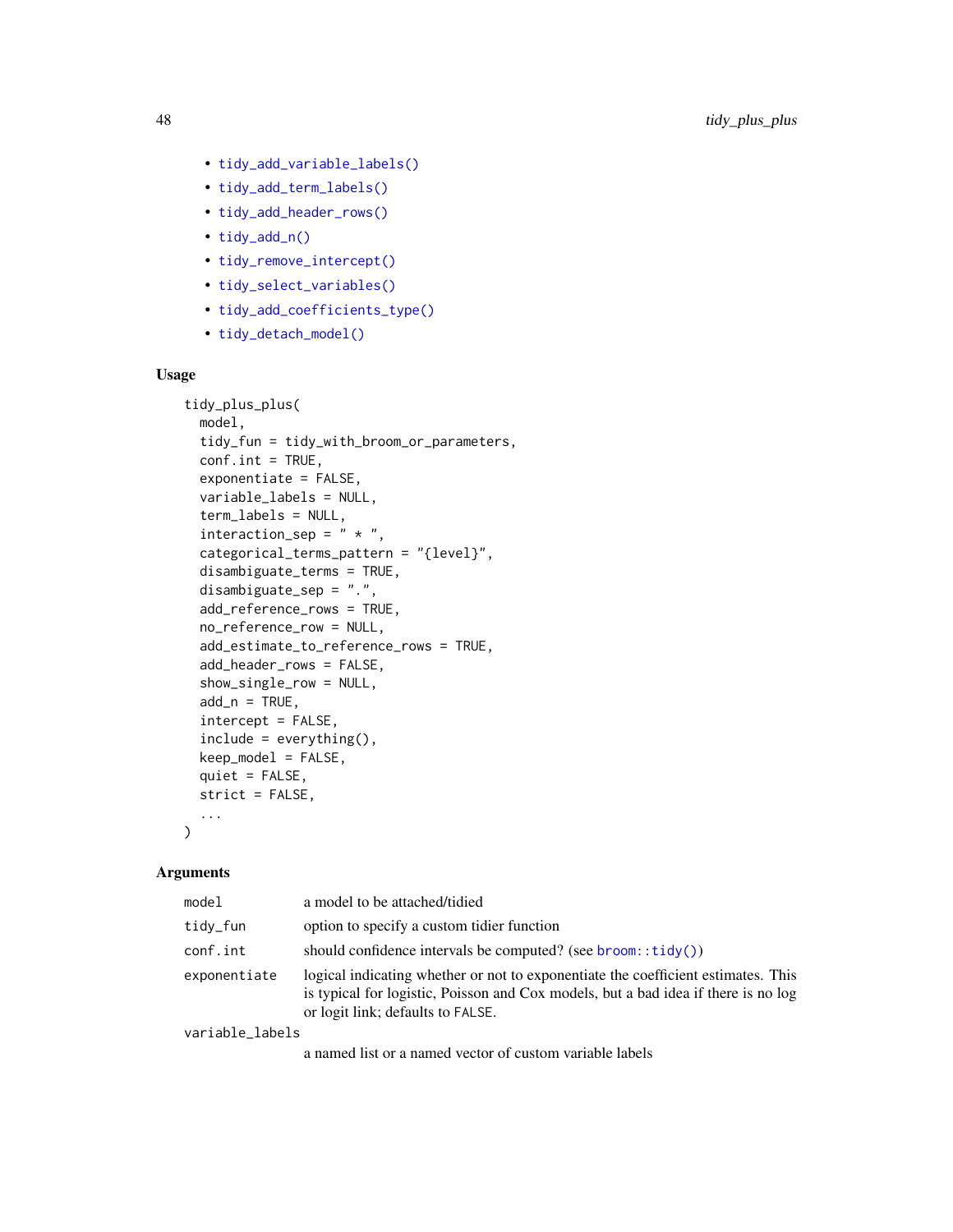<span id="page-48-0"></span>

| term_labels                                           | a named list or a named vector of custom term labels                                                                                                                                              |  |  |
|-------------------------------------------------------|---------------------------------------------------------------------------------------------------------------------------------------------------------------------------------------------------|--|--|
| interaction_sep                                       |                                                                                                                                                                                                   |  |  |
|                                                       | separator for interaction terms                                                                                                                                                                   |  |  |
| categorical_terms_pattern                             | a glue pattern for labels of categorical terms with treatment or sum contrasts (see<br>model_list_terms_levels())                                                                                 |  |  |
| disambiguate_terms                                    |                                                                                                                                                                                                   |  |  |
|                                                       | should terms be disambiguated with tidy_disambiguate_terms()? (default<br>TRUE)                                                                                                                   |  |  |
| disambiguate_sep                                      |                                                                                                                                                                                                   |  |  |
|                                                       | separator for tidy_disambiguate_terms()                                                                                                                                                           |  |  |
| add_reference_rows<br>should reference rows be added? |                                                                                                                                                                                                   |  |  |
| no_reference_row                                      |                                                                                                                                                                                                   |  |  |
|                                                       | variables (accepts tidyselect notation) for those no reference row should be<br>added, when add_reference_rows = TRUE                                                                             |  |  |
| add_estimate_to_reference_rows                        | should an estimate value be added to reference rows?                                                                                                                                              |  |  |
| add_header_rows                                       |                                                                                                                                                                                                   |  |  |
|                                                       | should header rows be added?                                                                                                                                                                      |  |  |
| show_single_row                                       |                                                                                                                                                                                                   |  |  |
|                                                       | variables that should be displayed on a single row (accepts tidyselect notation),<br>when add_header_rows is TRUE                                                                                 |  |  |
| add_n                                                 | should the number of observations be added?                                                                                                                                                       |  |  |
| intercept                                             | should the intercept(s) be included?                                                                                                                                                              |  |  |
| include                                               | variables to include. Accepts tidyselect syntax. Use - to remove a variable.<br>Default is everything(). See also all_continuous(), all_categorical(),<br>all_dichotomous() and all_interaction() |  |  |
| keep_model                                            | should the model be kept as an attribute of the final result?                                                                                                                                     |  |  |
| quiet                                                 | logical argument whether broom.helpers should not return a message when re-<br>quested output cannot be generated. Default is FALSE                                                               |  |  |
| strict                                                | logical argument whether broom.helpers should return an error when requested<br>output cannot be generated. Default is FALSE                                                                      |  |  |
| $\cdots$                                              | other arguments passed to tidy_fun()                                                                                                                                                              |  |  |

#### See Also

Other tidy\_helpers: [tidy\\_add\\_coefficients\\_type\(](#page-30-1)), [tidy\\_add\\_contrasts\(](#page-31-1)), [tidy\\_add\\_estimate\\_to\\_reference\\_rows\(](#page-32-1)), [tidy\\_add\\_header\\_rows\(](#page-33-1)), [tidy\\_add\\_n\(](#page-35-1)), [tidy\\_add\\_reference\\_rows\(](#page-37-1)), [tidy\\_add\\_term\\_labels\(](#page-39-1)), [tidy\\_add\\_variable\\_labels\(](#page-40-1)), [tidy\\_attach\\_model\(](#page-42-1)), [tidy\\_disambiguate\\_terms\(](#page-43-1)), [tidy\\_identify\\_variables\(](#page-44-1)), [tidy\\_remove\\_intercept\(](#page-50-1)), [tidy\\_select\\_variables\(](#page-50-2))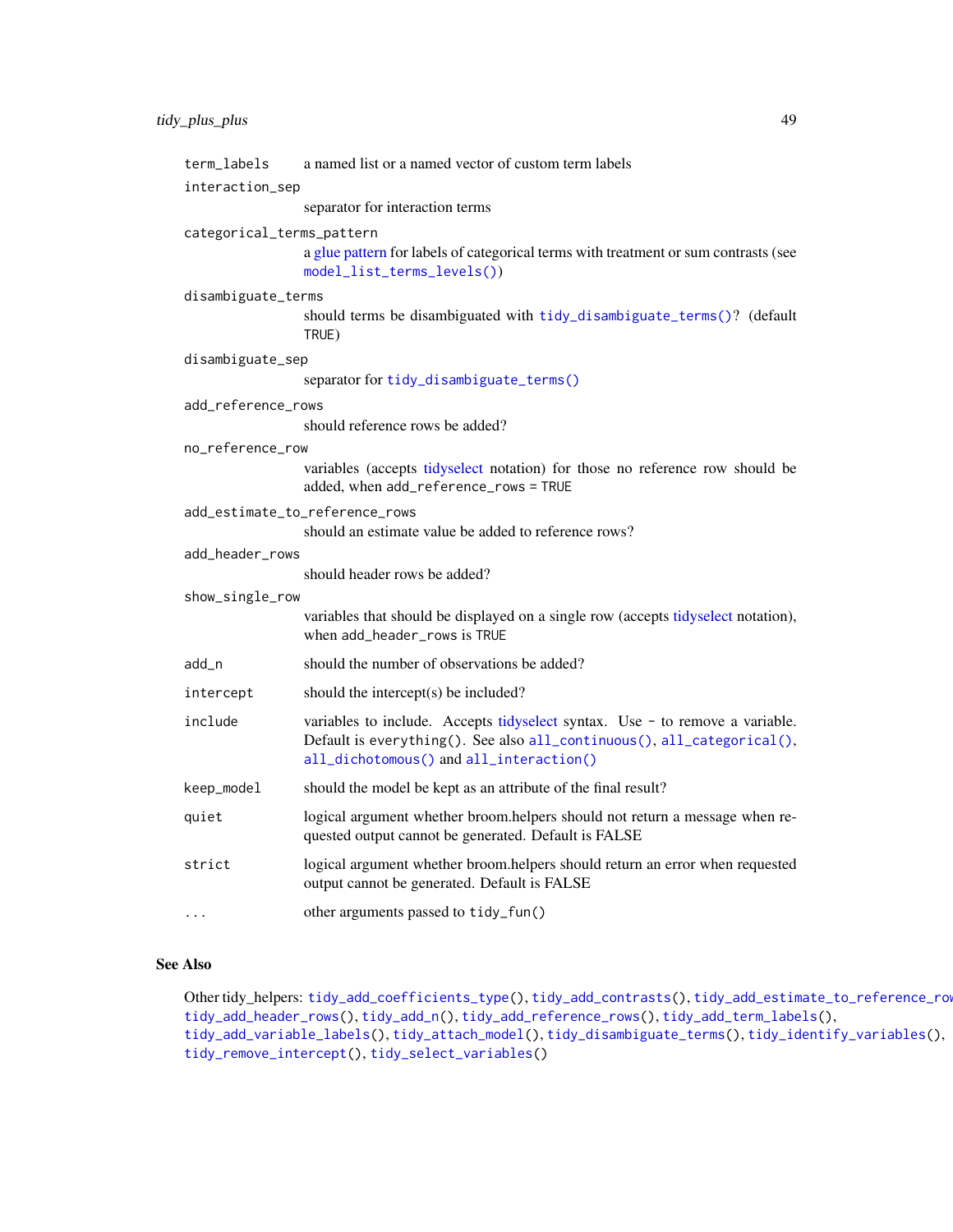# Examples

```
ex1 <- lm(Sepal.Length ~ Sepal.Width + Species, data = iris) %>%
  tidy_plus_plus()
ex1
df <- Titanic %>%
  dplyr::as_tibble() %>%
  dplyr::mutate(
   Survived = factor(Survived, c("No", "Yes"))
  ) %>%
  labelled::set_variable_labels(
   Class = "Passenger's class",
   Sex = "Gender"
  \lambdaex2 < - glm(Survived ~ Class + Age * Sex,
  data = df, weights = df$n,
  family = binomial
) %>%
  tidy_plus_plus(
   exponentiate = TRUE,
    add_reference_rows = FALSE,
   categorical_terms_pattern = "{level} / {reference_level}",
   add_n = TRUE)
ex2
ex3 <-
 glm(
   response \sim poly(age, 3) + stage + grade * trt,
   na.omit(gtsummary::trial),
   family = binomial,
   contrasts = list(
     stage = contr.treatment(4, base = 3),
      grade = contr.sum
   \lambda) %>%
  tidy_plus_plus(
    exponentiate = TRUE,
    variable_labels = c(age = "Age (in years)"),
   add_header_rows = TRUE,
   show_single_row = all_dichotomous(),
    term_labels = c("poly(age, 3)3" = "Cubic age"),
   keep_model = TRUE
  )
ex3
```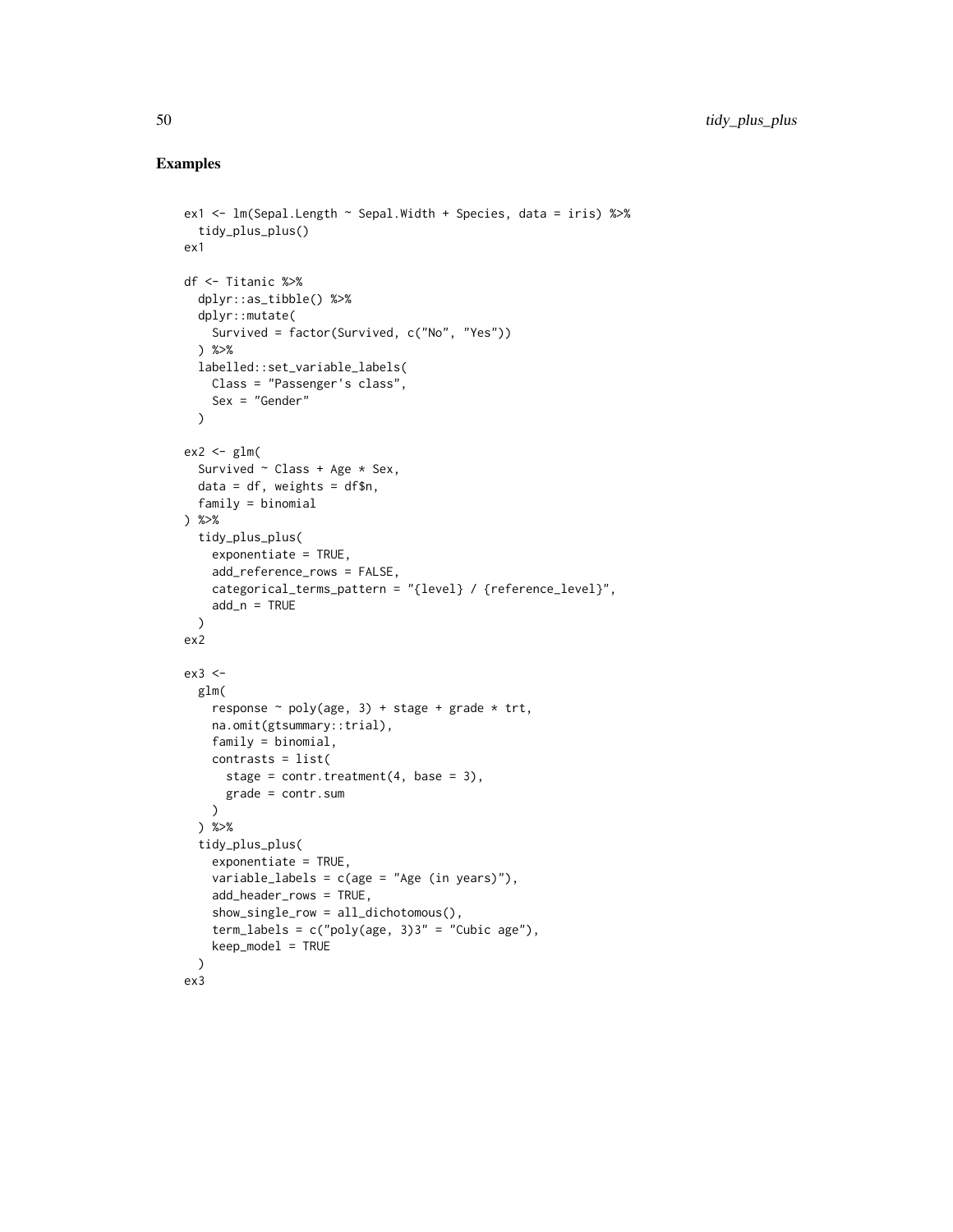<span id="page-50-1"></span><span id="page-50-0"></span>tidy\_remove\_intercept *Remove intercept(s)*

#### Description

Will remove terms where var\_type == "intercept".

#### Usage

```
tidy_remove_intercept(x, model = tidy_get_model(x))
```
#### Arguments

|       | a tidy tibble                                 |
|-------|-----------------------------------------------|
| model | the corresponding model, if not attached to x |

# Details

If the variable column is not yet available in x, [tidy\\_identify\\_variables\(\)](#page-44-1) will be automatically applied.

#### See Also

```
Other tidy_helpers: tidy_add_coefficients_type(), tidy_add_contrasts(), tidy_add_estimate_to_reference_rows(),
tidy_add_header_rows(), tidy_add_n(), tidy_add_reference_rows(), tidy_add_term_labels(),
tidy_add_variable_labels(), tidy_attach_model(), tidy_disambiguate_terms(), tidy_identify_variables(),
tidy_plus_plus(), tidy_select_variables()
```
#### Examples

```
Titanic %>%
  dplyr::as_tibble() %>%
  dplyr::mutate(Survived = factor(Survived)) %>%
  glm(Survived \sim Class + Age + Sex, data = ., weights = .$n, family = binomial) %\gg%
  tidy_and_attach() %>%
  tidy_remove_intercept()
```
<span id="page-50-2"></span>tidy\_select\_variables *Select variables to keep/drop*

#### Description

Will remove unselected variables from the results. To remove the intercept, use [tidy\\_remove\\_intercept\(\)](#page-50-1).

#### Usage

```
tidy_select_variables(x, include = everything(), model = tidy_get_model(x))
```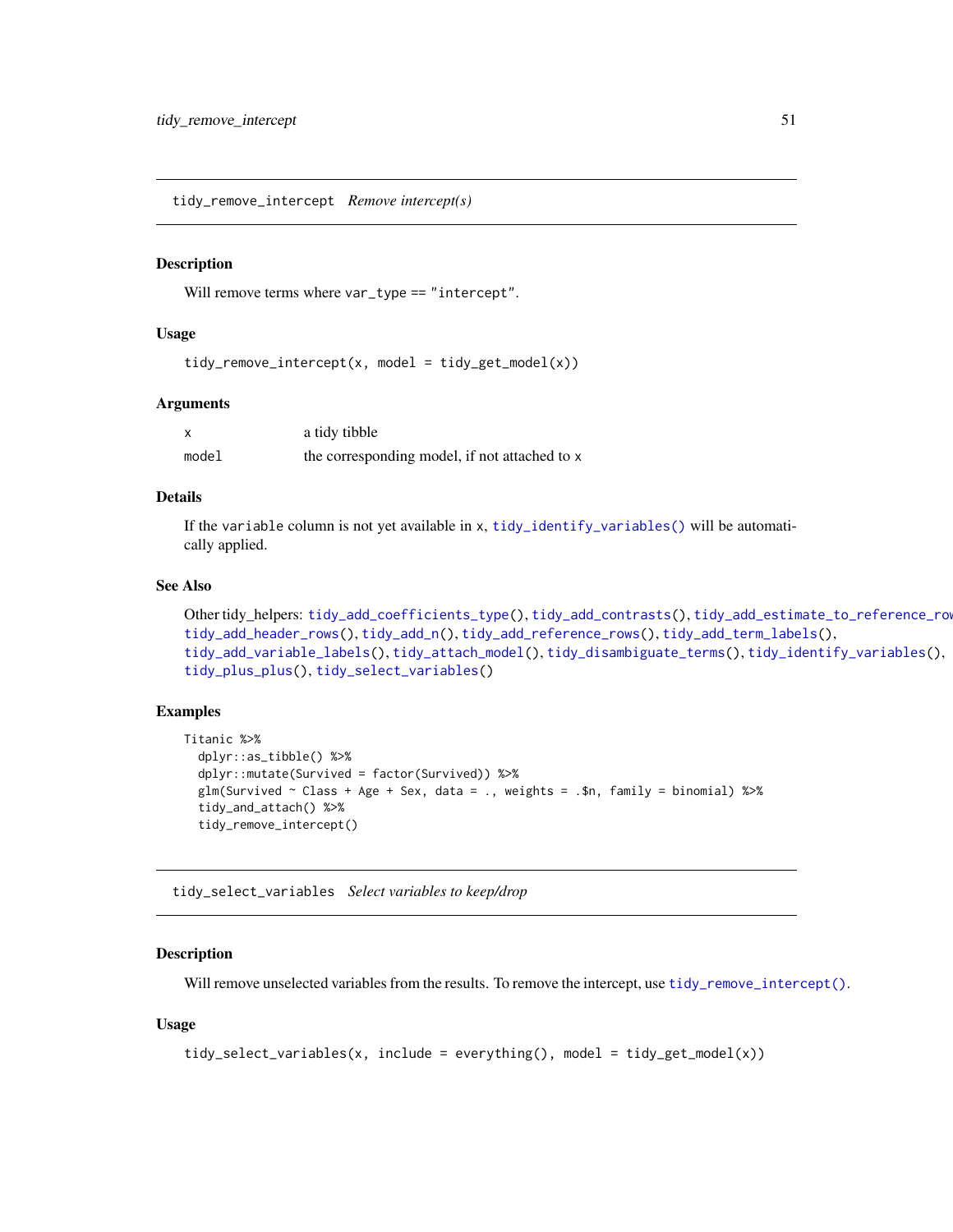#### <span id="page-51-0"></span>Arguments

| $\mathsf{X}$ | a tidy tibble                                                                                                                                                                                       |
|--------------|-----------------------------------------------------------------------------------------------------------------------------------------------------------------------------------------------------|
| include      | variables to include. Accepts tidyselect syntax. Use $-$ to remove a variable.<br>Default is everything(). See also all_continuous(), all_categorical(),<br>all_dichotomous() and all_interaction() |
| model        | the corresponding model, if not attached to x                                                                                                                                                       |

#### Details

If the variable column is not yet available in x, [tidy\\_identify\\_variables\(\)](#page-44-1) will be automatically applied.

#### See Also

```
Other tidy_helpers: tidy_add_coefficients_type(), tidy_add_contrasts(), tidy_add_estimate_to_reference_rows(),
tidy_add_header_rows(), tidy_add_n(), tidy_add_reference_rows(), tidy_add_term_labels(),
tidy_add_variable_labels(), tidy_attach_model(), tidy_disambiguate_terms(), tidy_identify_variables(),
tidy_plus_plus(), tidy_remove_intercept()
```
#### Examples

```
res <- Titanic %>%
  dplyr::as_tibble() %>%
  dplyr::mutate(Survived = factor(Survived)) %>%
  glm(Survived \sim Class + Age \star Sex, data = ., weights = .$n, family = binomial) %\gg%
  tidy_and_attach() %>%
  tidy_identify_variables()
res
res %>% tidy_select_variables()
res %>% tidy_select_variables(include = "Class")
res %>% tidy_select_variables(include = -c("Age", "Sex"))
res %>% tidy_select_variables(include = starts_with("A"))
res %>% tidy_select_variables(include = all_categorical())
res %>% tidy_select_variables(include = all_dichotomous())
res %>% tidy_select_variables(include = all_interaction())
res %>% tidy_select_variables(
  include = c("Age", all_categorical(dichotomous = FALSE), all_interaction())
)
```
<span id="page-51-1"></span>tidy\_with\_broom\_or\_parameters *Tidy a model with broom or parameters*

#### Description

Try to tidy a model with broom::tidy(). If it fails, will try to tidy the model using parameters::model\_parameters() through tidy\_parameters().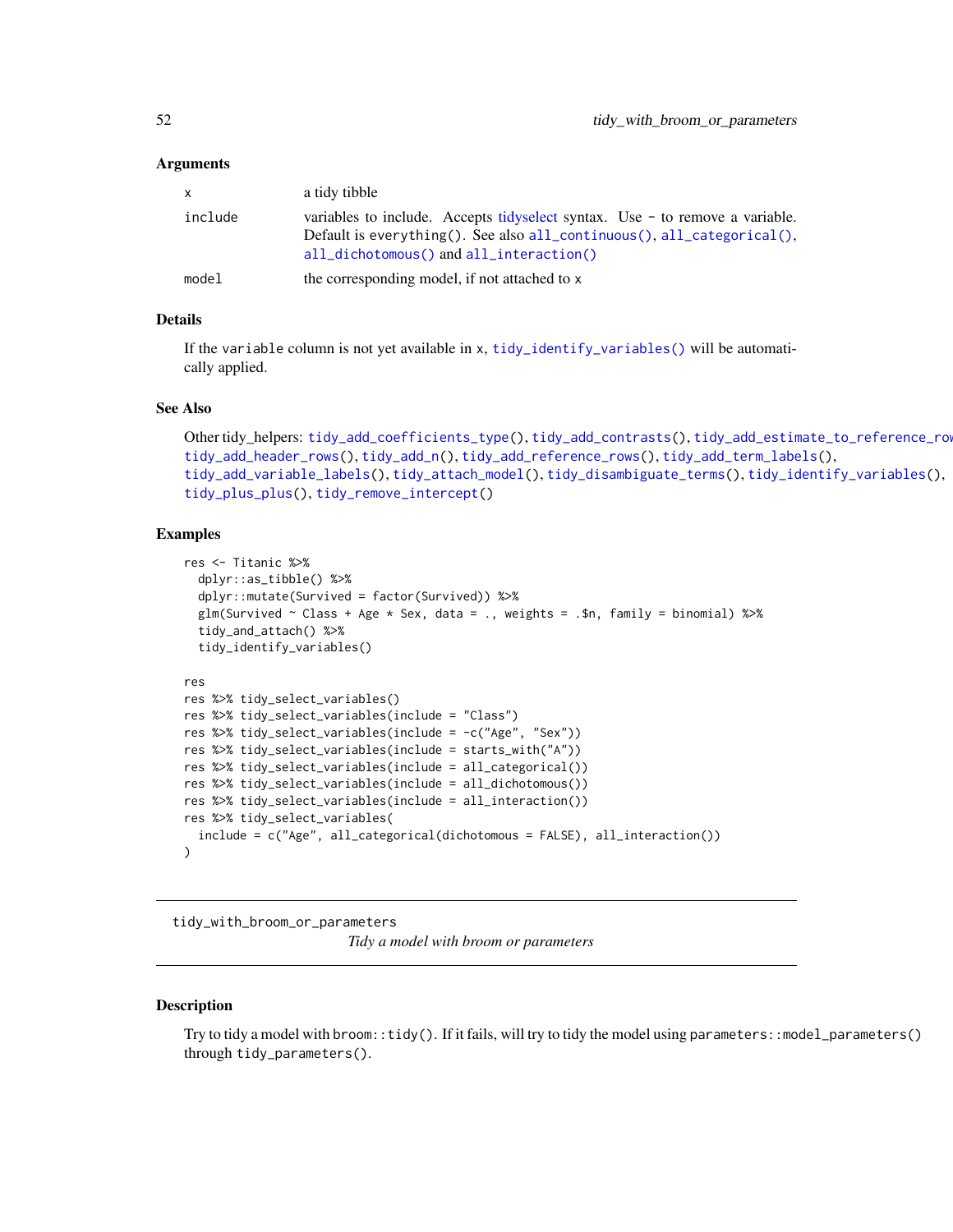# <span id="page-52-0"></span>Usage

tidy\_with\_broom\_or\_parameters(x, conf.int = TRUE, conf.level = 0.95, ...)

# Arguments

| $\times$   | a model                                                                                    |
|------------|--------------------------------------------------------------------------------------------|
| conf.int   | logical indicating whether or not to include a confidence interval in the tidied<br>output |
| conf.level | the confidence level to use for the confidence interval                                    |
| $\ddotsc$  | additional parameters passed to broom:: $\text{tidy}()$ or parameters::model_parameters()  |

# See Also

Other custom\_tieders: [tidy\\_parameters\(](#page-46-2))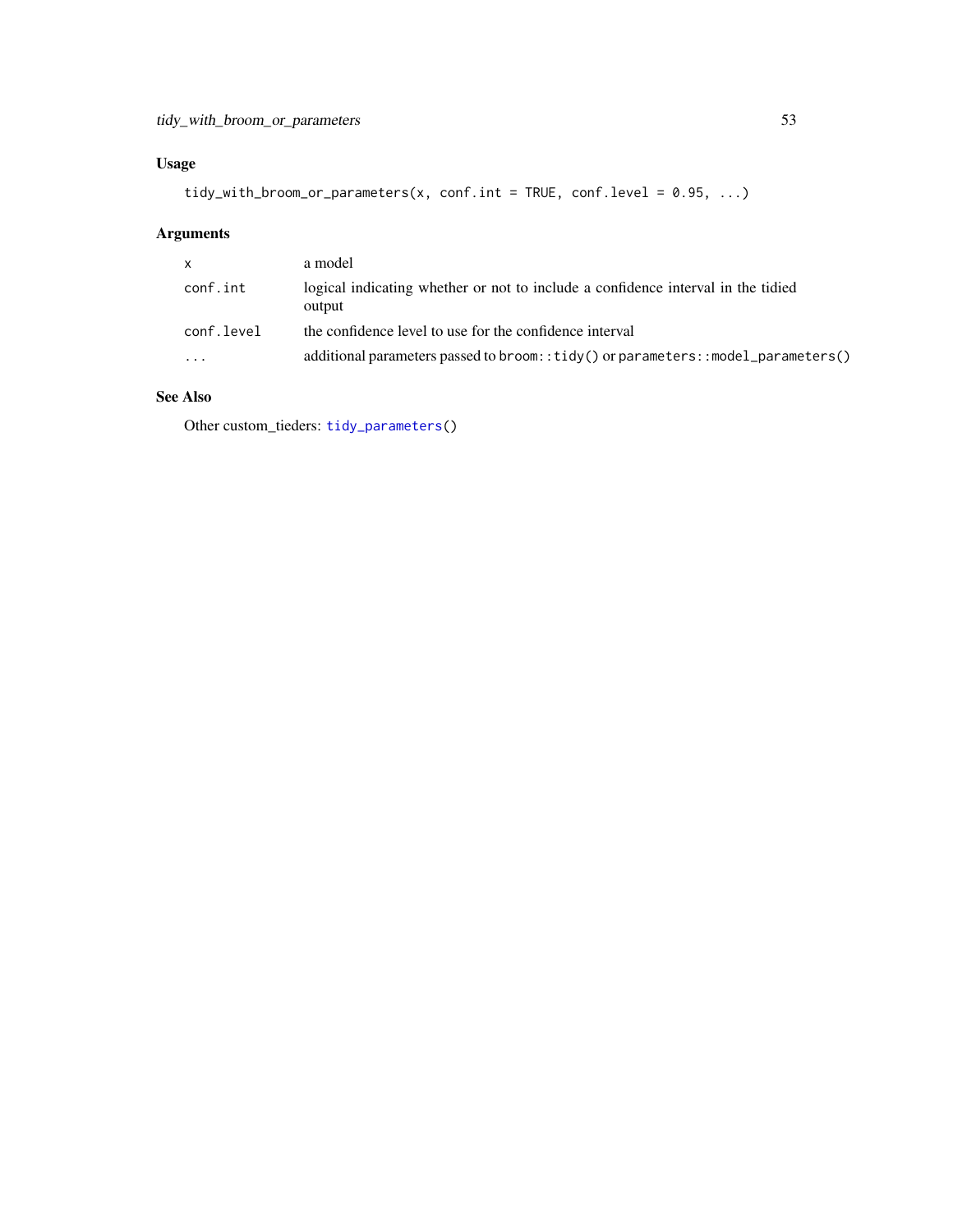# <span id="page-53-0"></span>**Index**

```
∗ custom_tieders
    tidy_parameters, 47
    tidy_with_broom_or_parameters, 52
∗ datasets
    supported_models, 29
∗ model_helpers
    model_compute_terms_contributions,
        7
    model_get_assign, 8
    model_get_coefficients_type, 9
    model_get_contrasts, 10
    model_get_model, 11
    12
    model_get_model_matrix, 13
    model_get_n, 14
    model_get_nlevels, 16
    model_get_offset, 17
    model_get_response, 18
    model_get_terms, 19
    model_get_weights, 20
    model_get_xlevels, 21
    model_identify_variables, 22
    model_list_contrasts, 24
    model_list_terms_levels, 25
    model_list_variables, 27
∗ other_helpers
    .clean_backticks, 3
    .escape_regex, 3
∗ tidy_helpers
    tidy_add_coefficients_type, 31
    tidy_add_contrasts, 32
    tidy_add_estimate_to_reference_rows,
        33
    tidy_add_header_rows, 34
    tidy_add_n, 36
    tidy_add_reference_rows, 38
    tidy_add_term_labels, 40
    tidy_add_variable_labels, 41
    tidy_attach_model, 43
```

```
tidy_disambiguate_terms, 44
    tidy_identify_variables, 45
    tidy_plus_plus, 47
    tidy_remove_intercept, 51
    tidy_select_variables, 51
.assert_package (assert_package), 6
.clean_backticks, 3, 3
.escape_regex, 3, 3
.formula_list_to_named_list, 4
.generic_selector, 5
.get_min_version_required
        (assert_package), 6
.select_to_varnames, 5
```

```
all_categorical (select_helpers), 28
all_categorical(), 39, 49, 52
all_continuous (select_helpers), 28
all_continuous(), 49, 52
all_contrasts (select_helpers), 28
all_dichotomous (select_helpers), 28
all_dichotomous(), 35, 39, 49, 52
all_interaction (select_helpers), 28
all_interaction(), 49, 52
all_intercepts (select_helpers), 28
all_ran_pars (select_helpers), 28
all_ran_vals (select_helpers), 28
assert_package, 6
```

```
broom::tidy(), 31, 33, 48
```

```
emmeans::emmeans(), 33
```

```
glmmTMB::glmmTMB(), 14, 20
glmmTMB::model.matrix.glmmTMB(), 14
glmmTMB::terms.glmmTMB(), 20
glue pattern, 25, 40, 49
```
labelled::var\_label(), *[27](#page-26-0)*, *[42](#page-41-0)*

```
model_compute_terms_contributions, 7,
         9–15, 17, 18, 20–23, 25–27
```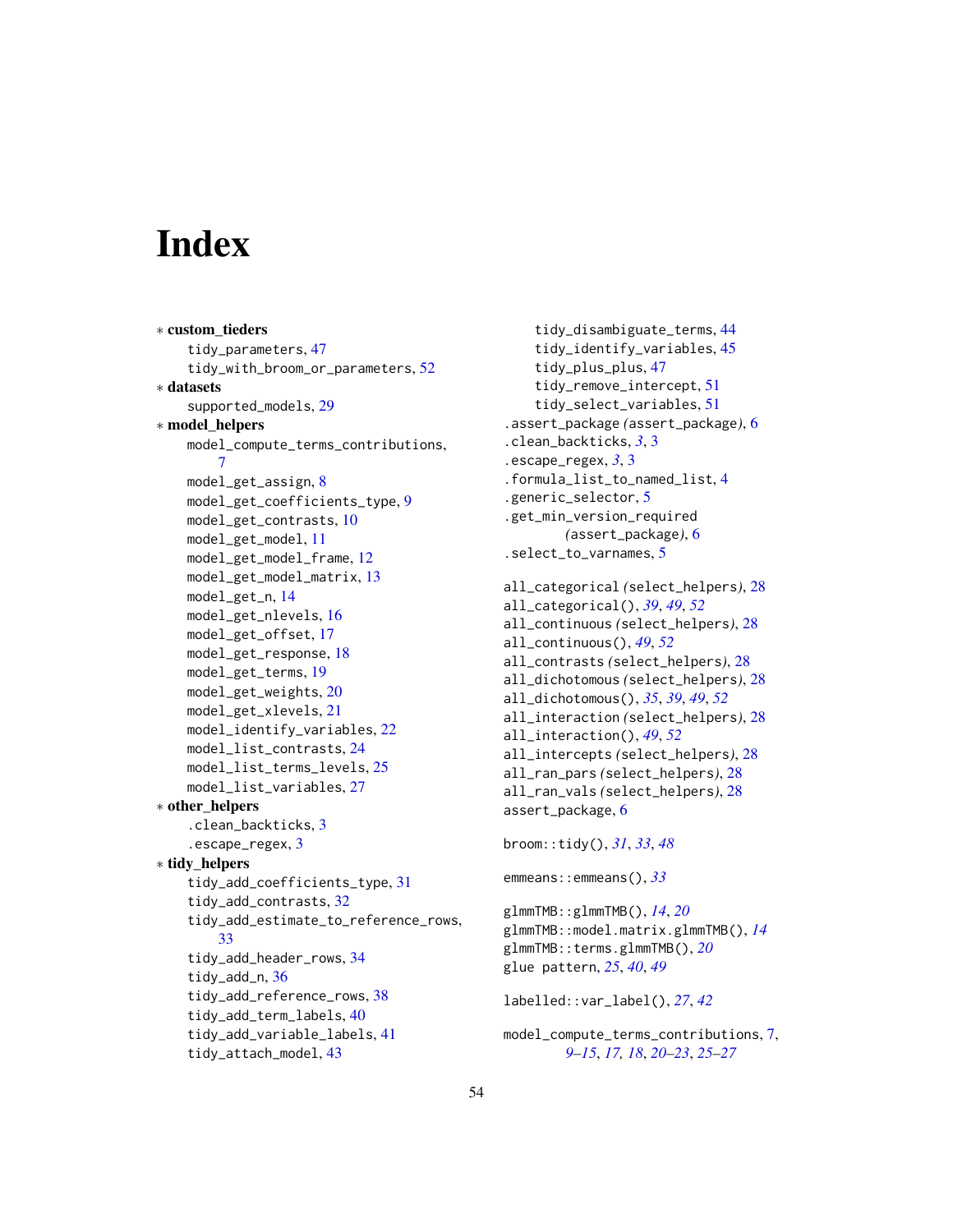#### INDEX 55

model\_compute\_terms\_contributions(), *[36](#page-35-0)* model\_get\_assign, *[7](#page-6-0)*, [8,](#page-7-0) *[10–](#page-9-0)[15](#page-14-0)*, *[17,](#page-16-0) [18](#page-17-0)*, *[20](#page-19-0)[–23](#page-22-0)*, *[25](#page-24-0)[–27](#page-26-0)* model\_get\_coefficients\_type, *[7](#page-6-0)*, *[9](#page-8-0)*, [9,](#page-8-0) *[11](#page-10-0)[–15](#page-14-0)*, *[17,](#page-16-0) [18](#page-17-0)*, *[20–](#page-19-0)[23](#page-22-0)*, *[25–](#page-24-0)[27](#page-26-0)* model\_get\_contrasts, *[7](#page-6-0)*, *[9,](#page-8-0) [10](#page-9-0)*, [10,](#page-9-0) *[12–](#page-11-0)[15](#page-14-0)*, *[17,](#page-16-0) [18](#page-17-0)*, *[20](#page-19-0)[–23](#page-22-0)*, *[25–](#page-24-0)[27](#page-26-0)* model\_get\_model, *[7](#page-6-0)*, *[9–](#page-8-0)[11](#page-10-0)*, [11,](#page-10-0) *[13–](#page-12-0)[15](#page-14-0)*, *[17,](#page-16-0) [18](#page-17-0)*, *[20](#page-19-0)[–23](#page-22-0)*, *[25](#page-24-0)[–27](#page-26-0)* model\_get\_model\_frame, *[7](#page-6-0)*, *[9–](#page-8-0)[12](#page-11-0)*, [12,](#page-11-0) *[14,](#page-13-0) [15](#page-14-0)*, *[17,](#page-16-0) [18](#page-17-0)*, *[20](#page-19-0)[–23](#page-22-0)*, *[25–](#page-24-0)[27](#page-26-0)* model\_get\_model\_matrix, *[7](#page-6-0)*, *[9–](#page-8-0)[13](#page-12-0)*, [13,](#page-12-0) *[15](#page-14-0)*, *[17,](#page-16-0) [18](#page-17-0)*, *[20](#page-19-0)[–23](#page-22-0)*, *[25–](#page-24-0)[27](#page-26-0)* model\_get\_n, *[7](#page-6-0)*, *[9](#page-8-0)[–14](#page-13-0)*, [14,](#page-13-0) *[17,](#page-16-0) [18](#page-17-0)*, *[20–](#page-19-0)[23](#page-22-0)*, *[25](#page-24-0)[–27](#page-26-0)* model\_get\_n(), *[7](#page-6-0)* model\_get\_nlevels, *[7](#page-6-0)*, *[9–](#page-8-0)[15](#page-14-0)*, [16,](#page-15-0) *[18](#page-17-0)*, *[20–](#page-19-0)[23](#page-22-0)*, *[25](#page-24-0)[–27](#page-26-0)* model\_get\_offset, *[7](#page-6-0)*, *[9–](#page-8-0)[15](#page-14-0)*, *[17](#page-16-0)*, [17,](#page-16-0) *[18](#page-17-0)*, *[20](#page-19-0)[–23](#page-22-0)*, *[25](#page-24-0)[–27](#page-26-0)* model\_get\_response, *[7](#page-6-0)*, *[9–](#page-8-0)[15](#page-14-0)*, *[17,](#page-16-0) [18](#page-17-0)*, [18,](#page-17-0) *[20](#page-19-0)[–23](#page-22-0)*, *[25](#page-24-0)[–27](#page-26-0)* model\_get\_terms, *[7](#page-6-0)*, *[9–](#page-8-0)[15](#page-14-0)*, *[17,](#page-16-0) [18](#page-17-0)*, [19,](#page-18-0) *[21–](#page-20-0)[23](#page-22-0)*, *[25](#page-24-0)[–27](#page-26-0)* model\_get\_weights, *[7](#page-6-0)*, *[9–](#page-8-0)[15](#page-14-0)*, *[17,](#page-16-0) [18](#page-17-0)*, *[20](#page-19-0)*, [20,](#page-19-0) *[22,](#page-21-0) [23](#page-22-0)*, *[25](#page-24-0)[–27](#page-26-0)* model\_get\_xlevels, *[7](#page-6-0)*, *[9–](#page-8-0)[15](#page-14-0)*, *[17,](#page-16-0) [18](#page-17-0)*, *[20,](#page-19-0) [21](#page-20-0)*, [21,](#page-20-0) *[23](#page-22-0)*, *[25](#page-24-0)[–27](#page-26-0)* model\_identify\_variables, *[7](#page-6-0)*, *[9–](#page-8-0)[15](#page-14-0)*, *[17,](#page-16-0) [18](#page-17-0)*, *[20](#page-19-0)[–22](#page-21-0)*, [22,](#page-21-0) *[25–](#page-24-0)[27](#page-26-0)* model\_identify\_variables(), *[46](#page-45-0)* model\_list\_contrasts, *[7](#page-6-0)*, *[9–](#page-8-0)[15](#page-14-0)*, *[17,](#page-16-0) [18](#page-17-0)*, *[20](#page-19-0)[–23](#page-22-0)*, [24,](#page-23-0) *[26,](#page-25-0) [27](#page-26-0)* model\_list\_terms\_levels, *[7](#page-6-0)*, *[9–](#page-8-0)[15](#page-14-0)*, *[17,](#page-16-0) [18](#page-17-0)*, *[20](#page-19-0)[–23](#page-22-0)*, *[25](#page-24-0)*, [25,](#page-24-0) *[27](#page-26-0)* model\_list\_terms\_levels(), *[40](#page-39-0)*, *[49](#page-48-0)* model\_list\_variables, *[7](#page-6-0)*, *[9–](#page-8-0)[15](#page-14-0)*, *[17,](#page-16-0) [18](#page-17-0)*, *[20](#page-19-0)[–23](#page-22-0)*, *[25,](#page-24-0) [26](#page-25-0)*, [27](#page-26-0) model\_list\_variables(), *[25,](#page-24-0) [26](#page-25-0)* model\_list\_variables(only\_variable = TRUE), *[3](#page-2-0)* nnet::multinom(), *[37](#page-36-0)* plm::plm(), *[14](#page-13-0)* select\_helpers, [28](#page-27-0) stats::.MFclass(), *[23](#page-22-0)*, *[27](#page-26-0)*

stats::contr.poly(), *[36](#page-35-0)* stats::contr.SAS(), *[33](#page-32-0)*, *[38](#page-37-0)* stats::contr.sum(), *[33](#page-32-0)*, *[38](#page-37-0)* stats::contr.treatment(), *[33](#page-32-0)*, *[38](#page-37-0)* stats::model.frame(), *[12,](#page-11-0) [13](#page-12-0)* stats::model.matrix(), *[8,](#page-7-0) [9](#page-8-0)*, *[13,](#page-12-0) [14](#page-13-0)* stats::model.matrix.default(), *[13](#page-12-0)* stats::offset(), *[15](#page-14-0)* stats::terms(), *[19,](#page-18-0) [20](#page-19-0)* supported\_models, [29](#page-28-0) survival::coxph(), *[15](#page-14-0)*, *[37](#page-36-0)* survival::Surv(), *[37](#page-36-0)* tidy\_add\_coefficients\_type, [31,](#page-30-0) *[32,](#page-31-0) [33](#page-32-0)*, *[35](#page-34-0)*, *[37](#page-36-0)*, *[39](#page-38-0)*, *[41,](#page-40-0) [42](#page-41-0)*, *[44](#page-43-0)[–46](#page-45-0)*, *[49](#page-48-0)*, *[51,](#page-50-0) [52](#page-51-0)* tidy\_add\_coefficients\_type(), *[48](#page-47-0)* tidy\_add\_contrasts, *[31](#page-30-0)*, [32,](#page-31-0) *[33](#page-32-0)*, *[35](#page-34-0)*, *[37](#page-36-0)*, *[39](#page-38-0)*, *[41,](#page-40-0) [42](#page-41-0)*, *[44](#page-43-0)[–46](#page-45-0)*, *[49](#page-48-0)*, *[51,](#page-50-0) [52](#page-51-0)* tidy\_add\_contrasts(), *[39](#page-38-0)*, *[41](#page-40-0)*, *[47](#page-46-0)* tidy\_add\_estimate\_to\_reference\_rows, *[31,](#page-30-0) [32](#page-31-0)*, [33,](#page-32-0) *[35](#page-34-0)*, *[37](#page-36-0)*, *[39](#page-38-0)*, *[41,](#page-40-0) [42](#page-41-0)*, *[44](#page-43-0)[–46](#page-45-0)*, *[49](#page-48-0)*, *[51,](#page-50-0) [52](#page-51-0)* tidy\_add\_estimate\_to\_reference\_rows(), *[47](#page-46-0)* tidy\_add\_header\_rows, *[31](#page-30-0)[–33](#page-32-0)*, [34,](#page-33-0) *[37](#page-36-0)*, *[39](#page-38-0)*, *[41,](#page-40-0) [42](#page-41-0)*, *[44](#page-43-0)[–46](#page-45-0)*, *[49](#page-48-0)*, *[51,](#page-50-0) [52](#page-51-0)* tidy\_add\_header\_rows(), *[48](#page-47-0)* tidy\_add\_n, *[31](#page-30-0)[–33](#page-32-0)*, *[35](#page-34-0)*, [36,](#page-35-0) *[39](#page-38-0)*, *[41,](#page-40-0) [42](#page-41-0)*, *[44](#page-43-0)[–46](#page-45-0)*, *[49](#page-48-0)*, *[51,](#page-50-0) [52](#page-51-0)* tidy\_add\_n(), *[15](#page-14-0)*, *[39](#page-38-0)*, *[48](#page-47-0)* tidy\_add\_reference\_rows, *[31](#page-30-0)[–33](#page-32-0)*, *[35](#page-34-0)*, *[37](#page-36-0)*, [38,](#page-37-0) *[41,](#page-40-0) [42](#page-41-0)*, *[44](#page-43-0)[–46](#page-45-0)*, *[49](#page-48-0)*, *[51,](#page-50-0) [52](#page-51-0)* tidy\_add\_reference\_rows(), *[33](#page-32-0)*, *[47](#page-46-0)* tidy\_add\_term\_labels, *[31](#page-30-0)[–33](#page-32-0)*, *[35](#page-34-0)*, *[37](#page-36-0)*, *[39](#page-38-0)*, [40,](#page-39-0) *[42](#page-41-0)*, *[44](#page-43-0)[–46](#page-45-0)*, *[49](#page-48-0)*, *[51,](#page-50-0) [52](#page-51-0)* tidy\_add\_term\_labels(), *[35](#page-34-0)*, *[39](#page-38-0)*, *[48](#page-47-0)* tidy\_add\_variable\_labels, *[31](#page-30-0)[–33](#page-32-0)*, *[35](#page-34-0)*, *[37](#page-36-0)*, *[39](#page-38-0)*, *[41](#page-40-0)*, [41,](#page-40-0) *[44](#page-43-0)[–46](#page-45-0)*, *[49](#page-48-0)*, *[51,](#page-50-0) [52](#page-51-0)* tidy\_add\_variable\_labels(), *[41](#page-40-0)*, *[48](#page-47-0)* tidy\_and\_attach *(*tidy\_attach\_model*)*, [43](#page-42-0) tidy\_and\_attach(), *[47](#page-46-0)* tidy\_attach\_model, *[31](#page-30-0)[–33](#page-32-0)*, *[35](#page-34-0)*, *[37](#page-36-0)*, *[39](#page-38-0)*, *[41,](#page-40-0) [42](#page-41-0)*, [43,](#page-42-0) *[45,](#page-44-0) [46](#page-45-0)*, *[49](#page-48-0)*, *[51,](#page-50-0) [52](#page-51-0)* tidy\_detach\_model *(*tidy\_attach\_model*)*, [43](#page-42-0) tidy\_detach\_model(), *[48](#page-47-0)* tidy\_disambiguate\_terms, *[31](#page-30-0)[–33](#page-32-0)*, *[35](#page-34-0)*, *[37](#page-36-0)*, *[39](#page-38-0)*, *[41,](#page-40-0) [42](#page-41-0)*, *[44](#page-43-0)*, [44,](#page-43-0) *[46](#page-45-0)*, *[49](#page-48-0)*, *[51,](#page-50-0) [52](#page-51-0)* tidy\_disambiguate\_terms(), *[47](#page-46-0)*, *[49](#page-48-0)*